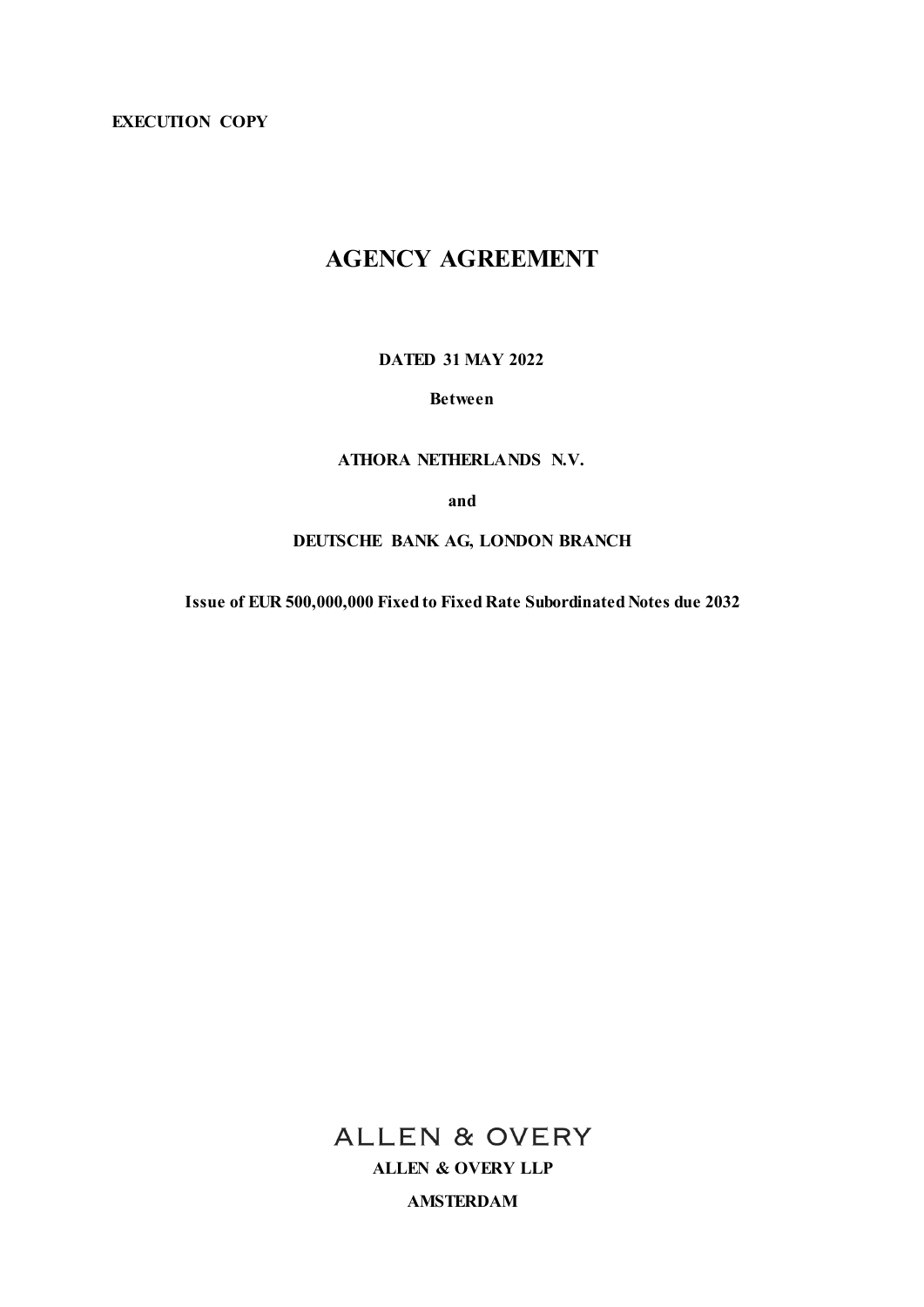| 1.  |  |
|-----|--|
| 2.  |  |
| 3.  |  |
| 4.  |  |
| 5.  |  |
| 6.  |  |
| 7.  |  |
| 8.  |  |
| 9.  |  |
| 10. |  |
| 11. |  |
| 12. |  |
| 13. |  |
| 14. |  |
| 15. |  |
| 16. |  |
| 17. |  |
| 18. |  |
| 19. |  |
| 20. |  |
| 21. |  |
| 22. |  |
| 23. |  |
| 24. |  |
| 25. |  |
| 26. |  |
| 27. |  |
| 28. |  |
|     |  |
|     |  |

# **Schedules**

**Clause** 

# **CONTENTS**

Page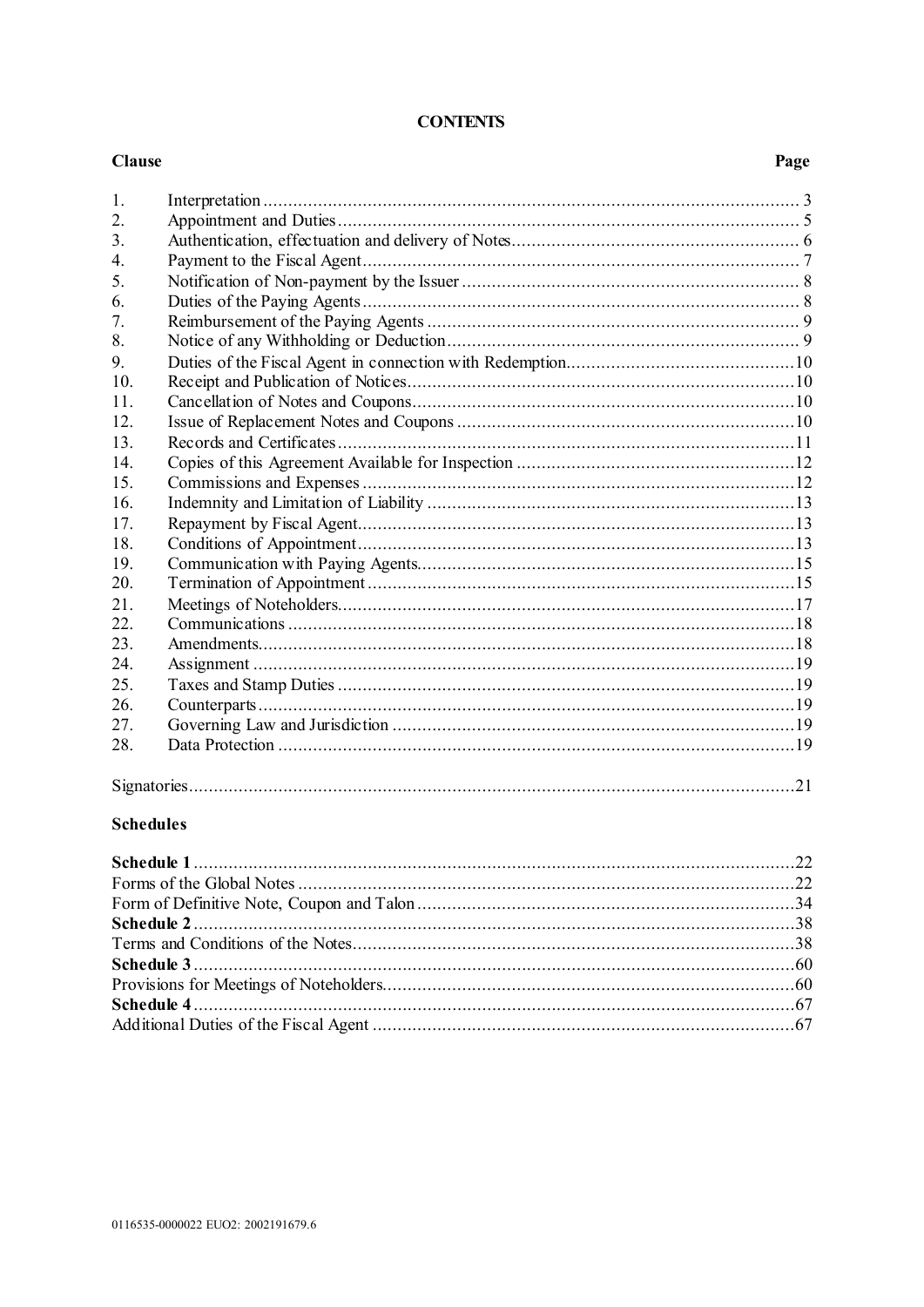# **THIS AGREEMENT** is made on 31 May 2022

### **BETWEEN**:

(1) **ATHORA NETHERLANDS N.V.**, a public limited liability company (*naamloze vennootschap*) incorporated under the laws of The Netherlands whose registered office is at Burgemeester Rijnderslaan 7, 1185 MD Amstelveen, The Netherlands (the **Issuer**); and

# (2) **DEUTSCHE BANK AG, LONDON BRANCH** (the **Fiscal Agent, Paying Agent** and the **Calculation Agent**).

### WHEREAS:

- (1) The Issuer proposes to issue EUR 500,000,000 Fixed to Fixed Rate Subordinated Notes due 2032 (the **Notes**) which expression shall include, unless the context otherwise requires, any further Notes issued pursuant to Condition 12 and forming a single series with the Notes.
- (A) The Notes will be issued in bearer form and in denominations of EUR 100,000 and integral multiples of EUR 1,000 in excess thereof, up to (and including) EUR 199,000. The Notes will initially be in the form of a temporary global Note (the **Temporary Global Note**), interests in which will be exchangeable for interests in a permanent global Note (the **Permanent Global Note** and together with the Temporary Global Note, the **Global Notes** and each a **Global Note**) in the circumstances specified in the Temporary Global Note. The Permanent Global Note will in turn be exchangeable for Notes in definitive form (**Definitive Notes**), with interest coupons (**Coupons**), and talons for further Coupons (**Talons**) attached, only in certain limited circumstances specified in the Permanent Global Note.

### **1. INTERPRETATION**

1.1 Terms defined in the offering memorandum relating to the Notes dated 27 May 2022 (the **Offering Memorandum**) have the same meanings in this Agreement except where otherwise defined in this Agreement. In addition:

**Agents** means and includes each Paying Agent and Calculation Agent from time to time appointed to exercise the powers and undertake the duties conferred and imposed upon it by this Agreement and notified to the Noteholders under Clause 20;

**Conditions** means the Terms and Conditions of the Notes as set out in Schedule 2 hereto and **Condition** means a clause of those terms and conditions;

**Clearstream, Luxembourg** means Clearstream Banking, S.A.;

**Euroclear** means Euroclear Bank SA/NV;

**FATCA Withholding** means any withholding or deduction required pursuant to an agreement described in Section 1471(b) of the U.S. Internal Revenue Code of 1986 (the **Code**) or otherwise imposed pursuant to Sections 1471 through 1474 of the Code (or any regulations thereunder or official interpretations thereof) or an intergovernmental agreement between the United States and another jurisdiction facilitating the implementation thereof (or any law implementing such an intergovernmental agreement);

**outstanding** means in relation to the Notes all the Notes issued other than: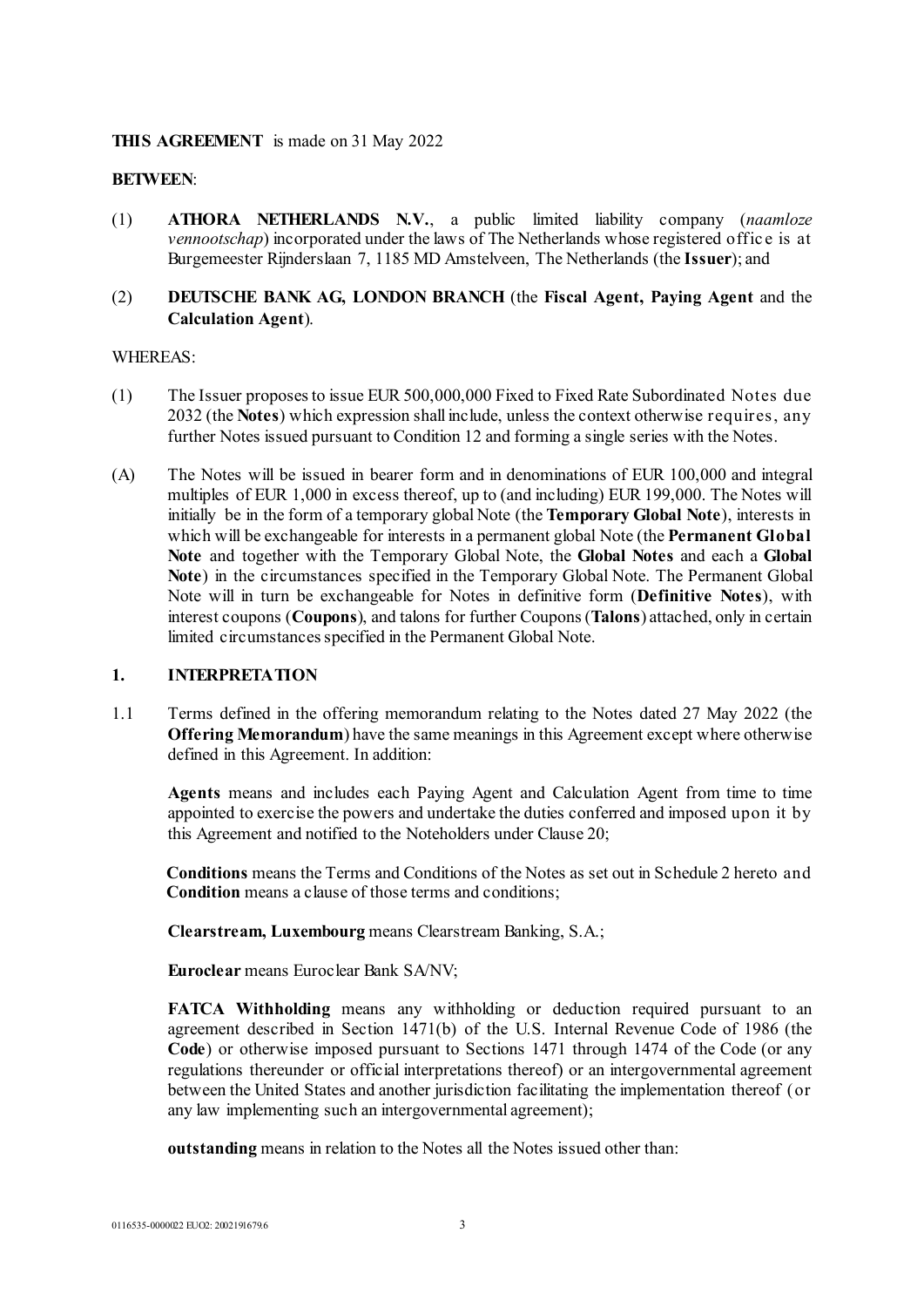- (a) those Notes which have been redeemed and cancelled pursuant to Condition 4 or otherwise pursuant to the Conditions;
- (b) those Notes in respect of which the date for redemption under the Conditions has occurred and the redemption moneys wherefore (including all interest payable thereon) have been duly paid to the Fiscal Agent in the manner provided in Clause 4 and 5 (and, where appropriate, notice to that effect has been given to the Noteholders under Condition 10) and remain available for payment of the relevant Notes and/or Coupons;
- (c) those Notes which have been purchased and cancelled under Condition 4;
- (d) those Notes which or in respect of which claims for payment have become void under Condition 5 and 7;
- (e) those mutilated or defaced Notes which have been surrendered and in respect of which replacements have been issued pursuant to Condition 11;
- (f) (for the purpose only of ascertaining the principal amount of the Notes outstanding and without prejudice to the status for any other purpose of the relevant Notes) those Notes which are alleged to have been lost, stolen or destroyed and in respect of which replacements have been issued pursuant to Condition 11; and
- (g) the Temporary Global Note to the extent that it has been duly exchanged for the Permanent Global Note and the Permanent Global Note to the extent that it has been exchanged for the Definitive Notes in each case pursuant to their respective provisions,

provided that for each of the following purposes, namely:

- (i) the right to attend and vote at any meeting of the Noteholders; and
- (ii) the determination of how many and which Notes are for the time being outstanding for the purposes of paragraphs 3, 4, 5, 6 and 7 o[f Schedule 3,](#page-59-0)

those Notes (if any) which are for the time being held by any person (including but not limited to, the Issuer) for the benefit of the Issuer shall (unless and until ceasing to be so held) be deemed not to remain outstanding;

**Paying Agents** means the Fiscal Agent and any additional paying agents or agent appointed hereunder;

**Sanctions** means any sanctions administered by the Office of Foreign Assets Control of the U.S. Department of the Treasury (**OFAC**), the U.S. State Department, any other agency of the US government, the United Nations, the European Union or Her Majesty's Treasury or any applicable equivalent sanctions authority;

**specified office** means the offices specified in Clause 22 or any other specified offices as may from time to time be duly notified pursuant to Clause 22; and

**Subsidiary** means a subsidiary of the Issuer within the meaning of Section 2:24a of the Dutch Civil Code.

1.2 (a) In this Agreement, unless the contrary intention appears, a reference to: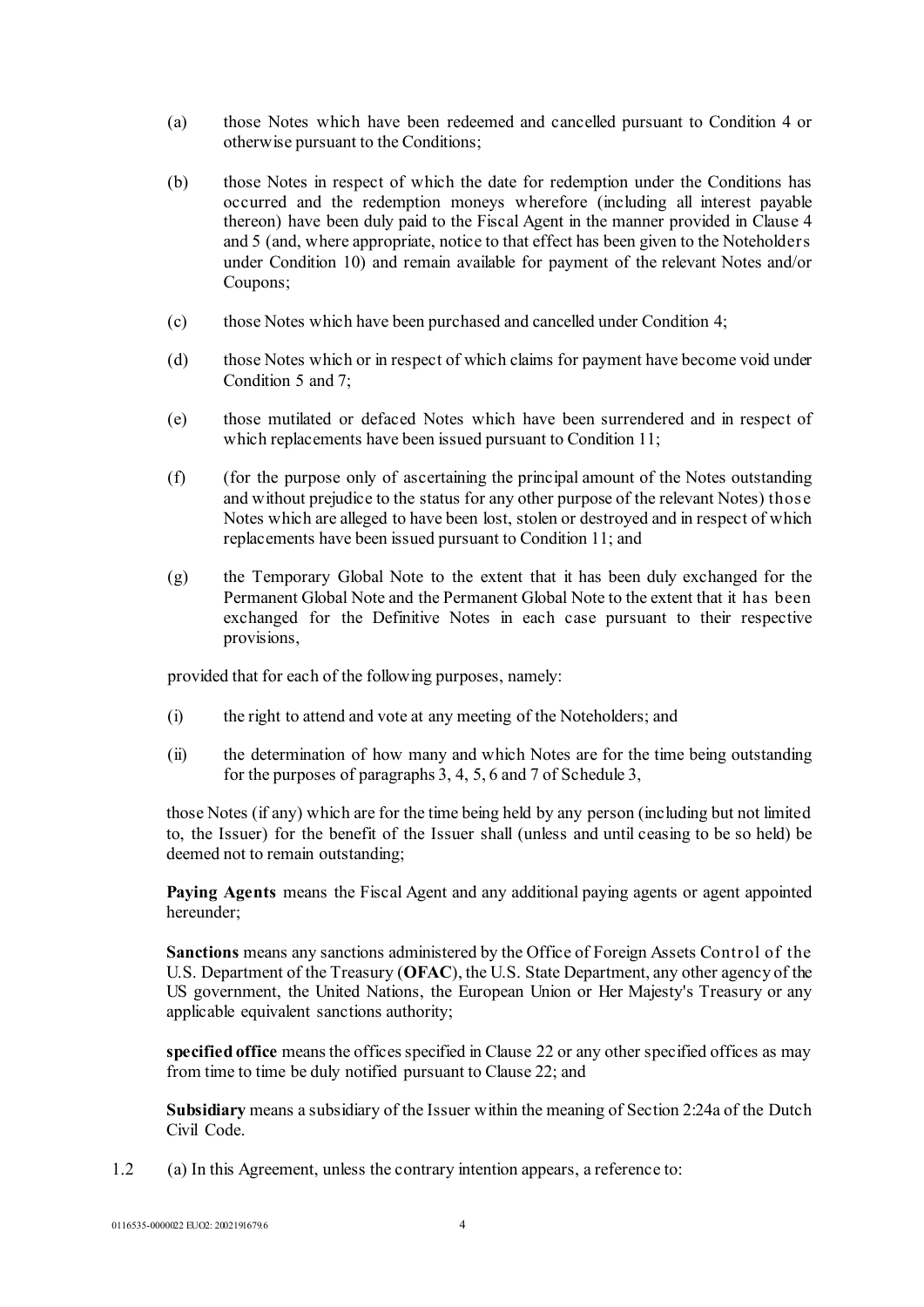- (i) an **amendment** includes a supplement, restatement or novation and **amended** is to be construed accordingly;
- (ii) a **person** includes any individual, company, unincorporated association, government, state agency, international organisation or other entity, and in all cases includes it successors and assigns;
- (iii) the **records** of Euroclear and Clearstream, Luxembourg shall be the rec ords that each of Euroclear and Clearstream, Luxembourg holds for its customers which reflect the amount of such customer's interest in the Notes;
- (iv) a provision of a law is a reference to that provision as extended, amended or re-enacted;
- (v) a clause or schedule is a reference to a clause of, or a schedule to, this Agreement;
- (vi) a document is a reference to that document as amended from time to time; and
- (vii) a time of day is a reference to Amsterdam time;
- (b) The headings in this Agreement do not affect its interpretation;
- (c) All references in this Agreement to costs or charges or expenses shall include any value added tax or similar tax charged or chargeable in respect thereof; and
- (d) All references in this Agreement to Notes shall, unless the context otherwise requires, include any Global Note representing the Notes.

# **2. APPOINTMENT AND DUTIES**

- <span id="page-4-0"></span>2.1 The Issuer hereby appoints:
- (a) the Fiscal Agent as its agent in respect of the Notes and in accordance with the Conditions at its specified office referred to in the Conditions and the Fiscal Agent hereby agrees to such appointment. The Fiscal Agent shall perform the duties required of it by the Conditions and this Agreement; and
- (b) Deutsche Bank AG, London Branch as the Calculation Agent and as Paying Agent in respec t of the Notes, on the terms of this Agreement, and the Calculation Agent and Paying Agent hereby agrees to such appointment. The Calculation Agent and Paying Agent shall perform the duties required of it by the Conditions and this Agreement, in each case acting at its specified office.
- 2.2 Without prejudice to the generality of Clause [2.1\(a\),](#page-4-0) the Fiscal Agent undertakes to the Issuer that it will, in connection with the issue of the Notes, perform the duties which are stated to be performed by it in [Schedule 4.](#page-66-0) Each of the Paying Agents, if any, (other than the Fiscal Agent) agrees that if any information that is required by the Fiscal Agent to perform the duties set out in [Schedule 4](#page-66-0) becomes known to it, it will promptly provide such information to the Fiscal Agent.
- 2.3 The Issuer hereby authorises and instructs the Fiscal Agent to elect Deutsche Bank AG, London Branch as common safekeeper. The Issuer acknowledges that any such election is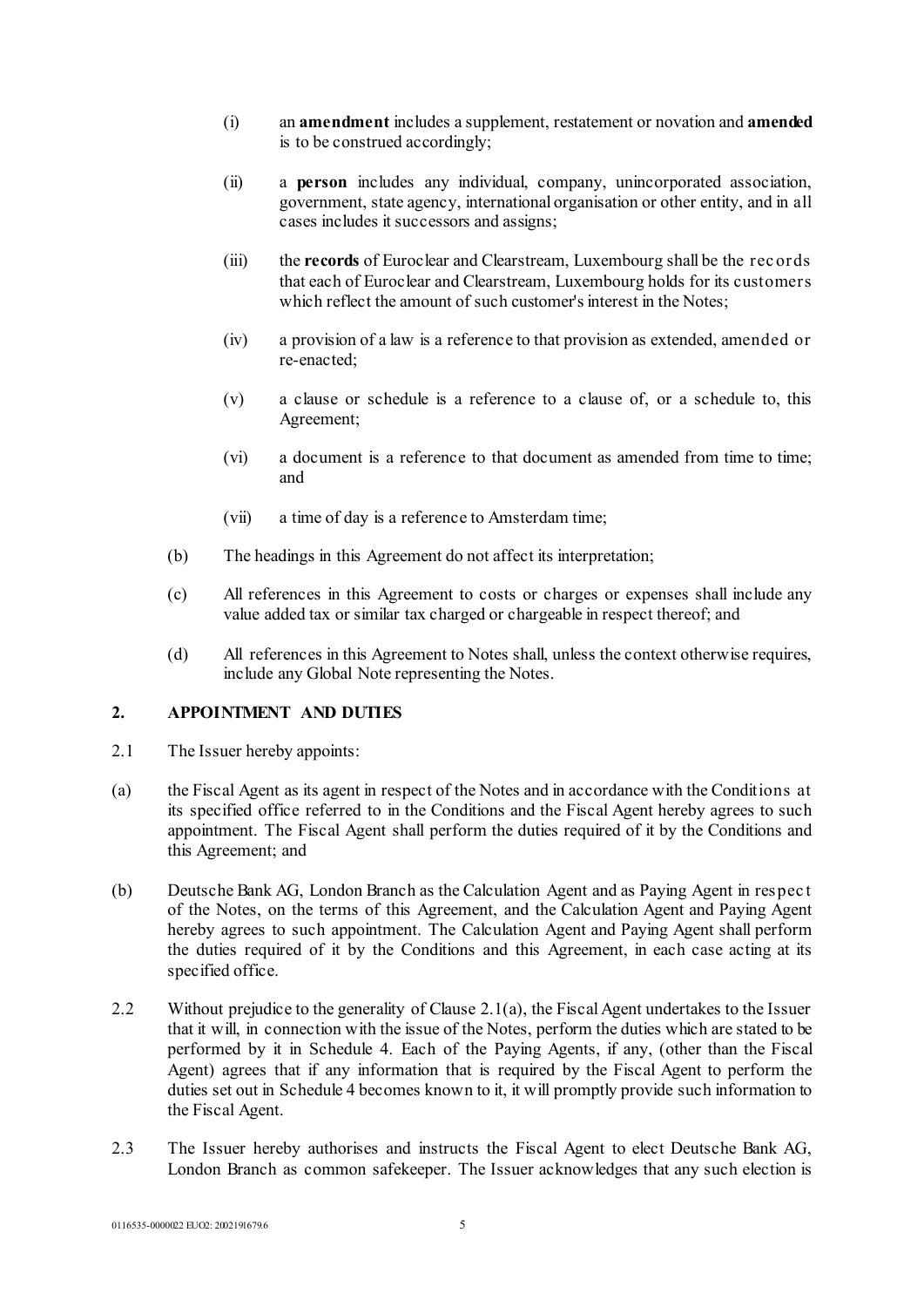subject to the right of Euroclear and Clearstream, Luxembourg to jointly determine that the other shall act as common safekeeper and agrees that no liability shall attach to the Fiscal Agent in respect of any such election made by it.

- 2.4 Nothing in this Agreement shall require any Agent to assume an obligation of the Issuer arising under any provision of the listing, prospectus, disclosure or transparency rules (or equivalent rules of any competent authority).
- 2.5 The obligations and duties of the Agents under this Agreement shall be several and not joint. For the avoidance of doubt, articles 7:402, 7:403, 7:404, 7:407, 7:408 and 7:411 of the Dutc h Civil Code shall not apply.

# **3. AUTHENTICATION, EFFECTUATION AND DELIVERY OF NOTES**

- <span id="page-5-0"></span>3.1 The Issuer undertakes that the Temporary Global Note (duly executed on behalf of the Issuer) will be available to be exchanged for interests in the Permanent Global Note in accordance with the terms of the Temporary Global Note.
- 3.2 If a Permanent Global Note is to be exchanged in accordance with its terms for Definitive Notes, the Issuer undertakes that it will deliver to, or to the order of, the Fiscal Agent, as soon as reasonable practicable and in any event not later than 15 calendar days before the relevant exchange is due to take place, Definitive Notes (with Coupons and Talons attached) in an aggregate principal amount of EUR 500,000,000 or such lesser amount as is the principal amount of Notes represented by the Permanent Global Note. Each Definitive Note and Coupon so delivered shall be duly executed on behalf of the Issuer.
- 3.3 The Issuer authorises and instructs the Paying Agent to (i) authenticate the Global Notes and any Definitive Notes delivered pursuant to subclause [3.1,](#page-5-0) (ii) transmit such Global Notes electronically to the common safekeeper and to give effectuation instructions in respect of the Global Notes following its authentication thereof and (iii) instruct Euroclear and Clearstream, Luxembourg to make the appropriate entries in their records to reflect the initial outstanding aggregate principal amount of the Notes. The Issuer further authorises and instructs the Paying Agent to destroy each Global Note retained by it following its receipt of confirmation from the common safekeeper that the relevant Global Note has been effectuated.
- 3.4 The Issuer authorises and instructs the Fiscal Agent to (i) cause interests in the Temporary Global Note to be exchanged for interests in the Permanent Global Note and interests in a Permanent Global Note to be exchanged for Definitive Notes in accordance with their respective terms and (ii) instruct Euroclear and Clearstream, Luxembourg to make appropriate entries in their records to reflect such exchanges. Following the exchange of the last interest in a Permanent Global Note, the Fiscal Agent shall cause the Permanent Global Note to be cancelled or destroyed.
- 3.5 The Fiscal Agent shall cause all Notes delivered to and held by it under this Agreement to be maintained in safekeeping and shall ensure that interests in the Temporary Global Note are only exchanged for interests in the Permanent Global Note in accordance with the terms of the Temporary Global Note and this Agreement and that the Definitive Notes are issued only in accordance with the terms of a Global Note and this Agreement.
- 3.6 So long as any of the Notes is outstanding, the Fiscal Agent shall, within seven calendar days of any request by the Issuer, certify to the Issuer the number of Definitive Notes held by it, if any, under this Agreement.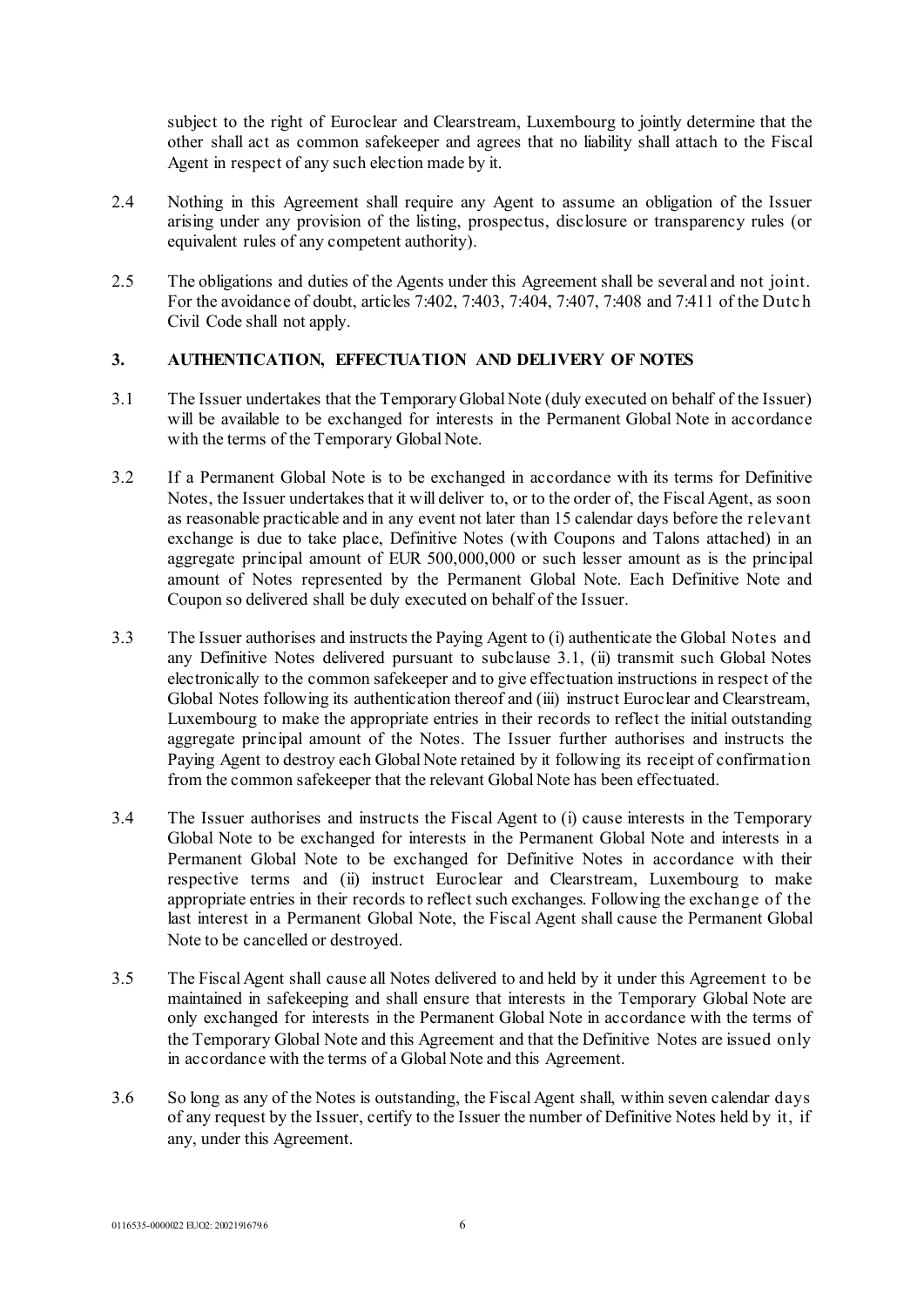- 3.7 The Issuer will not directly or indirectly use the proceeds of the offering of the Notes hereunder, or lend, contribute or otherwise make available such proceeds to any subsidiary, joint venture partner or other person or entity:
	- (a) to fund or facilitate any activities of or business with any individual or entity (**Person**) that, at the time of such funding or facilitation, is (collectively, a **Sanction Target**);
		- (i) the subject or the target of any sanctions or trade embargos administered or enforced by the U.S. Department of the Treasury's Office of Foreign Assets Control (**OFAC**), the U.S. Department of State, the U.S. Department of Commerce, the United Nations Security Council (**UNSC**), the European Union (**EU**), or Her Majesty's Treasury (**HMT**) or any other equivalent sanctions regulation, (collectively, **Sanctions**); or
		- (ii) owned 50% or more by or otherwise controlled by, or acting on behalf of one or more Persons referenced in clause (i) above; or
		- (iii) located, organised or resident in a country or territory that is the subject or the target of comprehensive Sanctions (including Afghanistan, Cuba, Iran, North Korea, Crimea and the occupied territories in the so-called People's Republic of Donetsk and People's Republic of Luhansk of the Ukraine and Syria) (each, a **Sanctioned Country**);
	- (b) to fund or facilitate any activities of or business in any Sanctioned Country; or
	- (c) in any other manner that will result in a violation by any Person (including any Person participating in the transaction, whether as initial purchaser, advisor, investor or otherwise) of Sanctions.
- 3.8 None of the Issuer or any of its subsidiaries, nor, to the best of their knowledge, any direc tor, officer, employee, agent, controlled affiliate or other person acting on behalf, at the direc tion or in the interest of the Issuer or any of its subsidiaries is a Person that is a Sanction Target.
- 3.9 Clauses 3.7 and 3.8 apply only if and to the extent that they do not result in a violation of the Council Regulation (EC) No. 2271/96 of 22 November 1996, or any other applicable antiboycott or similar laws or regulations

# <span id="page-6-2"></span><span id="page-6-0"></span>**4. PAYMENT TO THE FISCAL AGENT**

- 4.1 The Issuer shall, not later than 10.00 a.m. on each date on which any payment of principal and/or interest in respect of any of the Notes becomes due under the Conditions, transfer to an account specified sufficiently in advance by the Fiscal Agent such amount of euro as shall be sufficient for the purposes of the payment of principal and/or interest in immediately available funds.
- <span id="page-6-1"></span>4.2 The Issuer shall ensure that, not later than 10:00 a.m. on the second London Business Day immediately preceding the date on which any payment is to be made to the Fiscal Agent pursuant to subclause [4.1](#page-6-0), the Fiscal Agent shall receive a copy of an irrevocable payment instruction to the bank through which the payment is to be made. For the purposes of this subclause [4.2,](#page-6-1) **London Business Day** means a day on which banks are open for business in London.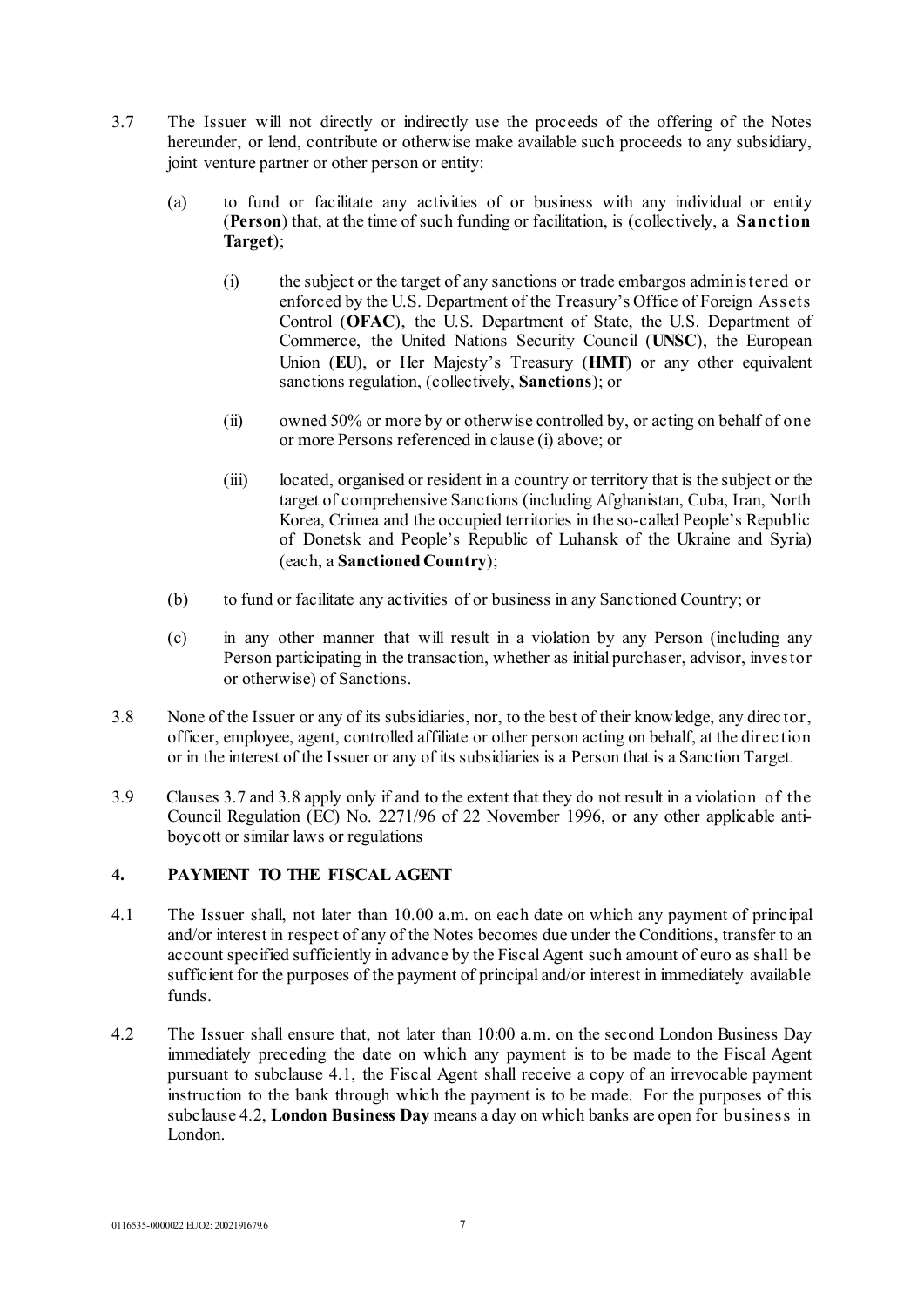4.3 If, the Issuer determines in its sole discretion that it will be required to withhold or deduct any FATCA Withholding in connection with any payment due on any Notes, then the Issuer w ill be entitled to re-direct or reorganise any such payment in any way that it sees fit in order that the payment may be made without FATCA Withholding provided that any such re-direction or reorganisation of any payment is made through a recognised institution of international standing and such payment is otherwise made in accordance with this Agreement.

# **5. NOTIFICATION OF NON-PAYMENT BY THE ISSUER**

The Fiscal Agent shall notify each of the other Paying Agents, if any, forthwith:

- (a) if it has not by the relevant date specified in subclause [4.1](#page-6-0) received unconditionally the full amount in euro required for the payment; and
- <span id="page-7-0"></span>(b) if it receives unconditionally the full amount of any sum due in respect of the Notes or Coupons after such date.

The Fiscal Agent shall, at the expense of the Issuer, forthwith upon receipt of any amount as described in subparagraph [\(b\)](#page-7-0), cause notice of that receipt to be published under Condition 10.

# <span id="page-7-1"></span>**6. DUTIES OF THE PAYING AGENTS**

- 6.1 Subject to the payments to the Fiscal Agent provided for by Clause [4](#page-6-2) being duly made and the Fiscal Agent having been able to identify or confirm receipt of such funds, the Paying Agents, if any, shall act as paying agents of the Issuer in respect of the Notes and pay or c ause to be paid on behalf of the Issuer, on each date on which any payment becomes due and payable, the amounts of principal and/or interest then payable under the Conditions and this Agreement. If any payment provided for by Clause [4](#page-6-2) is made late but otherwise in accordance with the terms of this Agreement the Paying Agents, if any, shall nevertheless ac t as paying agents following receipt by them of payment.
- <span id="page-7-2"></span>6.2 If the Issuer defaults in respect of any payment, unless and until the full amount of the payment has been made under the terms of this Agreement (except as to the time of making the same) or other arrangements satisfactory to the Fiscal Agent have been made, neither the Fiscal Agent nor any of the other Paying Agents, if any, shall be bound to act as paying agents. If for any reason the Agent considers in its reasonable discretion that the amounts to be received by it will be, or the amounts actually received by it are, insufficient to satisfy all claims in respect of all payments then falling due in respect of the Notes, no Paying Agent shall be obliged to pay any such claims until the Agent has received the full amount of all such payments.
- 6.3 Without prejudice to subclauses [6.1](#page-7-1) an[d 6.2](#page-7-2), if the Fiscal Agent pays any amounts to the Noteholders (or holders of Coupons) or to any other Paying Agent at a time w hen it has not received payment in full in respect of the Notes in accordance with subclause [4.1](#page-6-0) (the excess of the amounts so paid over the amounts so received being the **Shortfall**), the Issuer w ill, in addition to paying amounts due under subclause [4.1](#page-6-0), pay to the Fiscal Agent on demand interest (at a rate which represents the Fiscal Agent's reasonable and substantiated cost of funding the Shortfall) on the Shortfall (or the unreimbursed portion thereof) until the rec eipt in full by the Fiscal Agent of the Shortfall.
- 6.4 Whilst any Notes are represented by a Global Note, all payments due in respect of the Notes shall be made to, or to the order of, the holder of the Global Note, subject to and in accordance with the provisions of the Global Note. On the occasion of each payment, the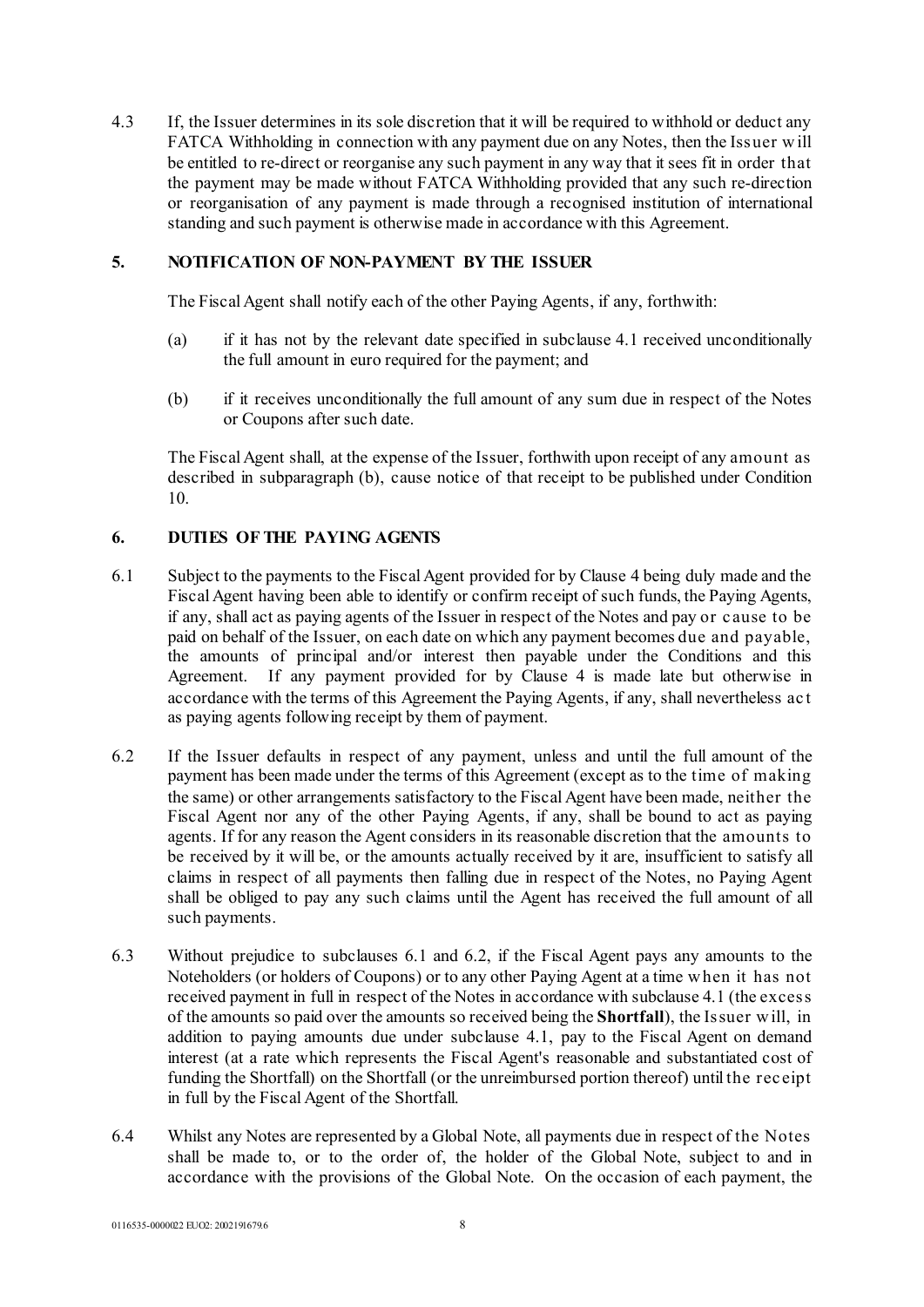Fiscal Agent shall instruct Euroclear and Clearstream, Luxembourg to make the appropriate entries in their records to reflect such payment.

6.5 If on presentation for endorsement of a Note or presentation of a Coupon the amount payable in respect of the Note or Coupon is not paid in full (otherwise than as a result of withholding or deduction for or on account of any taxes as permitted by the Conditions) the Paying Agent to whom the Note or Coupon is presented shall procure that the Note or Coupon is enfaced with a memorandum of the amount paid and the date of payment.

# **7. REIMBURSEMENT OF THE PAYING AGENTS**

The Fiscal Agent shall charge the account referred to in Clause [4](#page-6-2) for all payments made by it under this Agreement and will credit or transfer to the respective accounts of the other Paying Agents, if any, the amount of all payments made by them under the Conditions immediately upon notification from them, subject in each case to any applicable laws or regulations.

# **8. NOTICE OF ANY WITHHOLDING OR DEDUCTION**

- 8.1 Each party shall, within ten business days of a written request by another party, supply to that other party such forms, documentation and other information relating to it, its operations, or the Notes as that other party reasonably requests for the purposes of that other party's compliance with Applicable Law (including any "know your customer" or similar checks); provided, however, that no party shall be required to provide any forms, documentation or other information pursuant to this Clause 8 to the extent that: (i) any such form, documentation or other information (or the information required to be provided on such form or documentation) is not reasonably available to such party and cannot be obtained by such party using reasonable efforts; or (ii) doing so would or might in the reasonable opinion of such party constitute a breach of any: (a) Applicable Law; (b) fiduciary duty; or (c) duty of confidentiality. For purposes of this Clause 8 (a) **Applicable Law** means any law or regulation including, but not limited to: (i) any statute or regulation; (ii) any rule or practice of any Authority by which any party is bound or with which it is accustomed to comply; (iii) any agreement between any Authorities; and (iv) any customary agreement between any Authority and any party; and (b) **Authority** means any competent regulatory, prosecuting, tax or governmental authority in any jurisdiction.
- 8.2 If the Issuer is, in respect of any payment in respect of the Notes, compelled to w ithhold or deduct any amount for or on account of any taxes as contemplated by Condition 6 (including, in each case, any FATCA Withholding), the Issuer shall give notice to the Fiscal Agent as soon as it becomes aware of the requirement to make the withholding or deduction and shall give to the Fiscal Agent such information as the Fiscal Agent shall require to enable it to comply with the requirement.
- 8.3 Notwithstanding any other provision of this Agreement, each Agent shall be entitled to make a deduction or withholding from any payment which it makes under this Agreement for or on account of any present or future taxes, duties, assessments or government charges if and to the extent so required by Applicable Law, in which event the Agent shall make such payment after such withholding or deduction has been made and shall account to the relevant authorities for the amount so withheld or deducted, or, at its option, shall reasonably promptly after making such payment return to the Issuer the amount so deducted or withheld, in w hich case, the Issuer shall so account to the relevant Authority for such amount.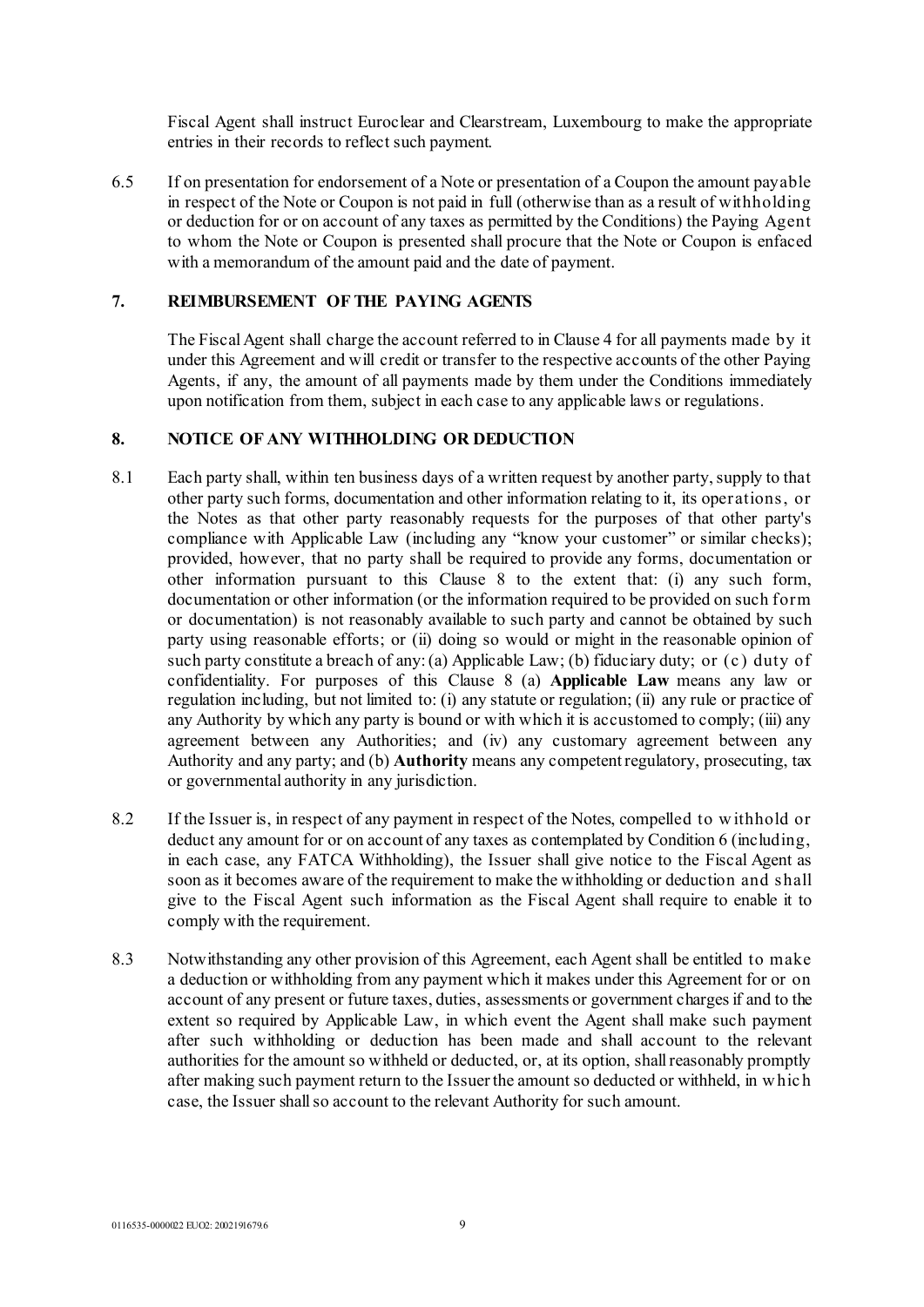## **9. DUTIES OF THE FISCAL AGENT IN CONNECTION WITH REDEMPTION**

- 9.1 If the Issuer intends to redeem, pursuant to Condition 4, all of the Notes for the time being outstanding it shall give not more than 45 nor less than 30 days' prior notice of its intention to the Fiscal Agent and the Calculation Agent, if required, stating the date on which such Notes are to be redeemed, and the Fiscal Agent shall so advise any other Paying Agent, if any.
- 9.2 The Fiscal Agent shall instruct Euroclear and Clearstream, Luxembourg to make appropriate entries in their records in respect of all Notes redeemed by the Issuer to reflect such redemptions.

# **10. RECEIPT AND PUBLICATION OF NOTICES**

- 10.1 On behalf of and at the request and expense of the Issuer, the Fiscal Agent shall c ause to be published all notices required to be given by the Issuer under the Conditions.
- 10.2 While all the Notes are represented by a Global Note and such Global Note is deposited w ith a common safekeeper on behalf of Euroclear and/or Clearstream, Luxembourg, any obligation the Issuer (and the Fiscal Agent on its behalf) may have to publish a notice to Noteholders shall have been met upon delivery of the notice to the Euroclear and/or Clearstream.
- 10.3 Forthwith upon receipt by the Fiscal Agent of a notice from any Noteholder, the Fiscal Agent shall forward a copy thereof to the Issuer.

# **11. CANCELLATION OF NOTES AND COUPONS**

- 11.1 All Notes which are surrendered in connection with purchase by the Issuer, (together with all unmatured Coupons attached to or delivered with the Notes) and all Coupons which are paid shall be cancelled by the Paying Agent to which they are surrendered. Each of the Paying Agents shall give to the Fiscal Agent details of all payments made by it and shall deliver all cancelled Notes and Coupons to the Fiscal Agent (or as the Fiscal Agent may specify). If the Issuer or any Subsidiary of the Issuer purchases any Notes which are to be cancelled after such purchase, the Issuer shall forthwith cancel them or procure their cancellation through the Fiscal Agent.
- 11.2 The Fiscal Agent or its authorised agent shall (unless otherwise instructed by the Issuer in writing and save as provided in subclause 13.1) destroy all cancelled Notes and Coupons and furnish the Issuer with a certificate of destruction containing written particulars of the serial numbers of the Notes and the number by maturity date of Coupons so destroyed.

# **12. ISSUE OF REPLACEMENT NOTES AND COUPONS**

- 12.1 The Issuer shall cause a sufficient quantity of additional forms of Notes and Coupons to be available, upon request, to the Fiscal Agent at its specified office for the purpose of issuing replacement Notes or Coupons as provided below.
- 12.2 The Fiscal Agent shall, subject to and in accordance with Condition 11 and the following provisions of this Clause, cause to be authenticated (in the case only of replacement Notes) and delivered any replacement Notes or Coupons which the Issuer may determine to issue in place of Notes or Coupons which have been lost, stolen, mutilated, defaced or destroyed.
- 12.3 In the case of a mutilated or defaced Note, the Fiscal Agent shall ensure that (unless otherwise covered by such indemnity as the Issuer may require) any replacement Note only has attached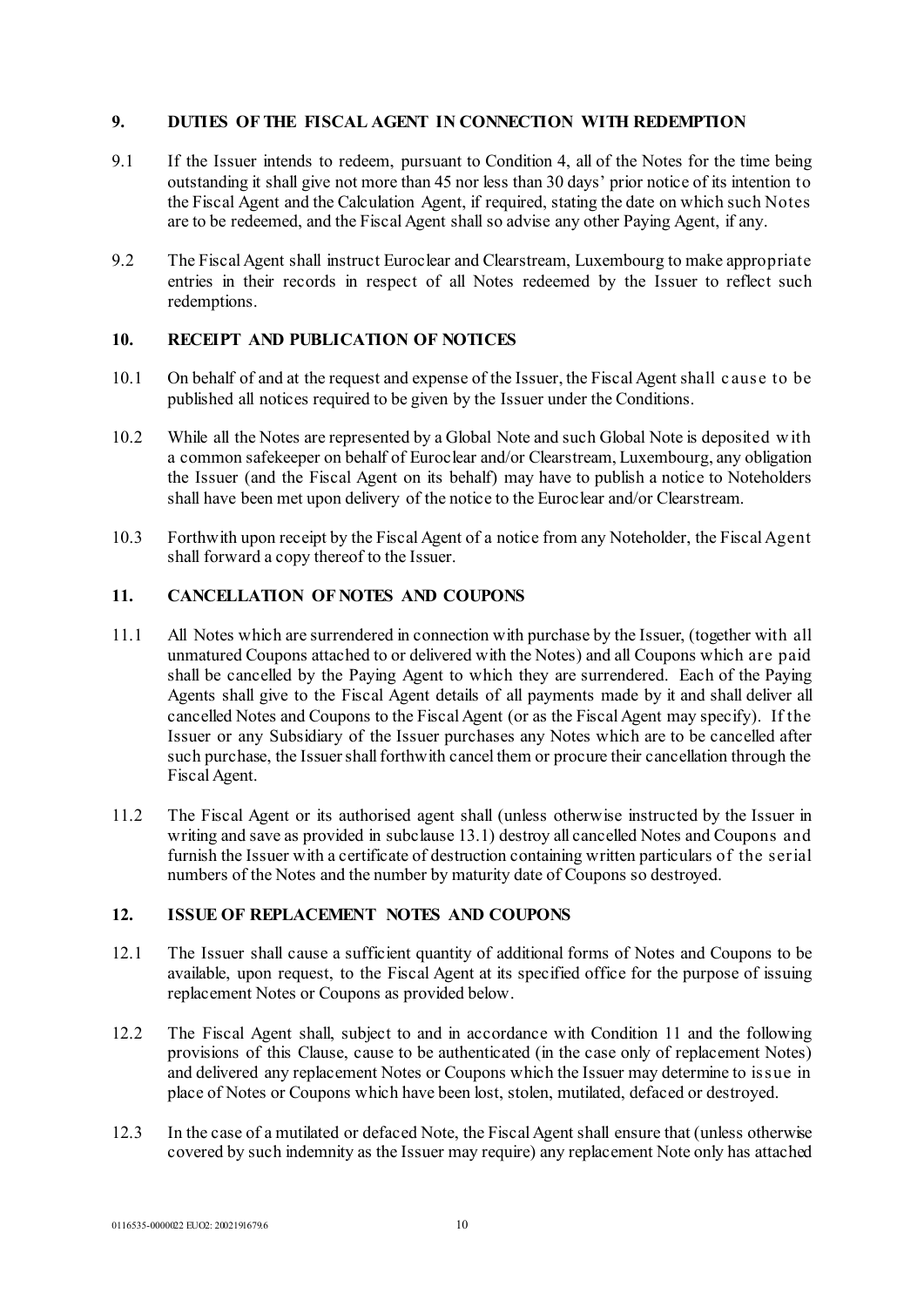to it Coupons corresponding to those attached to the mutilated or defaced Note which is presented for replacement.

- 12.4 The Fiscal Agent shall obtain verification, in the case of an allegedly lost, stolen or destroyed Note or Coupon in respect of which the serial number is known, that the Note or Coupon has not previously been redeemed or paid. The Fiscal Agent shall not issue a replacement Note or Coupon unless and until the applicant has:
	- (a) paid such expenses and costs as may be incurred in connection with the replacement;
	- (b) furnished it with such evidence and indemnity as the Issuer may reasonably require; and
	- (c) in the case of a mutilated or defaced Note or Coupon, surrendered it to the Fiscal Agent.
- 12.5 The Fiscal Agent shall cancel mutilated or defaced Notes or Coupons in respect of which replacement Notes or Coupons have been issued pursuant to this Clause. The Fiscal Agent shall furnish the Issuer with a certificate stating the serial numbers of the Notes or Coupons received by it and cancelled pursuant to this Clause and shall, unless otherwise requested by the Issuer, destroy all those Notes and Coupons and furnish the Issuer with a destruction certificate containing the information specified in subclause 11.2.
- 12.6 The Fiscal Agent shall, on issuing any replacement Note or Coupon, forthwith inform the Issuer and the other Paying Agents of the serial number of the replacement Note or Coupon issued and (if known) of the serial number of the Note or Coupon in place of which the replacement Note or Coupon has been issued. Whenever replacement Coupons are issued under this Clause, the Fiscal Agent shall also notify the other Paying Agents, if any, of the maturity dates of the lost, stolen, mutilated, defaced or destroyed Coupons and of the replacement Coupons issued.
- 12.7 Whenever a Note or Coupon for which a replacement Note or Coupon has been issued and the serial number of which is known is presented to a Paying Agent for payment, the relevant Paying Agent shall immediately send notice to the Issuer and the Fiscal Agent.

# **13. RECORDS AND CERTIFICATES**

- 13.1 The Fiscal Agent shall (a) keep a full and complete record of all Notes and Coupons (other than serial numbers of Coupons) and of their redemption, cancellation or payment (as the case may be) and of all replacement Notes or Coupons issued in substitution for lost, stolen, mutilated, defaced or destroyed Notes or Coupons and (b) in respect of the Coupons of each maturity, retain until the expiry of five years from the relevant date in respect of the Coupons either all paid Coupons of that maturity or a list of the serial numbers of Coupons of that maturity still remaining unpaid. The Fiscal Agent shall at all reasonable times make the records and Coupons (if any) available to the Issuer.
- 13.2 The Fiscal Agent shall (i) instruct Euroclear and Clearstream, Luxembourg to make appropriate entries in their records to reflect all cancellations of Notes represented by a Global Note in accordance with Clause 13.1 above and (ii) give to the Issuer, as soon as possible and in any event within four months after the date of redemption, purchase, payment or replacement of a Note or Coupon (as the case may be), a certificate stating (a) the aggregate nominal amount of Notes which have been redeemed and the aggregate amount in respect of Coupons which have been paid, (b) the serial numbers of those Definitive Notes, if any; (c) the total number of each denomination by maturity date of those Coupons, (d) the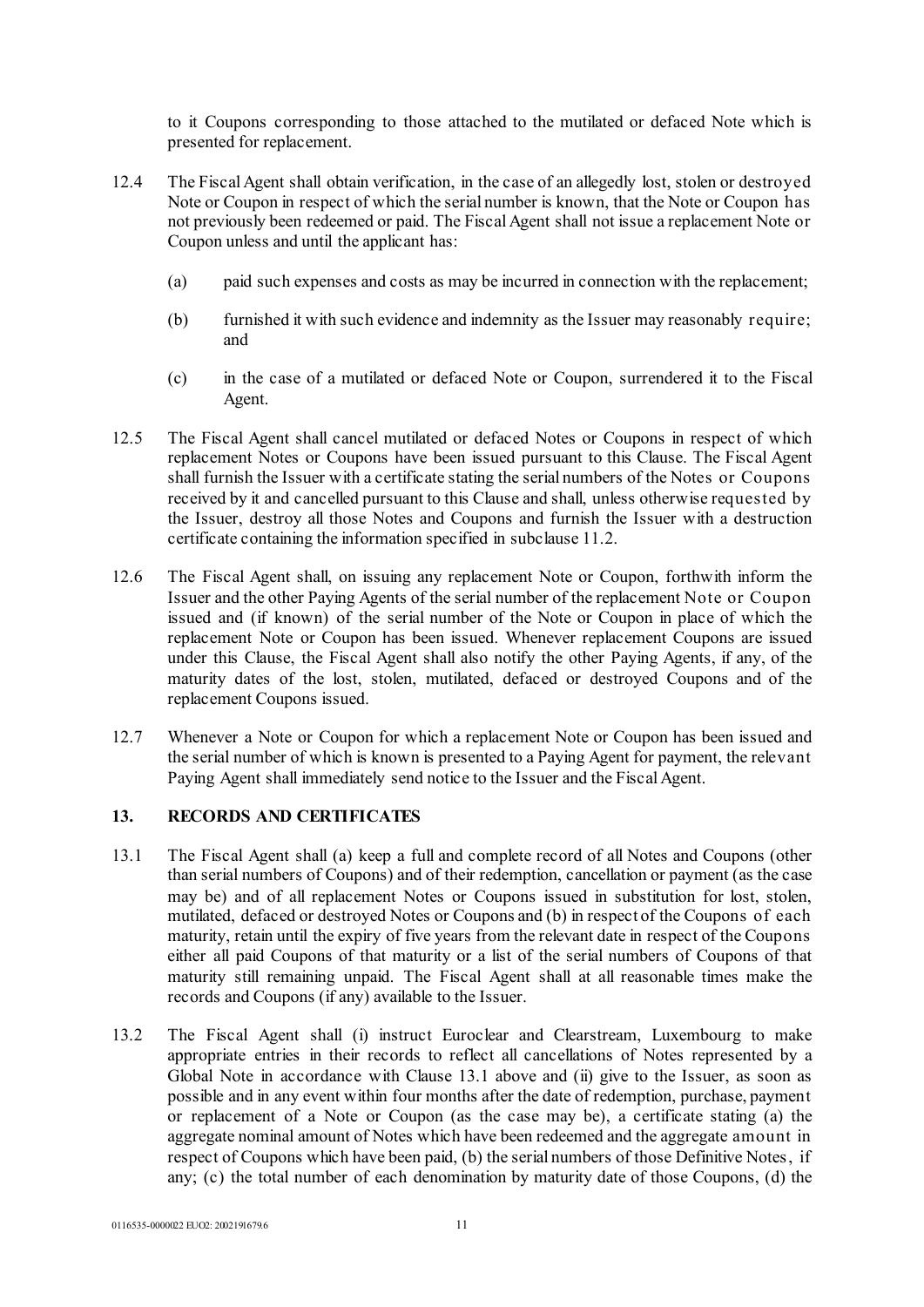aggregate nominal amounts of Notes (if any) which have been purchased by or on behalf of the Issuer or any of its Subsidiaries and cancelled (subject to delivery of the Notes to the Fiscal Agent) and the serial numbers of such Definitive Notes and the total number of each denomination by maturity date of the Coupons attached to or surrendered with the purchased Notes, (e) the aggregate nominal amounts of Notes and the aggregate amounts in respect of Coupons which have been surrendered and replaced and the serial numbers of those Definitive Notes and the total number of each denomination by maturity date of those Coupons surrendered therewith and (f) the total number of each denomination by maturity date of unmatured Coupons missing from Notes which have been redeemed or surrendered and replaced and the serial numbers of the Notes in definitive form to which the missing unmatured Coupons appertained.

13.3 The Fiscal Agent shall only be required to comply with its obligations under this Clause 13 in respect of Notes surrendered for cancellation following a purchase of the same by the Issuer or by any of its Subsidiaries to the extent that it has been informed by the Issuer of such purchases in accordance with Clause11.1 above.

# **14. COPIES OF THIS AGREEMENT AVAILABLE FOR INSPECTION**

The Paying Agents shall hold copies of this Agreement and any other documents expressed to be held by them in the Offering Memorandum available for inspection or collection or may be provided by email following prior written request to such agents and provision of holding and identity in satisfactory form. For this purpose, the Issuer shall furnish the Paying Agents with sufficient copies of such document.

# **15. COMMISSIONS AND EXPENSES**

- 15.1 The Issuer shall pay to the Fiscal Agent such fees and commissions in respect of the servic es of the Agents under this Agreement as shall be agreed between the Issuer and the Fiscal Agent. The Issuer shall not be concerned with the apportionment of payment among the Agents.
- 15.2 The Issuer shall also pay to the Fiscal Agent an amount equal to any value added tax which may be payable in respect of the commissions together with all reasonable expenses (and any applicable VAT thereon) incurred by the Agents in connection with their services under this Agreement.
- 15.3 The Fiscal Agent shall arrange for payment of the commissions due to the other Paying Agents, if any, and arrange for the reimbursement of their expenses promptly after receipt of the relevant moneys from the Issuer.
- 15.4 The fees, commissions and expenses payable to the Fiscal Agent for services rendered and the performance of its or any other Agent's obligations under this Agreement shall not be abated by any remuneration or other amounts or profits receivable by the Fiscal Agent (or to its knowledge by any of its associates) in connection with any transaction effected by the Fiscal Agent with or for the Issuer.
- 15.5 At the request of the Fiscal Agent, the parties to this Agreement may from time to time during the continuance of this Agreement review the commissions agreed initially pursuant to subclause 15.1 with a view to determining whether the parties can mutually agree upon any changes to the commissions.
- 15.6 All payments by the Issuer under this clause will be made free and clear of, and without withholding or deduction for, any taxes, duties, assessments or governmental charges of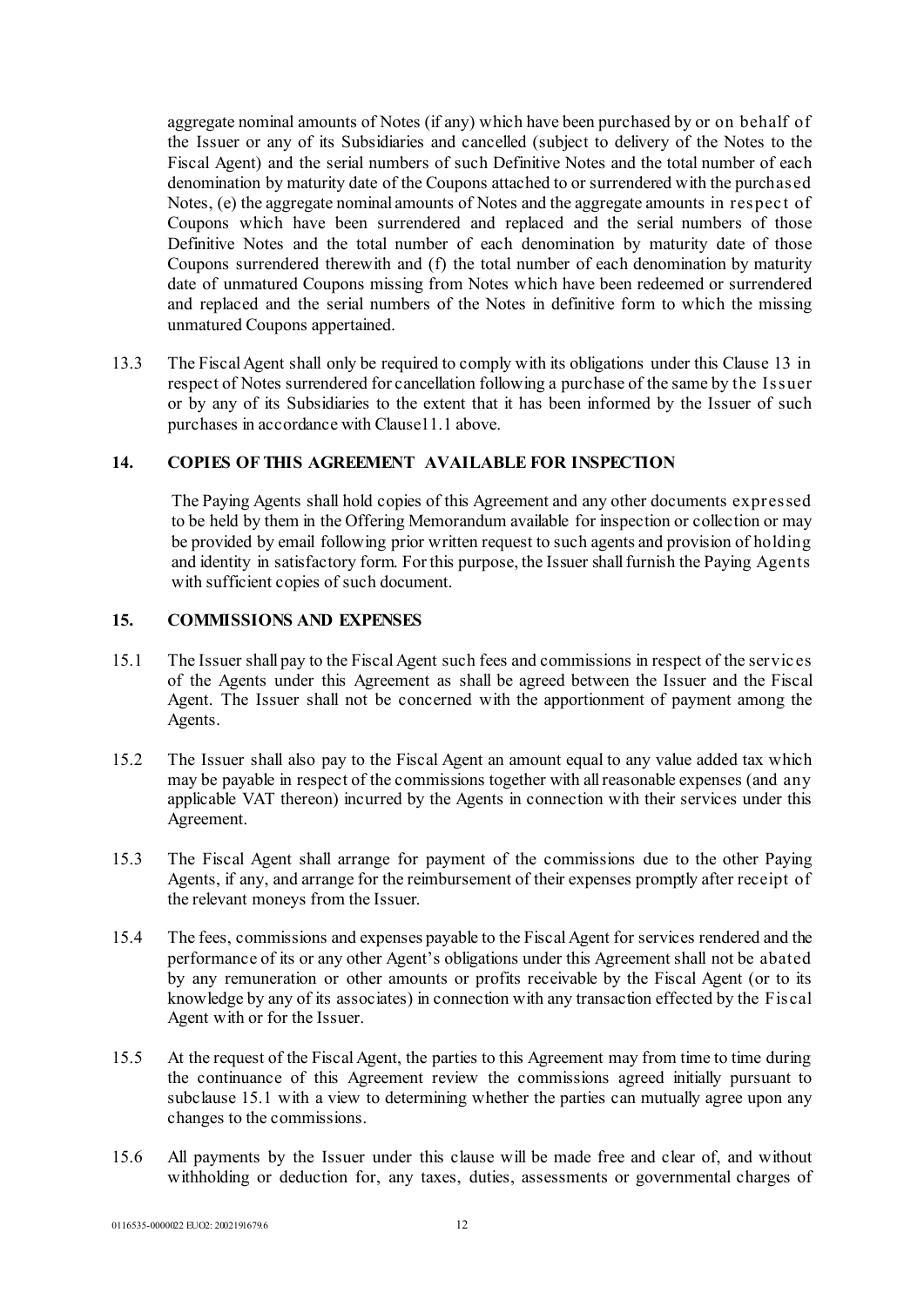whatsoever nature imposed, levied, collected, withheld or assessed by any government having power to tax, unless such withholding or deduction is required by law. In that event, the Issuer will pay such additional amounts as will result in receipt by the relevant Agent of such amounts as would have been received by it if no such withholding had been required.

# **16. INDEMNITY AND LIMITATION OF LIABILITY**

- 16.1 The Issuer shall indemnify each of the Agents against all losses, liabilities, costs, claims, actions, demands or expenses (together, **Losses**) (including, but not limited to, all costs, legal fees, charges and expenses (together, **Expenses**) properly paid or properly incurred in disputing or defending any Losses) which it may incur or which may be made against it as a result of or in connection with its appointment or the exercise of its powers and duties under this Agreement except for any Losses or Expenses resulting from its own gross negligence, wilful default or fraud or that of its directors, officers or employees.
- 16.2 Each Agent shall severally indemnify the Issuer against any Losses (including, but not limited to, all Expenses properly paid or incurred in disputing or defending any Losses) which the Issuer may incur or which may be made against the Issuer as a result of its gross negligenc e, wilful default or fraud of the relevant Agent or that of the directors, officers or employees.
- 16.3 The indemnities set out in this clause 16 shall survive any termination of this Agreement.
- 16.4 The Agents are not liable for any loss caused by events beyond their reasonable control including any malfunction, interruption or error in the transmission of information caused by any machine or systems or interception of communication facilities, abnormal operating conditions or events of force majeure. Under no circumstances will the Agents be liable to the Issuer or any other party to this Agreement in contract, tort (including negligence) or otherwise for any consequential, special, indirect, punitive or speculative loss or damage (including but not limited to loss of business, goodwill, opportunity or profit) which arises out of or in connection with this Agreement whether or not foreseeable, even if advised of the possibility of such loss or damage. The Agents are not liable for acting upon, and are entitled to rely on any instruction (including any instruction signed manually or by means of electronic signature) received from the Issuer in accordance with this Agreement.

# **17. REPAYMENT BY FISCAL AGENT**

Sums paid by or by arrangement with the Issuer to the Fiscal Agent pursuant to the terms of this Agreement shall not be required to be repaid to the Issuer unless and until any Note or Coupon matures or any Note or Coupon or claim for payment in relation to the Notes becomes void under the provisions of Condition 5 and 7 but in that event the Fiscal Agent shall forthwith repay to the Issuer sums equivalent to the amounts which would otherwise have been payable in respect of the relevant Note or Coupon.

# **18. CONDITIONS OF APPOINTMENT**

- 18.1 Subject as provided in subclause 18.3, each Paying Agent shall be entitled to deal with money paid to it by the Issuer for the purposes of this Agreement in the same manner as other money paid to a banker by its customers and shall not be liable to account to the Issuer for any interest or other amounts in respect of the money. No money held by any Paying Agent needs to be segregated except as required by law.
- 18.2 In acting under this Agreement and in connection with the Notes and the Coupons the Agents shall act solely as agents of the Issuer and will not assume any obligations towards or relationship of agency or trust for or with any of the owners or Noteholders.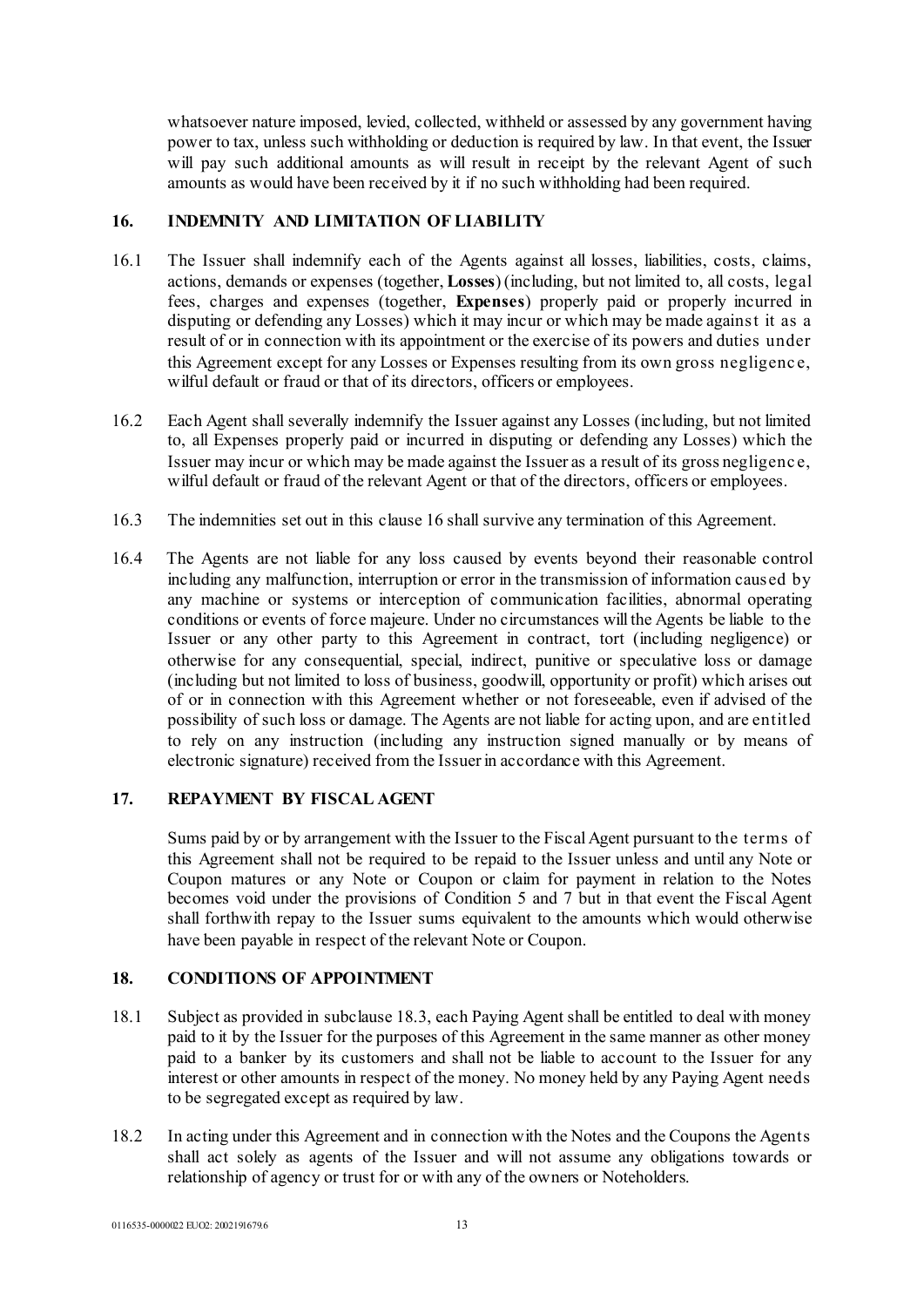- 18.3 No Agent shall exercise any right of set-off, lien or similar claim against the Issuer or any Noteholders in respect of any moneys payable to or by it under the terms of this Agreement.
- 18.4 Except as otherwise permitted in the Conditions, as ordered by a court of competent jurisdiction, as required by law or otherwise instructed by the Issuer, each of the Paying Agents shall be entitled to treat the bearer of any Note or Coupon as the absolute owner for all purposes (whether or not the Note or Coupon shall be overdue and notwithstanding any notice of ownership or other writing on the Note or Coupon or any notice of previous loss or theft of the Note or Coupon).
- 18.5 The Agents shall be obliged to perform such duties and only such duties as are set out in this Agreement and the Notes and no implied duties or obligations shall be read into this Agreement or the Notes against the Agents.
- 18.6 Each of the Agents, at the expense of the Issuer, provided such expenses are properly incurred, may consult with legal and other professional advisers and the opinion of the advisers shall be full and complete protection in respect of action taken, omitted or suffered under this Agreement in good faith and in accordance with the opinion of the advisers.
- 18.7 Each of the Agents shall be protected and shall incur no liability for or in respect of action taken, omitted or suffered in reliance upon any instruction, request or order from the Issuer or any document which it reasonably believes to be genuine and to have been delivered by the proper party or parties or upon written instructions from the Issuer. Each of the Agents is entitled to do nothing, without liability, if conflicting, unclear or equivocal instructions are received or in order to comply with any applicable law.
- 18.8 Any of the Agents, their officers, directors or employees may become the owner of, or acquire any interest in, Notes or Coupons with the same rights (but without prejudic e to any limitations which might apply in any other capacity) that it or he/she would have if the Agent concerned was not appointed under this Agreement, and may engage or be interested (subjec t as aforesaid) in any financial or other transaction with the Issuer, and may act on, or as depositary, trustee or agent for, any committee or body of holders of Notes or Coupons or other obligations of the Issuer, as freely as if the relevant Agent was not appointed under this Agreement.
- 18.9 No Agent shall be under any obligation to take any action under this Agreement which it reasonably expects will result in any expense or liability accruing to it, the payment of w hic h within a reasonable time is not, in its opinion, assured to it.
- 18.10 No Agent shall be responsible to anyone with respect to the legality of this Agreement or the validity or legality of the Notes or Coupons.
- 18.11 No Paying Agent shall have any duty or responsibility in the case of any default by the Issuer in the performance of its obligations under the Conditions.
- 18.12 The Issuer shall provide the Paying Agent with a copy of the list of the authorised signatories and shall notify the Paying Agent in writing if any of such persons ceases to be an authorised signatory or if any additional person becomes an authorised signatory and, unless and until notified of any such change, the Paying Agent shall be entitled to rely upon any notice, communication or other document by an authorised signatory.
- 18.13 Notwithstanding anything else contained herein, the Fiscal Agent may refrain without liability from taking any action that it is required to take under the terms of this Agreement that, would or might be contrary to any law of any state or jurisdiction (including but not limited to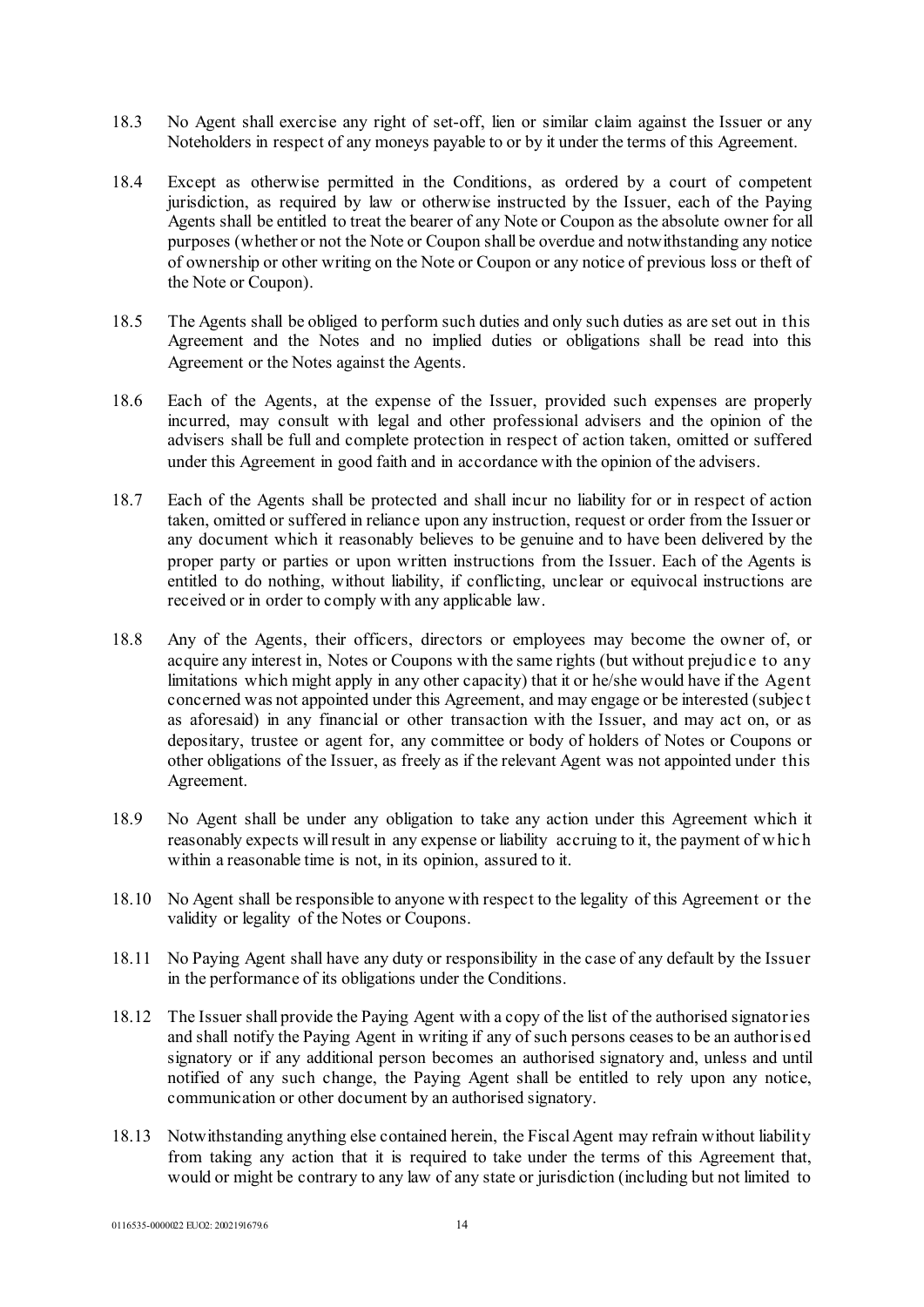the United States of America or any jurisdiction forming a part of it, the EU or any Member State of the EU and the United Kingdom) or any directive or regulation of any agency of any such state or jurisdiction or which would or might otherwise render it liable to any person and may without liability take any action or refrain from taking any such action that is nec essary to comply with any such law, directive or regulation. Except where prevented from doing so by any law or regulation, the Fiscal Agent shall notify the Issuer, and shall use reasonable endeavours to do so promptly in writing, if it decides not to act on the basis of this Clause 18.13.

- 18.14 Whenever, in the performance of its duties under this Agreement, a Paying Agent shall deem it desirable that any matter be established by the Issuer prior to taking or suffering any ac tion under this Agreement, the matter may be deemed to be conclusively established by a certificate signed by the Issuer and delivered to the Paying Agent and the certificate shall be a full authorisation to the Paying Agent for any action taken or suffered in good faith by it under the provisions of this Agreement in reliance upon the certificate.
- 18.15 The Issuer hereby represents and warrants to each of the Agents that: (i) it is a company duly organised and in good standing in every jurisdiction where it is required so to be; (ii) it has the power and authority to sign and to perform its obligations under this Agreement; (iii) this Agreement is duly authorised and signed and is its legal, valid and binding obligation; (iv) any consent, authorisation or instruction required in connection with the execution and performance of this Agreement has been provided by any relevant third party; (v) any act required by any relevant governmental or other authority to be done in connection with its execution and performance of this Agreement has been or will be done (and will be renew ed if necessary); (vi) its performance of this Agreement will not violate or breach any applic able law, regulation, contract or other requirement; and (vii) it is authorised and able to execute this Agreement with electronic signatures and (to the extent applicable) it is authorised and able to execute instructions with electronic signatures

# **19. COMMUNICATION WITH PAYING AGENTS**

A copy of all communications relating to the subject matter of this Agreement between the Issuer and any of the Paying Agents other than the Fiscal Agent shall be sent to the Fiscal Agent.

### **20. TERMINATION OF APPOINTMENT**

- 20.1 The Issuer may terminate the appointment of any Agent at any time and/or appoint additional or other Agents by giving to the Agent whose appointment is concerned and, where appropriate, the Fiscal Agent at least 60 days' prior written notice to that effect, provided that, so long as any of the Notes is outstanding:
	- (a) in the case of a Paying Agent or the Calculation Agent, the notice shall not expire less than 30 days before any due date for the payment of interest; and
	- (b) notice shall be given under Condition 10 at least 30 days before the removal or appointment of a Paying Agent.
- 20.2 Notwithstanding the provisions of subclause 20.1, if at any time:
	- (a) an Agent becomes, in the reasonable opinion of the Issuer, incapable of acting, or no longer able to meet its obligations under this Agreement, or becomes insolvent or incapable of meeting its payment obligations to any party, or is declared bankrupt or insolvent, or files a voluntary petition in bankruptcy or makes an assignment for the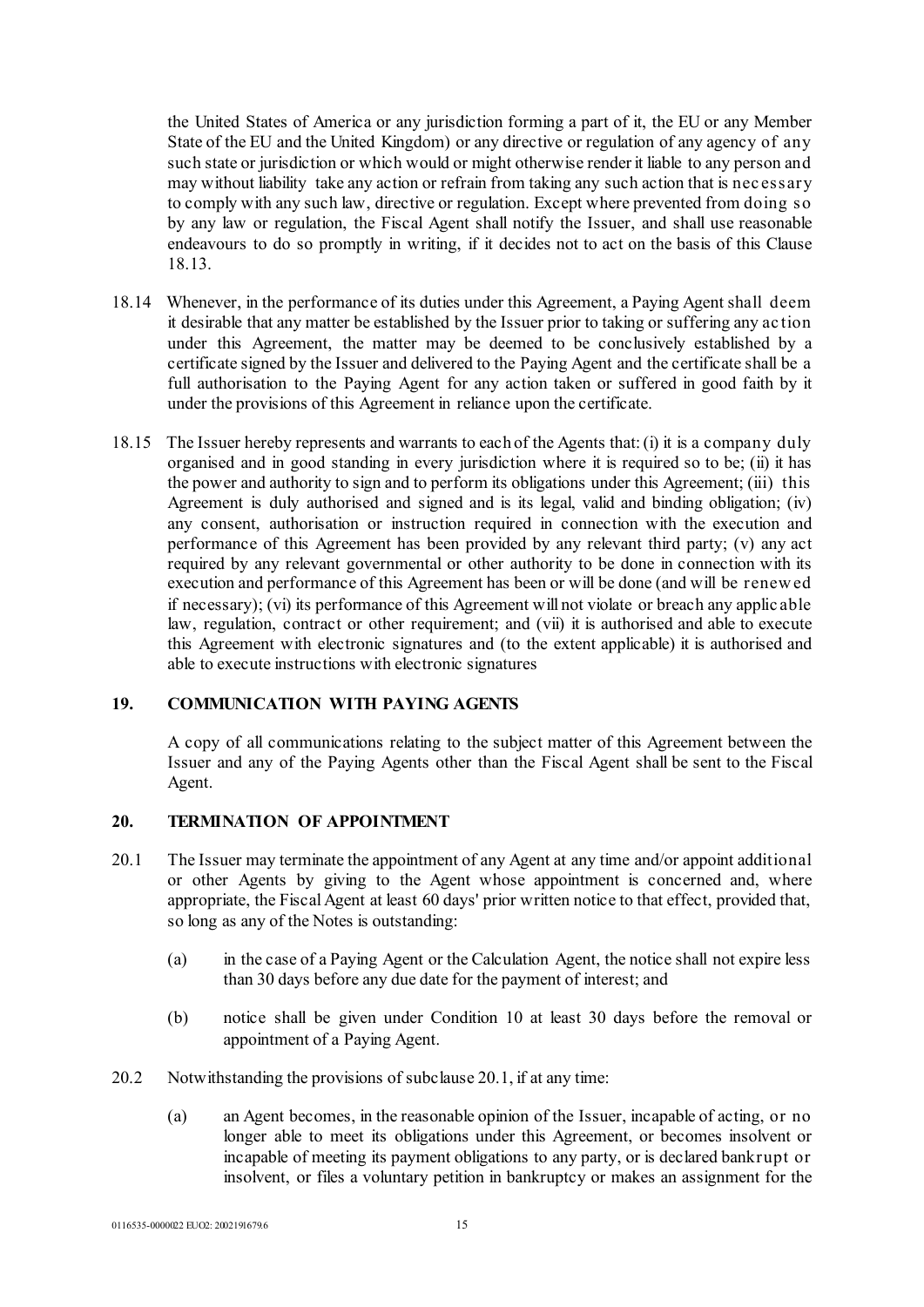benefit of its creditors or consents to the appointment of an administrator, liquidator (*curator*) or administrative or other receiver of all or any substantial part of its property, or if an administrator, liquidator (*curator*) or administrative or other receiver of it or of all or a substantial part of its property is appointed, or it admits in writing its inability to pay or meet its debts as they may mature or suspends payment of its debts, or if there is an order of any court approving any petition filed by or against it under the provisions of any applicable bankruptcy or insolvency law or if a public officer takes charge or control of the Agent or of its property or affairs for the purpose of rehabilitation, administration or liquidation or a rating agency has given notice of a downgrade of the Agent, or a rating agency has made a public announcement of any intended or potential downgrading of the Agent; or

(b) in the case of the Calculation Agent, it fails to determine the Reset Rate and Interest Amount in respect of any Interest Payment Date as provided in the Conditions and this Agreement,

the Issuer may forthwith without notice terminate the appointment of the Agent, in which event (save with respect to the termination of the appointment of the Calculation Agent) notice shall be given to the Noteholders under Condition 10 as soon as is practicable.

- 20.3 The termination of the appointment of an Agent under this Agreement shall not entitle the Agent to any amount by way of compensation but shall be without prejudice to any amount then accrued due.
- <span id="page-15-0"></span>20.4 All or any of the Agents may resign their respective appointments under this Agreement at any time by giving to the Issuer and, where appropriate, the Fiscal Agent at least 90 days' prior written notice to that effect provided that, so long as any of the Notes is outstanding, the notice shall not, in the case of a Paying Agent or the Calculation Agent (as applicable), expire less than 45 days before any due date for the payment of interest. For the avoidance of doubt, Article 7:408(2) of the Dutch Civil Code shall not apply. Following receipt of a notice of resignation from a Paying Agent, notice thereof shall promptly and in any event not less than 30 calendar days before the resignation takes effect, be given to the Noteholders under Condition 10. If the Fiscal Agent shall resign or be removed pursuant to subclauses 20.1 or 20.2 above or in accordance with this subclause [20.4](#page-15-0), the Issuer shall promptly and in any event within 30 days appoint a successor (being a leading bank). If the Issuer fails to appoint a successor within such period, the Fiscal Agent may select a leading bank to act as Fiscal Agent hereunder and the Issuer shall appoint that bank as the successor Fiscal Agent. If it is stipulated in this Agreement that any resignation or removal of any Agent shall not take effect before the appointment by the Issuer of a successor Agent, then the Issuer agrees with the Agent that if, by the day falling 10 days before the expiry of any notice, the Issuer has not appointed a successor Agent then the Agent shall be entitled, on behalf of the Issuer, to appoint in its place as a successor Agent a reputable financial institution of good standing which the Issuer shall approve.
- 20.5 Notwithstanding the provisions of subclauses 20.1, 20.2 and 20.4, so long as any of the Notes is outstanding, the termination of the appointment of an Agent (whether by the Issuer or by the resignation of a Paying Agent or the Calculation Agent (as applicable)) shall not be effective unless upon the expiry of the relevant notice there is:
	- (a) a Fiscal Agent;
	- (b) a Calculation Agent;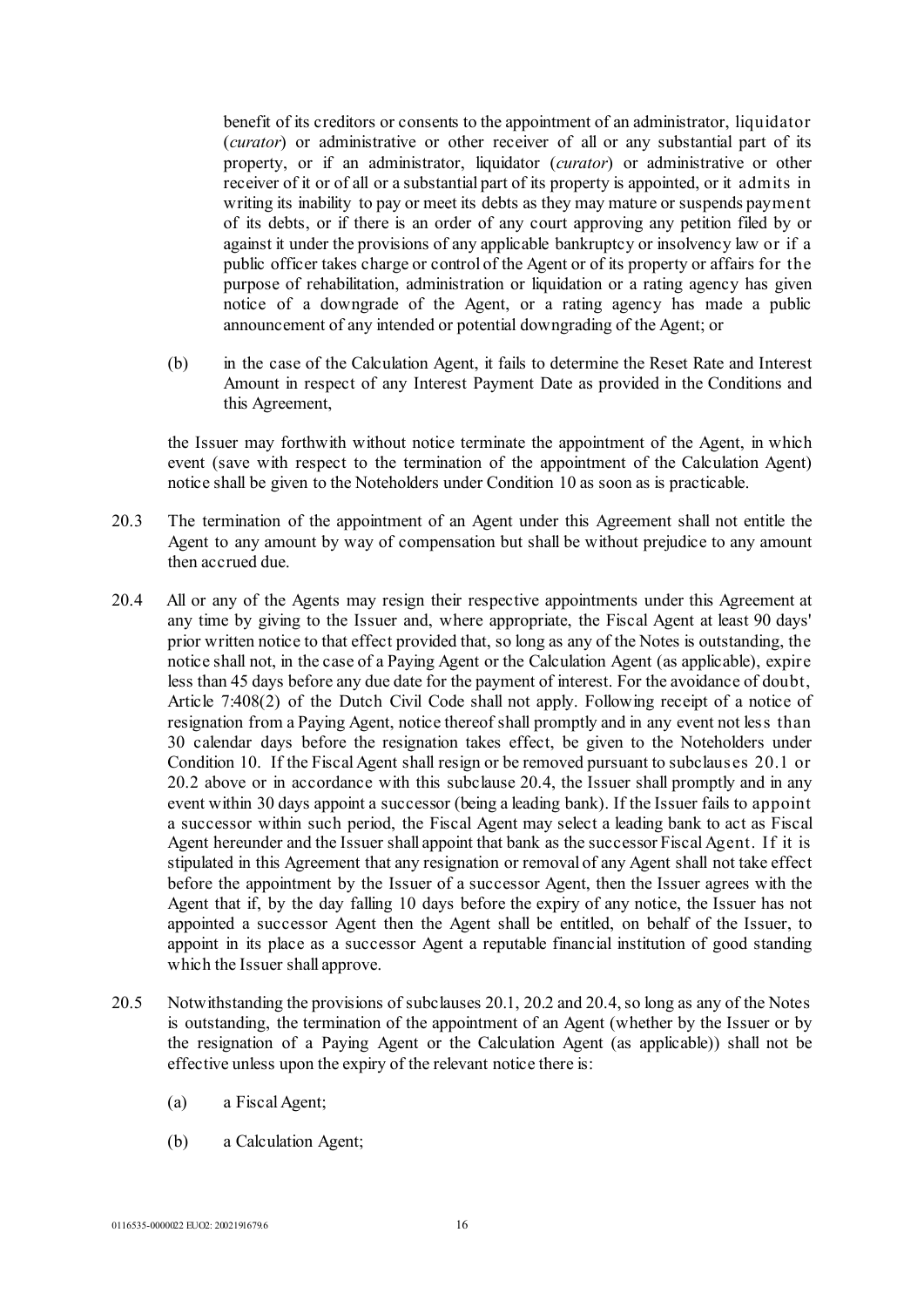- (c) to the extent relevant, as long as the Notes are admitted to listing and trading on any other stock exchange or regulated securities market and the rules of such exchange or securities market so require, a Paying Agent having a specified office in such location as the rules of such exchange or securities market may require; and
- (d) a Paying Agent in a Member State of the European Union or the United Kingdom.
- 20.6 Any successor Agent shall execute and deliver to its predecessor, the Issuer and, where appropriate, the Fiscal Agent an instrument accepting the appointment under this Agreement, and the successor Agent, without any further act, deed or conveyance, shall bec ome vested with all the authority, rights, powers, trusts, immunities, duties and obligations of the predecessor with like effect as if originally named as an Agent.
- 20.7 If the appointment of a Paying Agent under this Agreement is terminated (whether by the Issuer or by the resignation of the Paying Agent), the Paying Agent shall on the date on which the termination takes effect deliver to its successor Paying Agent (or, if none, the Fiscal Agent) all Notes and Coupons surrendered to it but not yet destroyed and all records concerning the Notes and Coupons maintained by it (except such documents and records as it is obliged by law or regulation to retain or not to release) and pay to its successor Paying Agent (or, if none, to the Fiscal Agent) the amounts (if any) held by it in respect of Notes or Coupons which have become due and payable but which have not been presented for payment, but shall have no other duties or responsibilities under this Agreement.
- 20.8 If the Fiscal Agent or any of the other Paying Agents shall change its specified office, it shall give to the Issuer and, where appropriate, the Fiscal Agent not less than 45 days' prior written notice to that effect giving the address of the new specified office. As soon as practicable thereafter and in any event at least 30 days before the change, the Fiscal Agent shall give to the Noteholders on behalf of and at the expense of the Issuer notice of the change and the address of the new specified office under Condition 10.
- 20.9 A corporation into which any Agent for the time being may be merged or converted or a corporation with which the Agent may be consolidated or a corporation resulting from a merger, conversion or consolidation to which the Agent shall be a party shall, to the extent permitted by applicable law, be the successor Agent under this Agreement without the execution or filing of any paper or any further act on the part of any of the parties to this Agreement. Notice of any merger, conversion or consolidation shall forthwith be given to the Issuer and, where appropriate, the Fiscal Agent.

# **21. MEETINGS OF NOTEHOLDERS**

- 21.1 The provisions of [Schedule 3](#page-59-0) shall apply to meetings of the Noteholders and shall have effec t in the same manner as if set out in this Agreement provided that, so long as any of the Notes are represented by a Global Note, the expression **Noteholders** shall include the persons for the time being shown in the records of Euroclear and/or Clearstream, Luxembourg, as the holders of a particular nominal amount of such Notes (each an **Accountholder**) (in which regard a certificate or other document issued by Euroclear or Clearstream, Luxembourg as to the nominal amount of such Notes standing to the account of any person shall be c onc lusive and binding for all purposes in the absence of wilful default, bad faith or manifest error) other than with respect to the payment of principal and interest on such Notes, the right to which shall be vested as against the Issuer solely in the bearer of each Global Note in accordance with and subject to its terms.
- 21.2 Without prejudice to subclause 21.1, each of the Paying Agents shall, on the request of any Noteholder, issue voting certificates and block voting instructions (as defined in [Schedule 3\)](#page-59-0)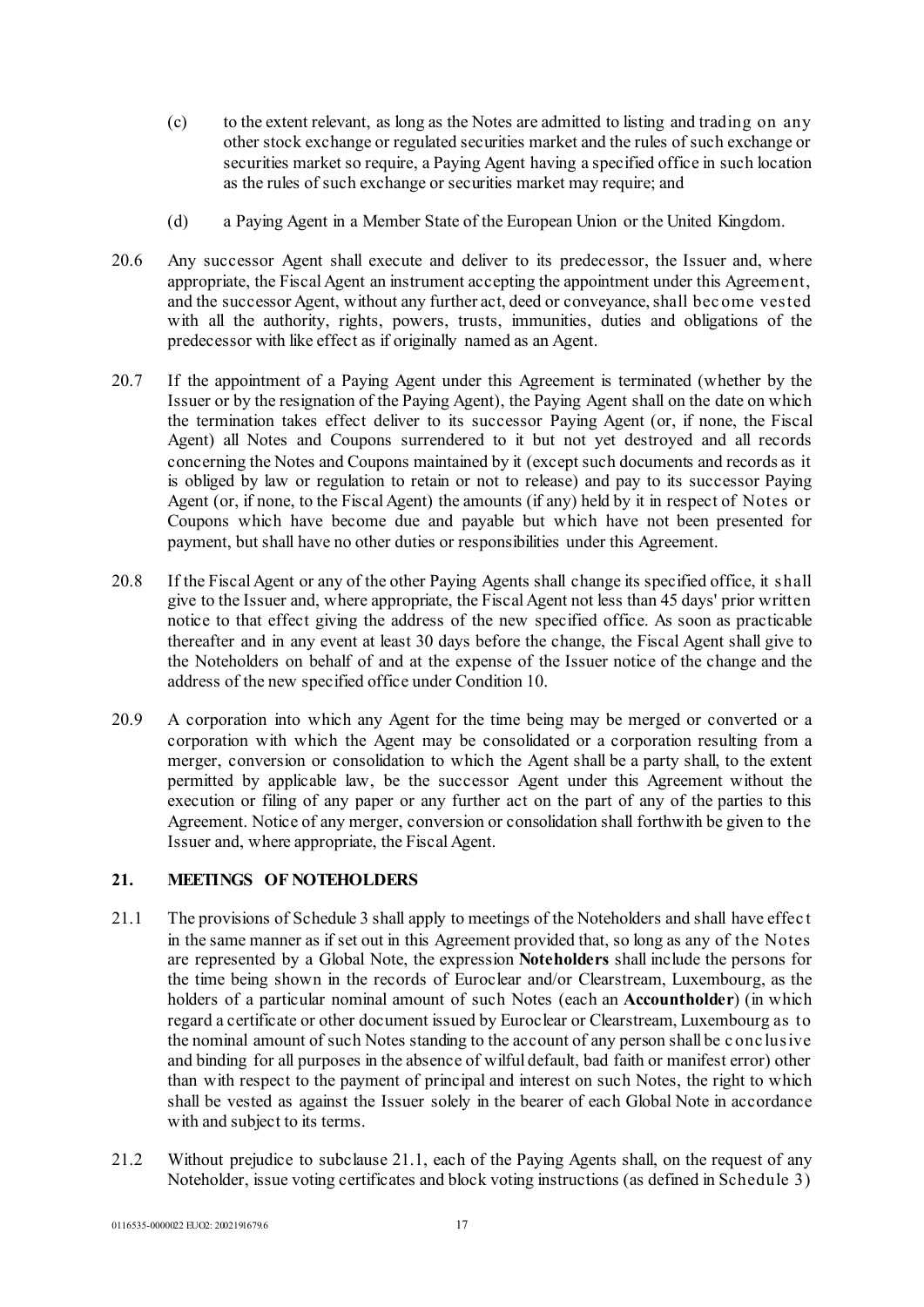together, if so required by the Issuer, with reasonable proof satisfactory to the Issuer of their due execution on behalf of the Paying Agent under the provisions of [Schedule 3](#page-59-0) and shall forthwith give notice to the Issuer unde[r Schedule 3](#page-59-0) of any revocation or amendment of a voting certificate or block voting instruction. Each Paying Agent shall keep a full and complete record of all voting certificates and block voting instructions issued by it and shall, not less than 24 hours before the time appointed for holding any meeting or adjourned meeting, deposit at such place as the Fiscal Agent shall designate or approve, full partic ulars of all voting certificates and block voting instructions issued by it in respect of any meeting or adjourned meeting.

# **22. COMMUNICATIONS**

#### 22.1 **Notices**

Any notice required to be given under this Agreement to any of the parties shall be in English and shall be delivered in person, sent by pre-paid post (first class if inland, first class airmail if overseas) or by facsimile addressed to:

(a) in the case of the Issuer, to it at:

Athora Netherlands N.V. Burgemeester Rijnderslaan 7 1185 MD Amstelveen The Netherlands

Attention: Robert ter Weijden E-mail address[:robert.terweijden@athora.nl](mailto:robert.terweijden@athora.nl)

in the case of the Fiscal Agent and the Calculation Agent, to it at:

Deutsche Bank AG, London Branch Winchester House 1 Great Winchester Street London EC2N 2DB United Kingdom Facsimile No: +44 207 547 6149 E-mail: tss-gds.eur@db.com Attention: Trust & Agency Services

or such other address of which notice in writing has been given to the other parties to this Agreement under the provisions of this Clause.

Any such notice shall take effect, if delivered in person, at the time of delivery, if sent by post, three days in the case of inland post or seven days in the case of overseas post after despatch, and, in the case of facsimile, when despatched. Communications not by letter shall be confirmed by letter but failure to send or receive the letter of confirmation shall not invalidate the original communication.

# **23. AMENDMENTS**

This Agreement may be amended in writing by all of the parties, without the consent of any Noteholder, either: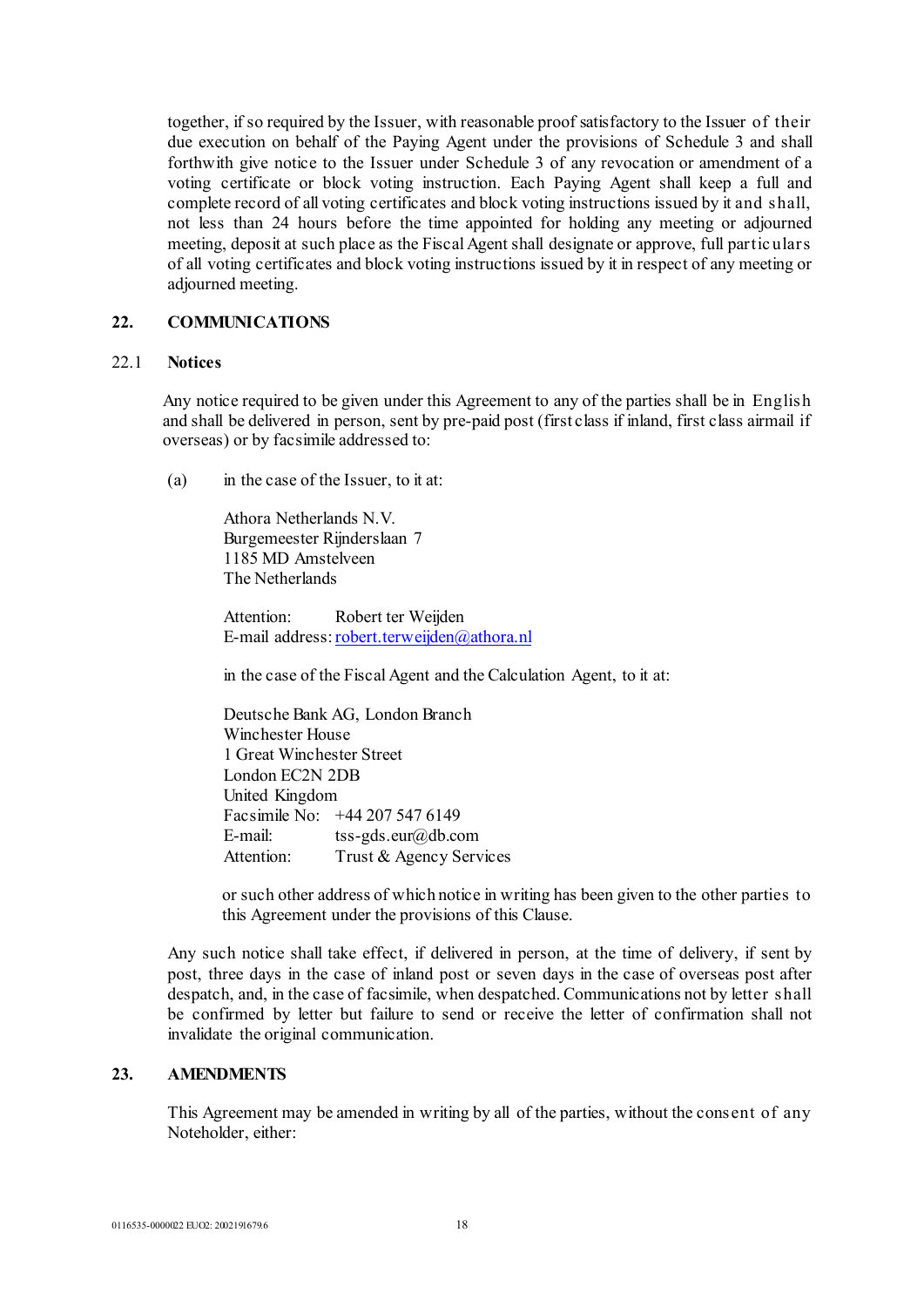- (a) for the purpose of curing any ambiguity or of curing, correcting or supplementing any manifest or proven error or any other defective provision contained in this Agreement; or
- (b) in any other manner which the parties may mutually deem necessary or desirable and which shall not be inconsistent with the Conditions and shall not be materially prejudicial to the interests of the Noteholders.

# **24. ASSIGNMENT**

None of the parties to this Agreement is permitted to assign or transfer any of its rights and obligations under this Agreement without the prior written consent of the other parties to this Agreement, provided however that each of the Agents may transfer its rights and obligations under this Agreement to any other member of the DB Group without such consent. For the purposes of this Clause 24, **DB Group** means Deutsche Bank AG and any of its associated companies, branches and subsidiary undertakings from time to time.

# **25. TAXES AND STAMP DUTIES**

- 25.1 The Issuer agrees to pay any and all stamp and other documentary taxes or duties which may be payable in connection with the execution, delivery, performance and enforcement of this Agreement by an Agent.
- 25.2 Each party understands and agrees that its electronic signature manifests its consent to be bound by all terms and conditions set forth in this Agreement.

# **26. COUNTERPARTS**

This Agreement may be executed in any number of counterparts, each of which when executed and delivered shall be an original, but all of which when taken together shall constitute a single Agreement.

### **27. GOVERNING LAW AND JURISDICTION**

- 27.1 This Agreement, including Clause 27.2 and any non-contractual obligations arising from or connected herewith, shall be governed by and construed in accordance with the law s of the Netherlands.
- 27.2 The Courts of the Netherlands are to have exclusive jurisdiction to settle any disputes w hic h may arise out of or in connection with this Agreement (including any non-contractual obligations arising from or connected herewith), and accordingly any legal action or proceedings arising out of or in connection with this Agreement may be brought in such courts.

### **28. DATA PROTECTION**

28.1 The parties acknowledge that, in connection with this Agreement, the Issuer may disc lose to the Agents, and the Agents may further process, information relating to individuals (**Personal Data**) such as individuals associated with the Issuer. The parties confirm that in so doing they will each comply with any applicable Data Protection Laws and, that each is acting as an independent and separate Controller and that no party will place any other party in breac h of applicable Data Protection Laws. In this Agreement, **Data Protections Laws** means any data protection or privacy laws and regulations, as amended or replaced from time to time, such as (i) the Data Protection Act 2018 and (ii) the General Data Protection Regulation ((EU)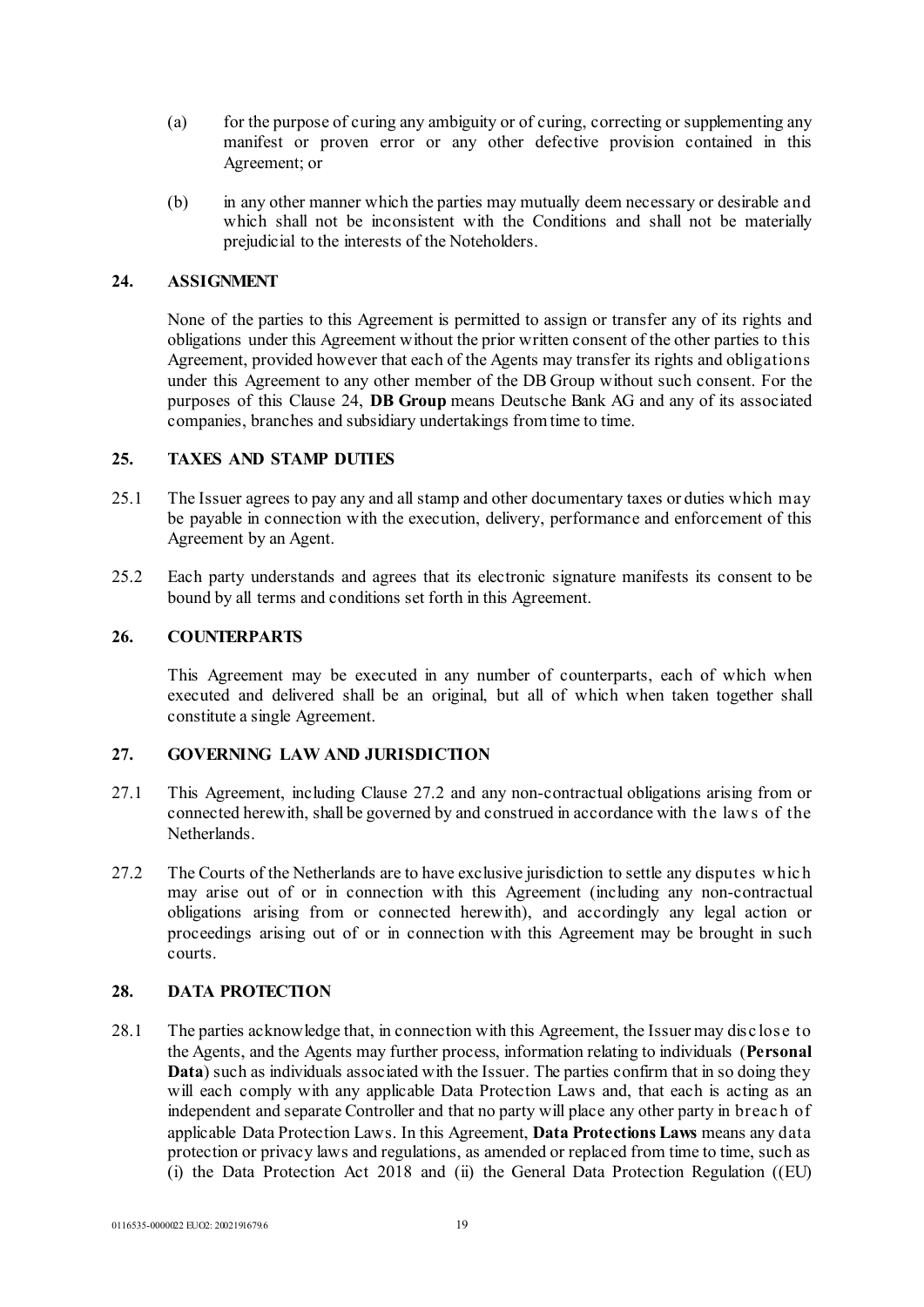2016/679) (**GDPR**) or the UK GDPR and any applicable implementing laws, regulations and secondary legislation, and (iii) any successor legislation to the Data Protection Act 2018 and the GDPR. The terms **Controller**, **Personal Data** and **Processing** shall have the meaning given in the Data Protections Protection Laws or, if none, the meaning of any equivalent concepts to those terms as they are defined in the GDPR.

- 28.2 The Issuer acknowledges that the Agents will Process Personal Data from the Issuer in accordance with and for the purposes set out in any relevant Privacy Notice or Privacy Polic y that it makes available to the Issuer from time to time, such as those at https://corporates.db.com/company/privacy-notice-corporate-bank. The Issuer will take reasonable steps to bring the content of any such notice to the attention of individuals w hose data it discloses to the relevant Agent.
- **THIS AGREEMENT** has been entered into on the date stated at the beginning.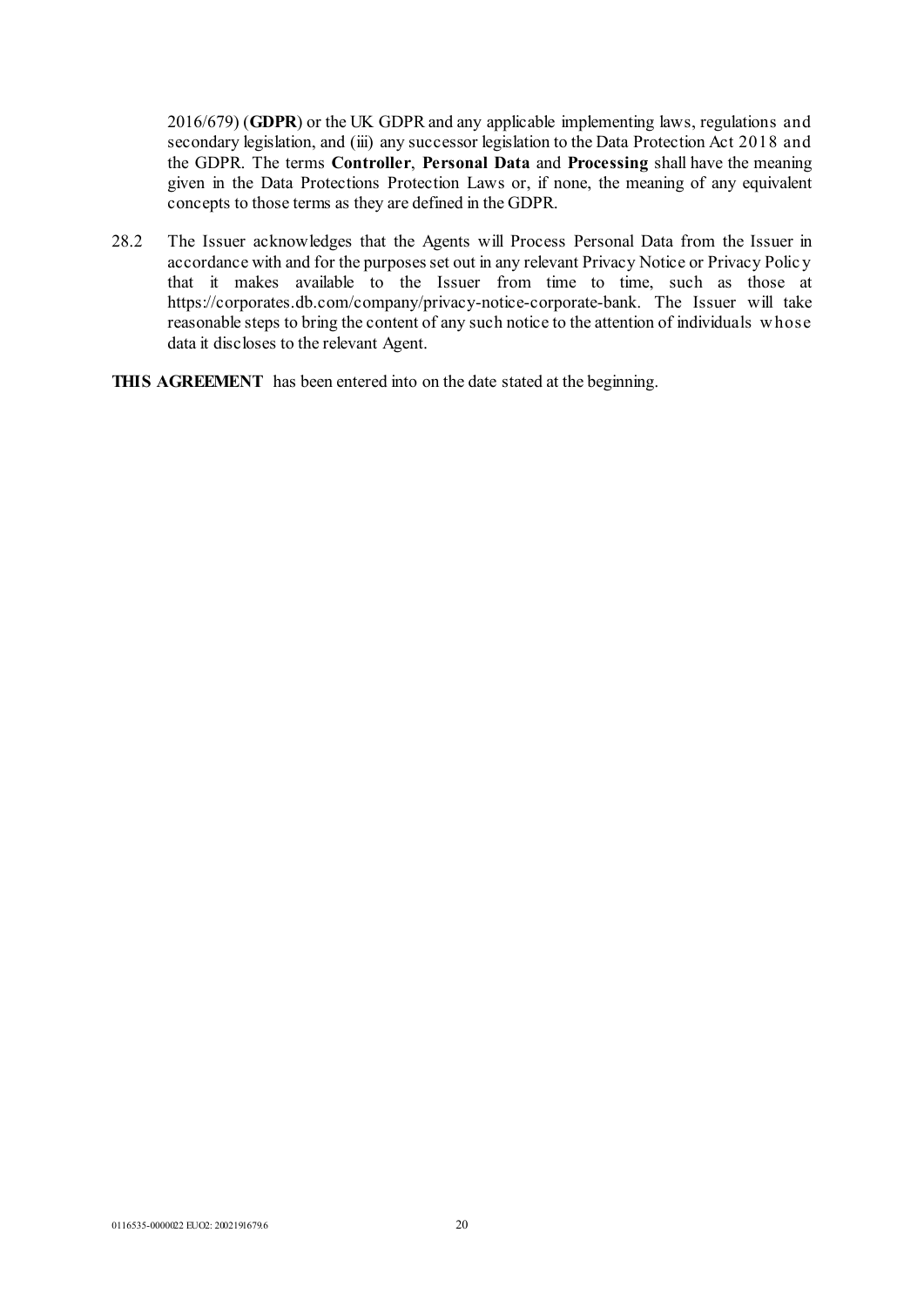# **SIGNATORIES**

# **ATHORA NETHERLANDS N.V.**

as Issuer

 $\mathbf{B}$ y:  $\mathbf{B}$ y:

### **DEUTSCHE BANK AG, LONDON BRANCH**

as Fiscal Agent, Paying Agent and Calculation Agent

By: By: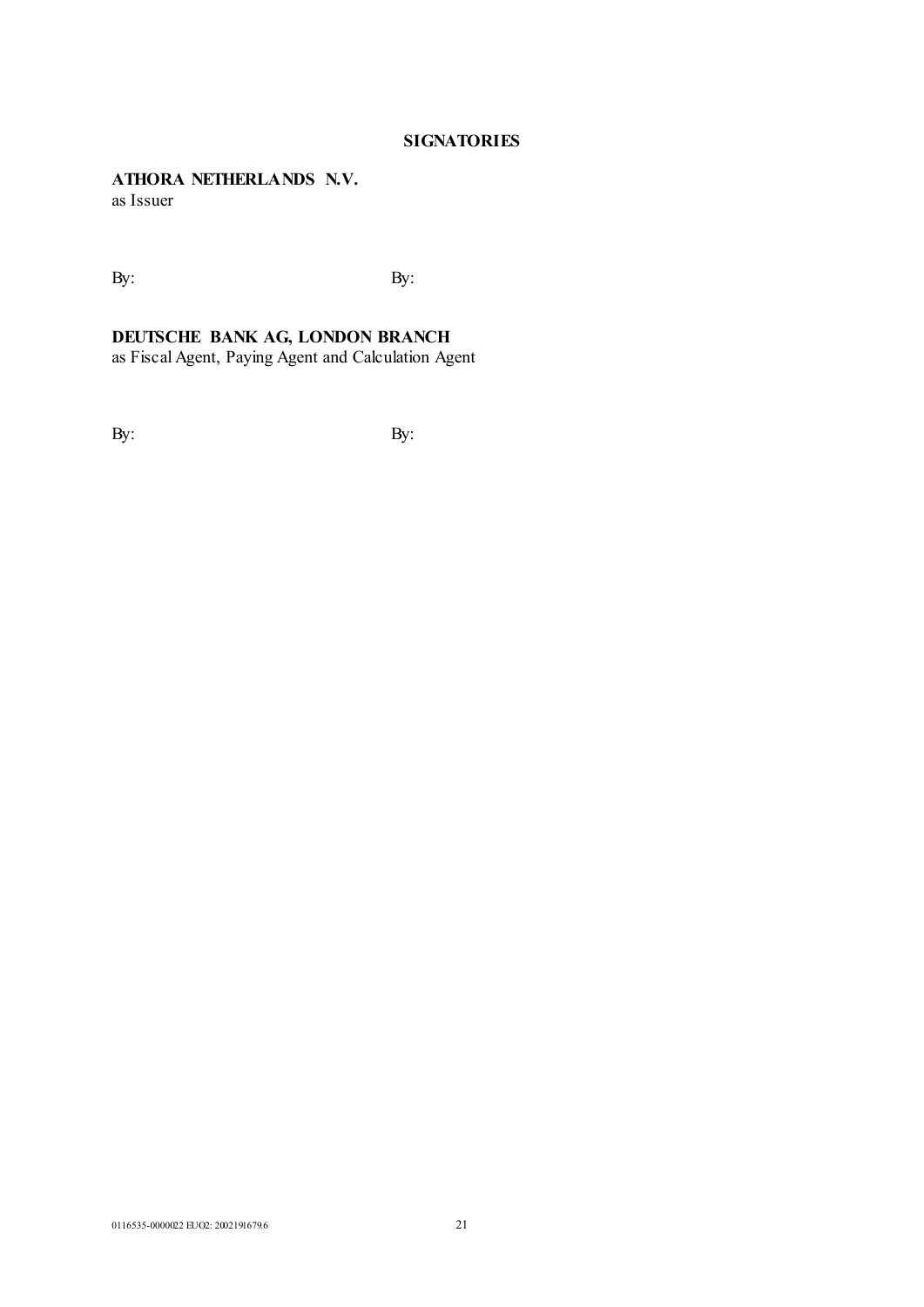### **SCHEDULE 1**

#### **FORMS OF THE GLOBAL NOTES**

### **PART 1**

**THIS TEMPORARY GLOBAL NOTE HAS NOT BEEN AND WILL NOT BE REGISTERED UNDER THE UNITED STATES SECURITIES ACT OF 1933 OR WITH ANY SECURITIES REGULATORY AUTHORITY OF ANY STATE OR OTHER JURISDICTION OF THE UNITED STATES AND, SUBJECT TO CERTAIN EXCEPTIONS, MAY NOT BE OFFERED, RESOLD, PLEDGED, DELIVERED OR OTHERWISE TRANSFERRED IN THE UNITED STATES OR TO OR FOR THE ACCOUNT OF ANY UNITED STATES PERSON.** 

**ISIN: XS2468390930**

# **ATHORA NETHERLANDS N.V.**

### **TEMPORARY GLOBAL NOTE**

#### **EUR 500,000,000 Fixed to Fixed Rate Subordinated Notes due 2032**

This Temporary Global Note is issued in respect of the EUR 500,000,000 Fixed to Fixed Rate Subordinated Notes due 2032 (the **Notes**) of Athora Netherlands N.V. (the **Issuer**). The Notes are issued subject to and with the benefit of an Agency Agreement (the **Agency Agreement**) dated 31 May 2022, between the Issuer and Deutsche Bank AG, London Branch as Fiscal Agent (in such capacity, the **Fiscal Agent**) and as Calculation Agent and the Conditions of the Notes set out in of Schedule 2 to the Agency Agreement.

Any reference herein to the **Conditions** is to the Terms and Conditions of the Notes set out in Schedule 2 (*Terms and Conditions of the Notes*) to the Agency Agreement, and any reference to a numbered **Condition** is to the correspondingly numbered provision thereof. Words and expressions defined in the Conditions shall have the same meanings when used in this Temporary Global Note.

#### **1. Promise to Pay**

The Issuer, for value received, promises to pay to the bearer of this Temporary Global Note the principal sum of

### EUR 500,000,000 **(FIVE HUNDRED MILLION EURO)**

on the date or dates as the same may become payable in accordance with the Conditions, and to pay interest on each such Note on the dates and in the manner specified in the Conditions, together w ith any additional amounts payable in accordance with the Conditions, all subject to and in accordance with the Conditions; *provided, however, that* such interest shall be payable only:

1.1 *Before the Exchange Date*: in the case of interest falling due before the Exchange Date (as defined below), to the extent that a certificate or certificates of non-US beneficial ow nership in the form required by the Fiscal Agent, issued by Euroclear Bank SA/NV (**Euroclear**) and/or Clearstream Banking, S.A. (**Clearstream, Luxembourg** and**,** together with Euroclear, the **relevant Clearing Systems**) dated not earlier than the date on which suc h interest falls due is delivered to the Fiscal Agent; or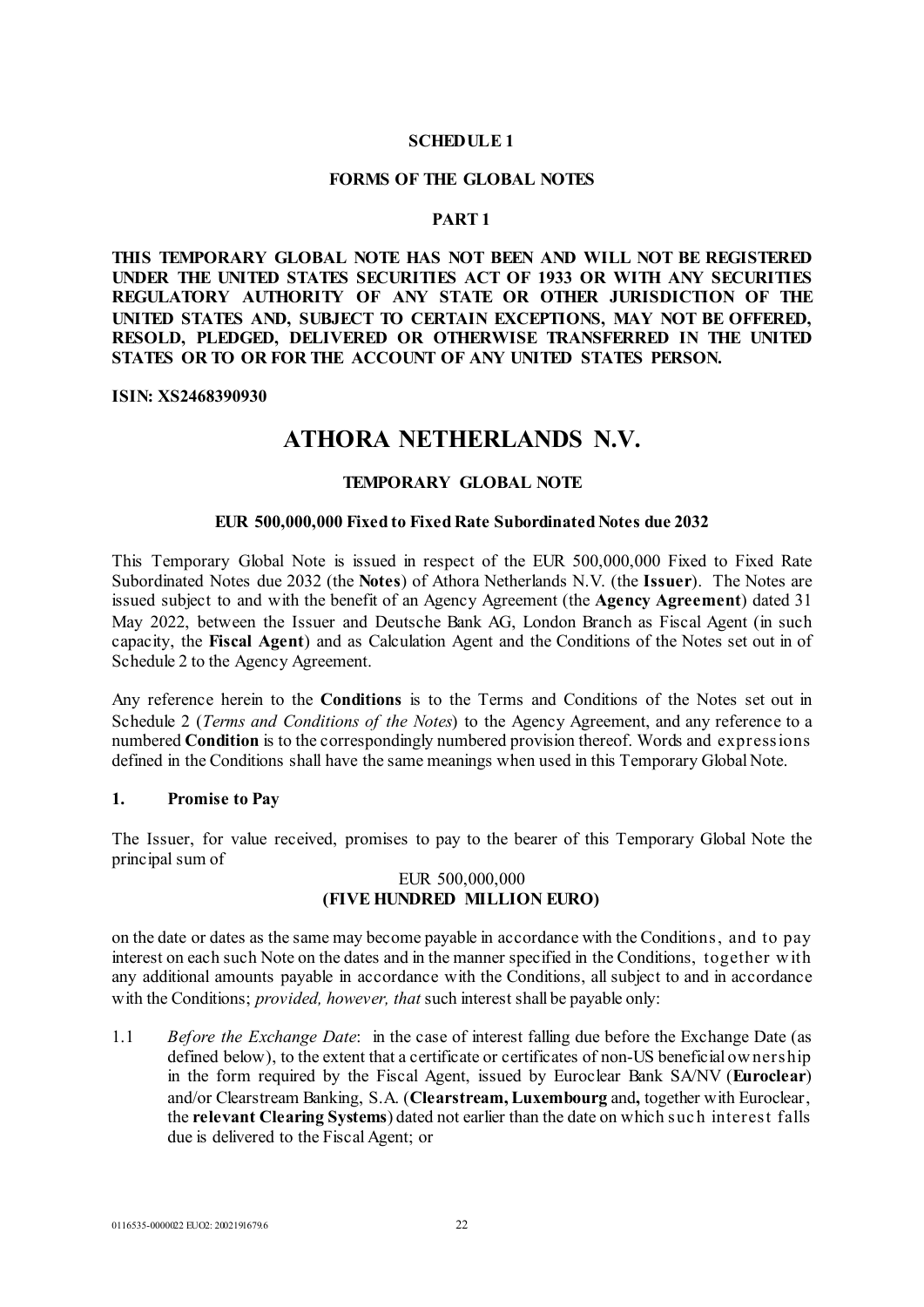1.2 *Failure to exchange*: in the case of interest falling due at any time, to the extent that the Issuer has failed to procure the exchange for a permanent global Note of that portion of this Temporary Global Note in respect of which such interest has accrued.

The principal amount of Notes represented by this Temporary Global Note shall be the aggregate amount from time to time entered in the records of the relevant Clearing Systems. The records of the relevant Clearing Systems (which expression in this Temporary Global Note means the records that each relevant Clearing System holds for its customers which reflect the amount of such c ustomer's interest in the Notes) shall be conclusive evidence of the principal amount of Notes represented by this Temporary Global Note and, for these purposes, a statement issued by a relevant Clearing System (which statement shall be made available to the bearer upon request) stating the nominal amount of Notes represented by this Temporary Global Note at any time shall be conclusive evidence of the records of the relevant Clearing System at that time.

# **2. Exchange for Permanent Global Note and Purchases**

On or after the day following the expiry of 40 days after the date of issue of this Temporary Global Note (the **Exchange Date**), the Issuer shall procure (in the case of first exchange) the delivery of a permanent global Note (the **Permanent Global Note**) in substantially the form set out in Part 2 of Schedule 1 (*Form of Permanent Global Note*) to the Agency Agreement to the bearer of this Temporary Global Note or (in the case of any subsequent exchange) an increase in the principal amount of the Permanent Global Note in accordance with its terms against:

- 2.1 *Presentation and surrender*: presentation and (in the case of final exchange) presentation and surrender of this Temporary Global Note to or to the order of the Fiscal Agent; and
- 2.2 *Certification*: receipt by the Fiscal Agent of a certificate or certificates of non-US benefic ial ownership in the form required by it, issued by Euroclear and/or Clearstream, Luxembourg dated not earlier than the Exchange Date.

The principal amount of Notes represented by the Permanent Global Note shall be equal to the aggregate of the principal amounts specified in the certificates issued by Euroclear and/or Clearstream, Luxembourg and received by the Fiscal Agent; provided, however, that in no circumstances shall the principal amount of Notes represented by the Permanent Global Note exc eed the initial principal amount of Notes represented by this Temporary Global Note.

# **3. Delivery of Permanent Global Note**

Whenever any interest in this Temporary Global Note is to be exchanged for an interest in a Permanent Global Note, the Issuer shall procure (in the case of first exchange) the prompt delivery (free of charge to the bearer) of such Permanent Global Note, duly authenticated, to the bearer of this Temporary Global Note or (in the case of any subsequent exchange) an increase in the principal amount of Notes represented by such Permanent Global Note in accordance with its terms, in each case in an aggregate principal amount equal to the aggregate of the principal amounts specified in the certificates issued by Euroclear and/or Clearstream, Luxembourg and/or any other relevant clearing system and received by the Fiscal Agent against presentation and (in the case of final exchange) surrender of this Temporary Global Note to or to the order of the Fiscal Agent within 7 days of the bearer requesting such exchange.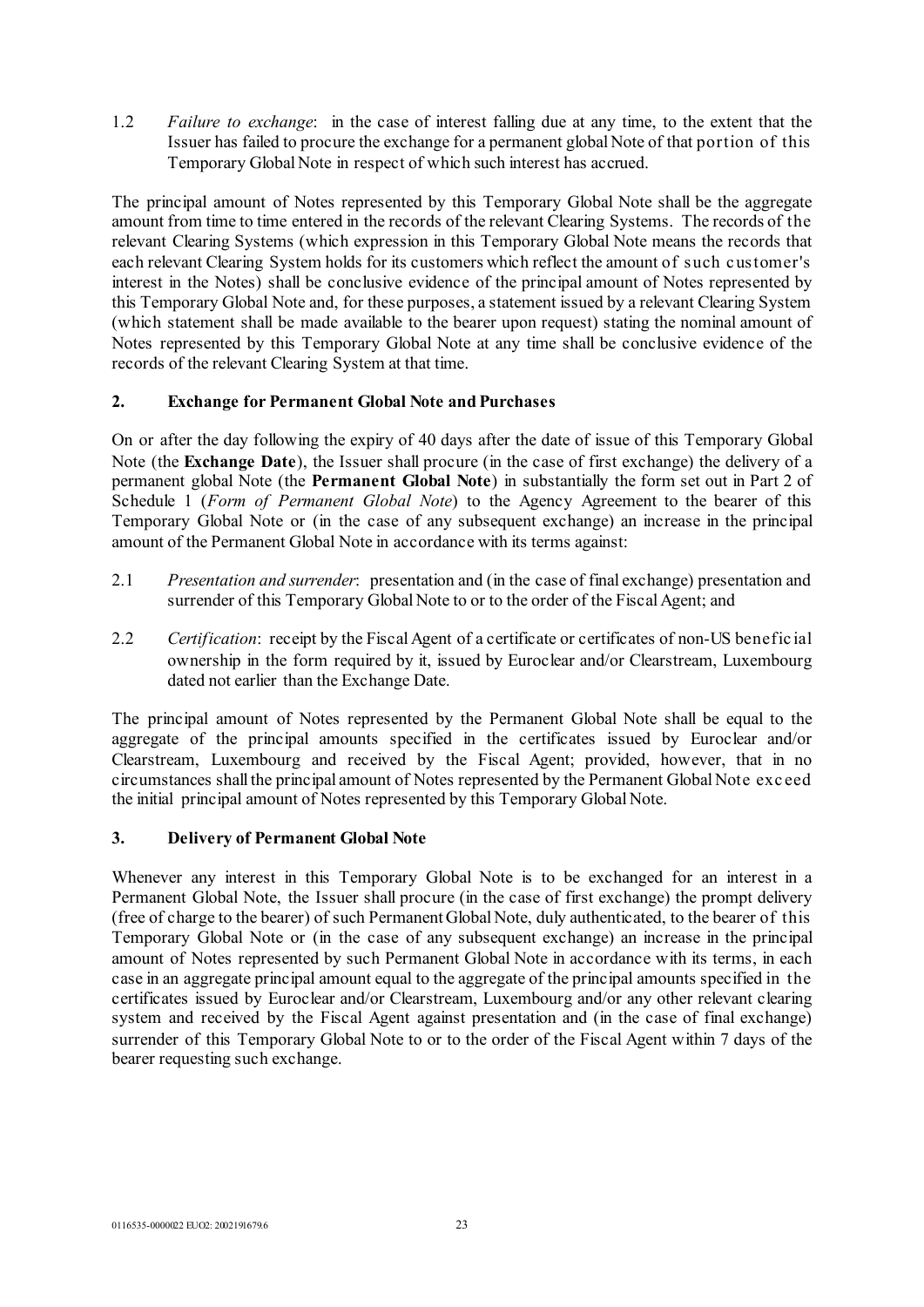## **4. Failure to deliver Permanent Global Note or to repay**

- If:
- 4.1 *Permanent Global Note*: the Permanent Global Note has not been delivered or the principal amount thereof increased in accordance with paragraph 3 (*Delivery of Permanent Global Note*) above by 5.00 p.m. (Luxembourg time) on the seventh day after the bearer has requested exchange of an interest in this Temporary Global Note for an interest in a Permanent Global Note; or
- 4.2 *Payment default*: this Temporary Global Note (or any part hereof) has become due and payable in accordance with the Conditions or the date for redemption of this Temporary Global Note has occurred and, in either case, payment in full of the amount of principal falling due with all accrued interest and other accrued amounts thereon has not been made to the bearer in accordance with the terms of this Temporary Global Note on the due date for payment,

then, unless within the period of 15 days commencing on the relevant due date payment in full of the amount due in respect of this Temporary Global Note is received by the bearer in accordance with the foregoing, at 8.00 p.m. (Luxembourg time) on such 15th day (the **Relevant Time**), each Relevant Account Holder (which, for the purpose hereof shall be deemed to be the Noteholder as referred to in the Conditions) shall automatically acquire (save as provided below), without the need for any further action on behalf of any person, against the Issuer all those rights (**Direct Rights**) which such Relevant Account Holder would have had if immediately before the Relevant Time it held and owned duly executed and authenticated Notes in definitive form (**Definitive Notes**) and (if applicable) Coupons, Coupon sheets, and/or Talons in respect of each underlying Note represented by such Global Note which such Relevant Account Holder has credited to its securities account with the relevant Clearing System at the Relevant Time, including, without limitation, the right to receive all payments due at any time in respect of such Definitive Notes other than payments corresponding to any already made under this Temporary Global Note. No further action shall be required on the part of any person in order for Direct Rights to be acquired as contemplated hereinbefore and for each Relevant Account Holder to have the benefit of, and to enforce, rights corresponding to all the provisions of the terms and conditions of the relevant Definitive Notes as if they had been specifically incorporated in this Temporary Global Note other than the right to receive payments corresponding to any already made under this Temporary Global Note. The Issuer's obligation pursuant to this paragraph shall be a separate and independent obligation by reference to each relevant underlying Note and the Issuer agrees that a Relevant Account Holder may assign its rights hereunder in whole or in part.

The records of the relevant Clearing System shall be conclusive evidence of the identity of the Relevant Account Holder(s) and the number of Notes to which each Relevant Account Holder is entitled on the date on which such payment first becomes due (except that, if the full amount of the moneys payable has not been duly received by the Fiscal Agent on or prior to such due date, the date on which the full amount of such moneys having been so received) (the **Relevant Date**) and, accordingly, of the identity of the creditors of the Direct Rights of each creditor. For this purpose, a statement issued by the relevant Clearing System stating:

- (a) the name of the Relevant Account Holder;
- (b) the number of Notes as credited to the securities account of the Relevant Acc ount Holder at the Relevant Date; and
- (c) any amount paid on by the relevant Clearing System to the Relevant Account Holder in respect of each Note,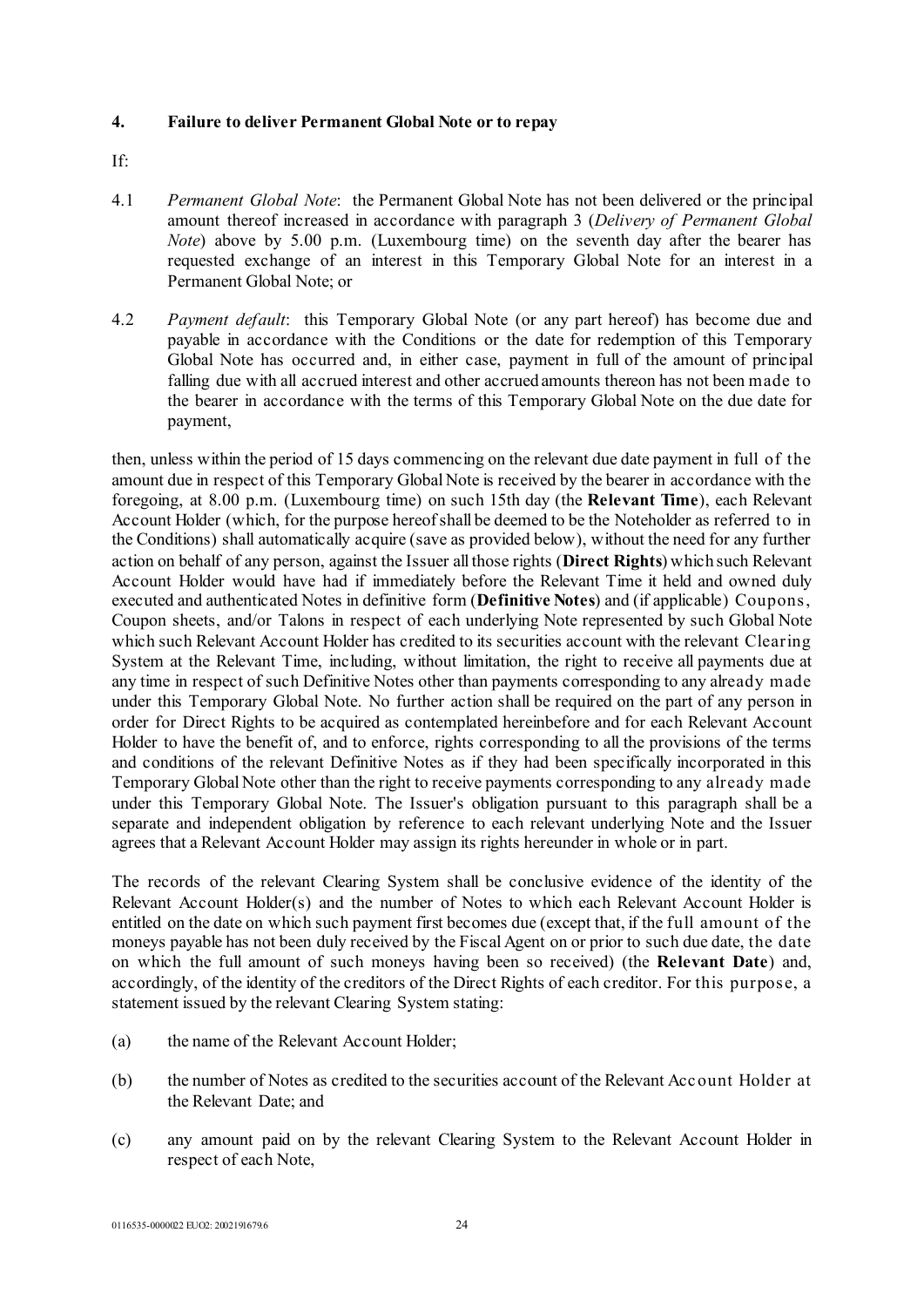shall be conclusive evidence of the Relevant Account Holder's entitlement on the relevant Clearing System's records at the Relevant Date.

Each Relevant Account Holder shall - where applicable - have the right to assign Direct Rights recorded in his name to a third party, including the legal person who or which has an interest in this Temporary Global Note. Such legal person shall be obliged to accept the assignment, as a result of which the legal person in question will acquire a direct claim against the Issuer.

All payments made by the Issuer under the Direct Rights to a Relevant Account Holder or to the person(s) to which any of the Direct Rights shall have been legally assigned shall be deemed to be a payment to the holder of interests in this Temporary Global Note and to that extent shall operate as full and final discharge of the Issuer against both the holder of this Temporary Global Note and the Relevant Account Holders.

To the extent required, the rights of the Relevant Holders hereunder will come into existence at the time that the relevant entry is made with the relevant Clearing System and the Relevant Account Holder has become aware of this stipulation of rights in its favour and has not immediately rejected the same.

**Relevant Account Holder** means any account holder with the relevant Clearing System which has underlying Notes credited to its securities account from time to time.

### **5. Writing down**

On each occasion on which:

- 5.1 *Permanent Global Note*: the Permanent Global Note is delivered or the principal amount of Notes represented thereby is increased in accordance with its terms in exchange for a further portion of this Temporary Global Note; or
- 5.2 *Cancellation*: Notes represented by this Temporary Global Note are to be cancelled in accordance with Condition 4 (*Redemption and Purchase*),

the Issuer shall procure that details of the exchange or cancellation shall be entered *pro rata* in the records of Euroclear and Clearstream, Luxembourg.

### **6. Payments**

Payments due in respect of Notes for the time being represented by this Temporary Global Note shall be made to the bearer of this Temporary Global Note only upon presentation by Euroclear or, as the case may be, Clearstream, Luxembourg to the Fiscal Agent at its specified office of a certificate to the effect that it has received from or in respect of a person entitled to a particular principal amount of the Notes (as shown on its records) a certificate of non-US beneficial ownership in the form required by it. Each payment so made will discharge the Issuer's obligations in respect thereof.

The bearer of this Temporary Global Note will not be entitled to receive any payment of interest due on or after the Exchange Date unless, upon due certification, exchange of this Temporary Global Note is improperly withheld or refused.

Upon any payment in respect of the Notes represented by this Temporary Global Note, the Issuer shall procure that the amount so paid shall be entered *pro rata* in the records of the relevant Clearing Systems. In the case of any payment of principal Amounts the Issuer shall procure that the amount so paid shall be entered *pro rata* in the records of the relevant Clearing Systems and, upon such entry being made, the principal amount of the Notes recorded in the records of the relevant Clearing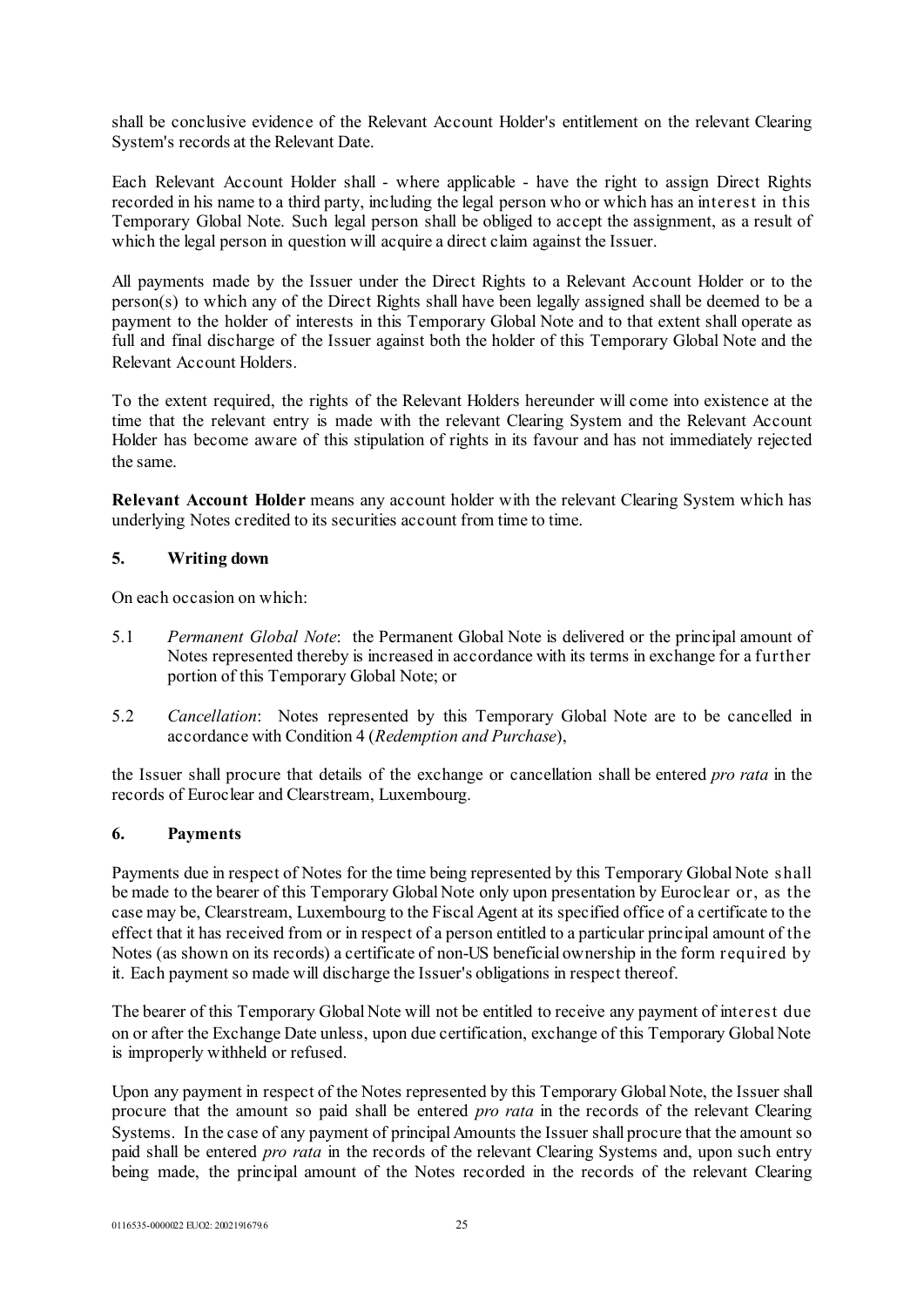Systems and represented by this Temporary Global Note shall be reduced by the amount so paid. Any failure to make such entries shall not affect the discharge referred to in the first paragraph above.

The Issuer's obligation to pay principal and interest on this Temporary Global Note is discharged once it has paid the Fiscal Agent and/or Euroclear and Clearstream, Luxembourg (as bearers of the Notes), and the Issuer has therefore no responsibility for any withholding or deduction on payments made thereafter through or by the Fiscal Agent, Euroclear and Clearstream, Luxembourg, custodians or intermediaries.

# **7. Conditions apply**

Until this Temporary Global Note has been exchanged as provided herein or cancelled in accordanc e with the Agency Agreement, the bearer of this Temporary Global Note shall be subject to the Conditions and, subject as otherwise provided herein, shall be entitled to the same rights and benefits under the Conditions as if the bearer were the holder of Definitive Notes and any related Coupons in the denomination of EUR 1,000 and in an aggregate principal amount equal to the principal amount of the Notes represented by this Temporary Global Note.

# **8. Notices**

Notwithstanding Condition 10 (*Notices*), while all the Notes are represented by this Temporary Global Note (or by this Temporary Global Note and the Permanent Global Note) and this Temporary Global Note is (or this Temporary Global Note and the Permanent Global Note are) deposited w ith a common safekeeper on behalf of Euroclear and/or Clearstream, Luxembourg, notices to Noteholders may be given by delivery of the relevant notice to Euroclear and Clearstream, Luxembourg and, in any case, such notices shall be deemed to have been given to the Noteholders in accordance with the Condition 10 (*Notices*) on the date of delivery to Euroclear and Clearstream, Luxembourg.

# **9. Prescription**

Claims in respect of principal and interest in respect of this Temporary Global Note will become void unless it is presented for payment within a period of five years from the due date for payment thereof.

### **10. Meetings**

The holder hereof shall (unless this Temporary Global Note represents only one Note) be treated as two persons for the purposes of any quorum requirements of a meeting of Noteholders and, at any such meeting, as having one vote in respect of each EUR 1,000 in principal amount of Notes.

### **11. Authentication and Effectuation**

This Temporary Global Note shall not become valid or enforceable for any purpose unless and until it has been authenticated by or on behalf of the Paying Agent and effectuated by the entity appointed as common safekeeper by the relevant Clearing Systems.

# **12. Governing Law**

This Temporary Global Note is governed by, and shall be construed in accordance with, the law s of The Netherlands.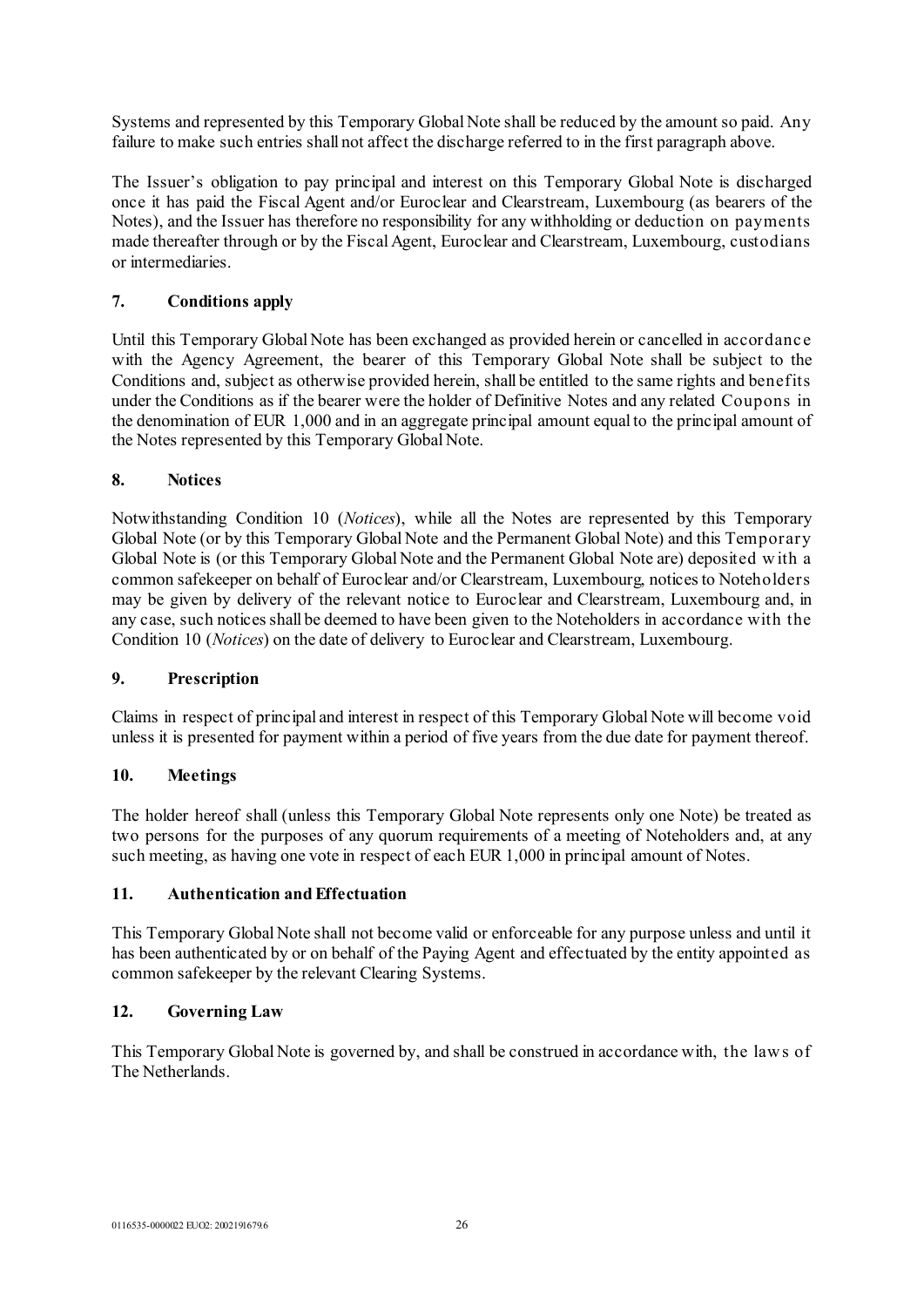**IN WITNESS** whereof this Temporary Global Note has been executed on behalf of the Issuer.

# **ATHORA NETHERLANDS N.V.**

 $\mathbf{B}$ y:  $\mathbf{B}$ y:

Issued in Amstelveen as of 31 May 2022.

This Temporary Global Note is authenticated without recourse, warranty or liability by or on behalf of the Paying Agent, Deutsche Bank AG, London Branch.

# **DEUTSCHE BANK AG, LONDON BRANCH**

By:

# **CERTIFICATE OF EFFECTUATION**

Effectuated without recourse, warranty or liability by

# **DEUTSCHE BANK AG, LONDON BRANCH**

as common safekeeper

By: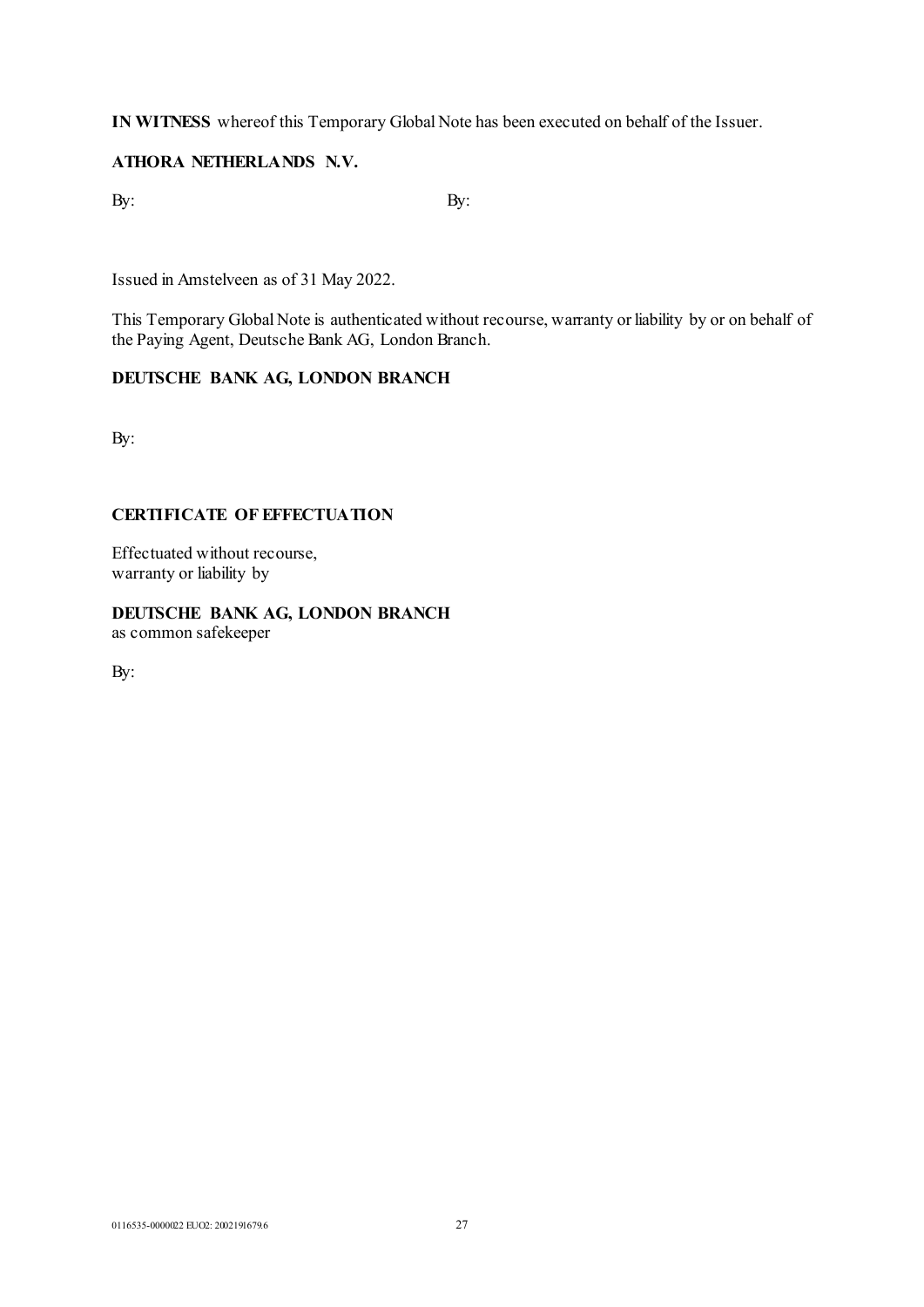### **PART 2**

**THIS PERMANENT GLOBAL NOTE HAS NOT BEEN AND WILL NOT BE REGISTERED UNDER THE UNITED STATES SECURITIES ACT OF 1933 OR WITH ANY SECURITIES REGULATORY AUTHORITY OF ANY STATE OR OTHER JURISDICTION OF THE UNITED STATES AND, SUBJECT TO CERTAIN EXCEPTIONS, MAY NOT BE OFFERED, RESOLD, PLEDGED, DELIVERED OR OTHERWISE TRANSFERRED IN THE UNITED STATES OR TO OR FOR THE ACCOUNT OF ANY UNITED STATES PERSON.** 

**ANY UNITED STATES PERSON WHO HOLDS THIS OBLIGATION WILL BE SUBJECT TO LIMITATIONS UNDER THE UNITED STATES INCOME TAX LAWS, INCLUDING THE LIMITATIONS PROVIDED IN SECTIONS 165(j) AND 1287(a) OF THE INTERNAL REVENUE CODE.**

#### **ISIN: XS2468390930**

# **ATHORA NETHERLANDS N.V.**

## **PERMANENT GLOBAL NOTE**

### **EUR 500,000,000 Fixed to Fixed Rate Subordinated Notes due 2032**

This Permanent Global Note is issued in respect of the EUR 500,000,000 Fixed to Fixed Rate Subordinated Notes due 2032 (the **Notes**) of Athora Netherlands N.V. (the **Issuer**). The Notes are issued subject to and with the benefit of an Agency Agreement (the **Agency Agreement**) dated 31 May 2022, between the Issuer and Deutsche Bank AG, London Branch as Fiscal Agent (in such capacity, the **Fiscal Agent**) and as Calculation Agent and the Conditions of the Notes set out in of Schedule 2 to the Agency Agreement.

Any reference herein to the **Conditions** is to the Terms and Conditions of the Notes set out in Schedule 2 (*Terms and Conditions of the Notes*) to the Agency Agreement, and any reference to a numbered **Condition** is to the correspondingly numbered provision thereof. Words and expressions defined in the Conditions shall have the same meanings when used in this Permanent Global Note.

#### **1. Promise to Pay**

The Issuer, for value received, promises to pay to the bearer of this Permanent Global Note, in respect of each Note represented by this Permanent Global Note, its principal amount on the date or dates as the same may become payable in accordance with the Conditions, and to pay interest on each such Note on the dates and in the manner specified in the Conditions, together with any additional amounts payable in accordance with the Conditions, all subject to and in accordance with the Conditions.

The principal amount of Notes represented by this Permanent Global Note shall be the aggregate amount from time to time entered in the records of the Euroclear Bank SA/NV (**Euroclear**) and Clearstream Banking, S.A. (**Clearstream, Luxembourg** and, together with Euroclear, the **re le vant Clearing Systems**). The records of the relevant Clearing Systems (which expression in this Permanent Global Note means the records that each relevant Clearing System holds for its customers which reflect the amount of such customer's interest in the Notes) shall be conclusive evidence of the principal amount of Notes represented by this Permanent Global Note and, for these purposes, a statement issued by a relevant Clearing System (which statement shall be made available to the bearer upon request) stating the nominal amount of Notes represented by this Permanent Global Note at any time shall be conclusive evidence of the records of the relevant Clearing System at that time.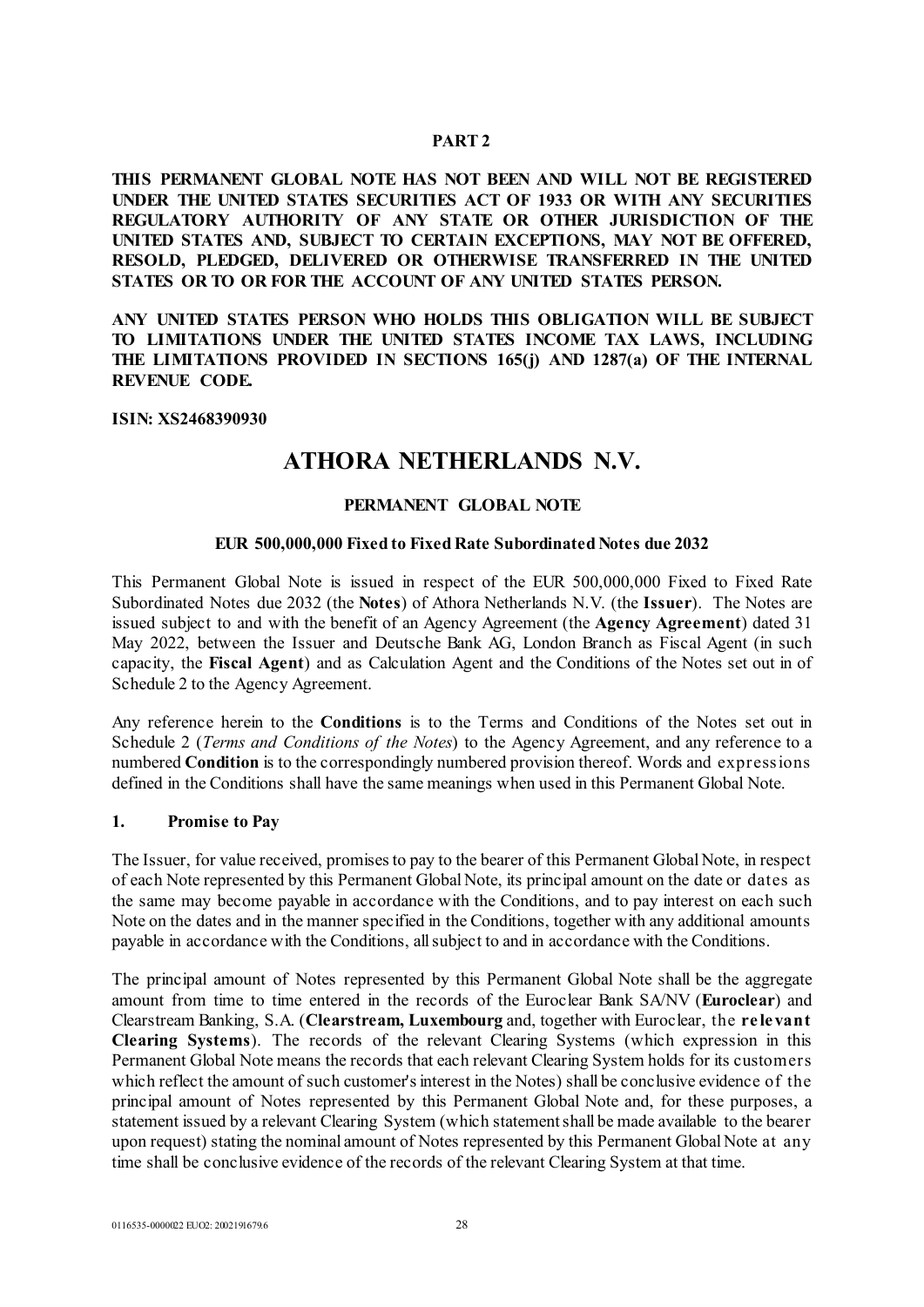# **2. Exchange of Interests in the Temporary Global Note for Interests in this Permanent Global Note**

Upon any exchange of an interest recorded in the records of the relevant Clearing Systems in the Temporary Global Note representing the Notes for an interest recorded in the records of the relevant Clearing Systems in this Permanent Global Note, the Issuer shall procure that details of such exchange shall be entered *pro rata* in the records of the relevant Clearing System.

# **3. Exchange for Definitive Notes and Purchases**

This Permanent Global Note will become exchangeable, in whole but not in part only and at the request of the bearer of this Permanent Global Note, for Notes in definitive form (**Definitive Notes**) in substantially the form set out in Part 3 of Schedule 1 (*Form of Definitive Note, Coupon and Talon*) to the Agency Agreement if either of the following events occurs:

- **3.1** *Closure of clearing systems*: Euroclear or Clearstream, Luxembourg is closed for business for a continuous period of 14 days (other than by reason of holidays, statutory or otherwise) or announces an intention permanently to cease business or does in fact do so and no alternative clearing system is available; or
- **3.2** *Enforcement event*: an enforcement event (as set out in Condition 8 (*Enforcement Events*) has occurred and is continuing; or
- **3.3** *Payment of additional amounts*: the Issuer has or will become obliged to pay additional amounts as provided for or referred to in Condition 6 (*Taxation*) which would not be required were the Notes represented in definitive form.

# **4. Delivery of Definitive Notes**

Whenever this Permanent Global Note is to be exchanged for Definitive Notes, the Issuer shall procure the prompt delivery (free of charge to the bearer) of such Definitive Notes, duly authenticated and with Coupons and Talons attached, in an aggregate principal amount equal to the principal amount of Notes represented by this Permanent Global Note to the bearer of this Permanent Global Note against the surrender of this Permanent Global Note to or to the order of the Fiscal Agent within 30 days of the bearer requesting such exchange.

### **5. Failure to deliver Definitive Securities or to repay**

- If:
- **5.1** *Failure to deliver Definitive Notes*: Definitive Notes have not been delivered in accordanc e with paragraph 4 (*Delivery of Definitive Notes*) above by 5.00 p.m. (Luxembourg time) on the 30th day after the bearer has requested exchange of this Permanent Global Note for Definitive Notes; or
- **5.2** *Payment default*: this Permanent Global Note (or any part hereof) has become due and payable in accordance with the Conditions or the date for redemption of this Permanent Global Note has occurred and, in either case, payment in full of the amount of principal falling due with all accrued interest and other accrued amounts thereon has not been made to the bearer in accordance with the terms of this Permanent Global Note on the due date for payment,

then, unless within the period of 15 days commencing on the relevant due date payment in full of the amount due in respect of this Permanent Global Note is received by the bearer in accordance with the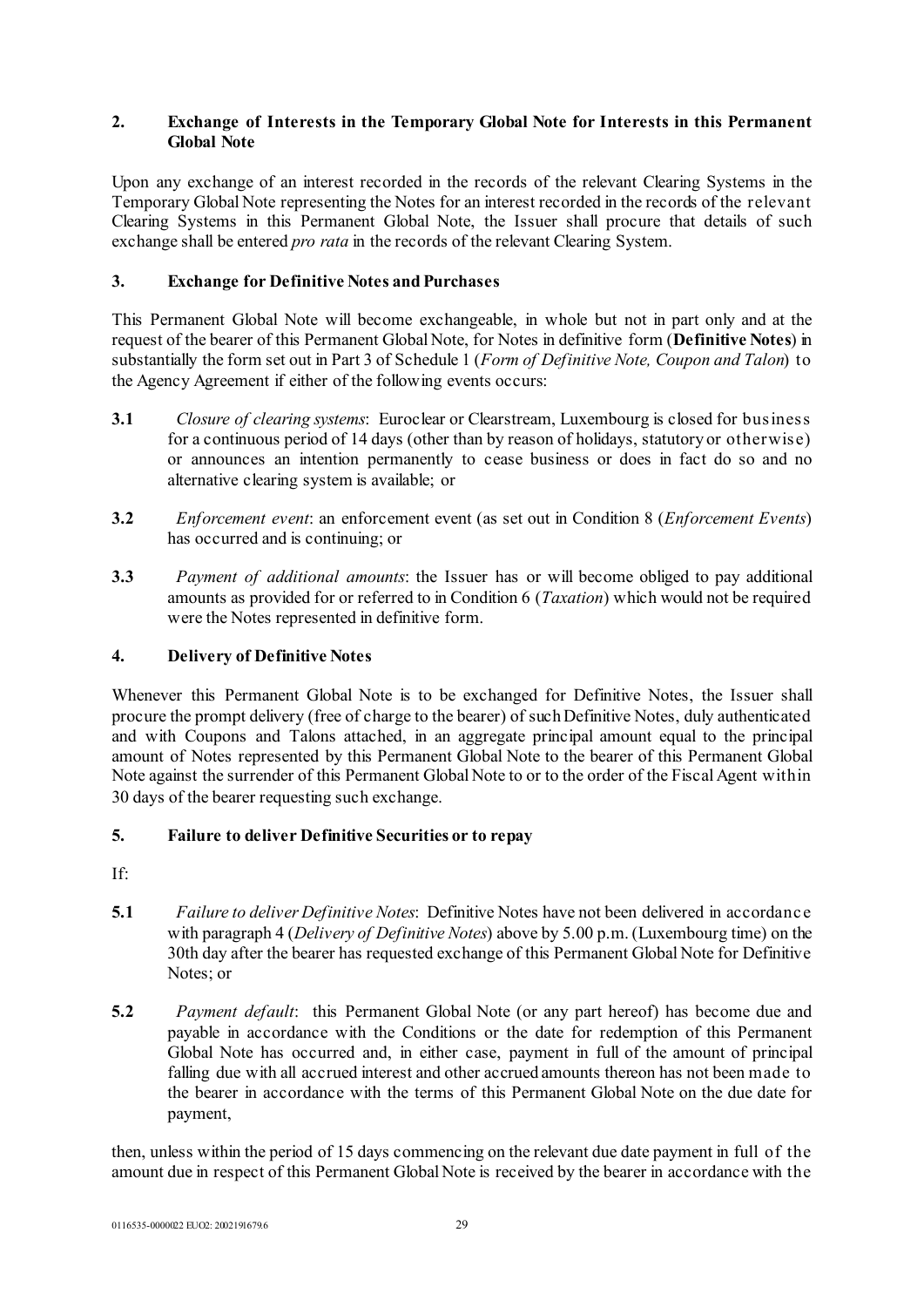foregoing, at 8.00 p.m. (Luxembourg time) on such 15th day (the **Relevant Time**), each Relevant Account Holder shall automatically acquire (save as provided below), without the need for any further action on behalf of any person, against the Issuer all those rights (**Direct Rights**) which such Relevant Account Holder would have had if at the Relevant Time it held and owned duly executed and authenticated Definitive Notes and (if applicable) Coupons, Coupon sheets and/or Talons in respect of each underlying Note represented by such Global Note which such Relevant Account Holder has credited to its securities account with the relevant Clearing System at the Relevant Time (which for the purpose hereof, shall be deemed to be the Noteholder, as referred to in the Conditions including, without limitation, the right to receive all payments due at any time in respect of such Definitive Notes other than payments corresponding to any already made under this Permanent Global Note. No further action shall be required on the part of any person in order for Direct Rights to be ac quired as contemplated hereinbefore and for each Relevant Account Holder to have the benefit of, and to enforce, rights corresponding to all the provisions of the terms and conditions of the relevant Definitive Notes as if they had been specifically incorporated in this Permanent Global Note other than the right to receive payments corresponding to any already made under this Permanent Global Note. The Issuer's obligation pursuant to this paragraph shall be a separate and independent obligation by reference to each relevant underlying Note and the Issuer agrees that a Relevant Account Holder may assign its rights hereunder in whole or in part.

The records of the relevant Clearing System shall be conclusive evidence of the identity of the Relevant Account Holder(s) and the number of Notes to which each Relevant Account Holder is entitled at the date on which such payment first becomes due (except that, if the full amount of the moneys payable has not been duly received by the Agent on or prior to such due date, the date on which the full amount of such moneys having been so received) (the **Relevant Date**) and, accordingly, of the identity of the creditors of the Direct Rights of each creditor. For this purpose, a statement issued by the relevant Clearing System stating:

- (a) the name of the Relevant Account Holder;
- (b) the number of Notes as credited to the securities account of the Relevant Acc ount Holder at the Relevant Date; and
- (c) any amount paid on by the relevant Clearing System to the Relevant Account Holder in respect of each Note,

shall be conclusive evidence of the Relevant Account Holder's entitlement on the relevant Clearing System's records at the Relevant Date.

Each Relevant Account Holder shall - where applicable - have the right to assign Direct Rights recorded in his name to a third party, including the legal person who or which has an interest in this Permanent Global Note. Such legal person shall be obliged to accept the assignment, as a result of which the legal person in question will acquire a direct claim against the Issuer.

All payments made by the Issuer under the Direct Rights to a Relevant Account Holder or to the person(s) to which any of the Direct Rights shall have been legally assigned shall be deemed to be a payment to the holder of interests in this Permanent Global Note and to that extent shall operate as full and final discharge of the Issuer against both the holder of this Permanent Global Note and the Relevant Account Holders.

To the extent required, the rights of the Relevant Holders hereunder will come into existence at the time that the relevant entry is made with the relevant Clearing System and the Relevant Account Holder has become aware of this stipulation of rights in its favour and has not immediately rejected the same.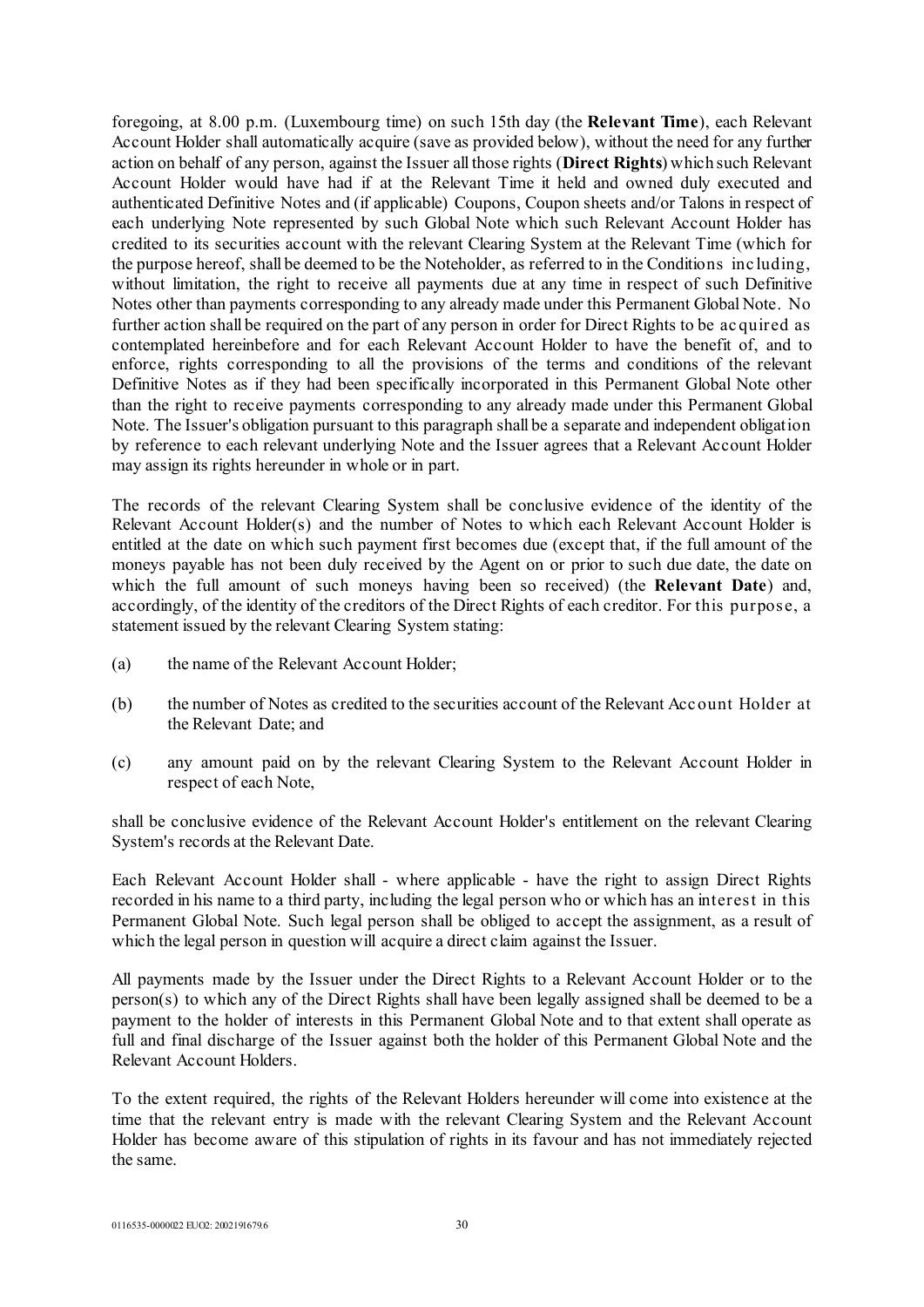**Relevant Account Holder** means any account holder with the relevant Clearing System which has underlying Notes credited to its securities account from time to time.

# **6. Writing down**

On each occasion on which:

- **6.1** *Payment of principal*: a payment of principal is made in respect of this Permanent Global Note;
- **6.2** *Definitive Notes*: Definitive Notes are delivered; or
- **6.3** *Cancellation*: Notes represented by this Permanent Global Note are to be cancelled in accordance with Condition 4 (*Redemption and Purchase*),

the Issuer shall procure that details of the exchange or cancellation shall be entered *pro rata* in the records of Euroclear and Clearstream, Luxembourg.

# **7. Writing up**

# **7.1 Initial Exchange**

If this Permanent Global Note was originally issued in exchange for part only of a temporary global Note representing the Notes, then all references in this Permanent Global Note to the principal amount of Notes represented by this Permanent Global Note shall be construed as references to the princ ipal amount of Notes represented by the part of the temporary global Note in exchange for which this Permanent Global Note was originally issued which the Issuer shall procure is entered by the relevant Clearing Systems in their records.

# **7.2 Subsequent Exchange**

If at any subsequent time any further portion of such temporary global Note is exchanged for an interest in this Permanent Global Note, the principal amount of Notes represented by this Permanent Global Note shall be increased by the amount of such further portion, and the Issuer shall procure that the principal amount of Notes represented by this Permanent Global Note (which shall be the previous principal amount of Notes represented by this Permanent Global Note plus the amount of such further portion) is entered by the relevant Clearing Systems in their records.

# **8. Payments**

Payments due in respect of Notes for the time being represented by this Permanent Global Note shall be made to the bearer of this Permanent Global Note and each payment so made will discharge the Issuer's obligations in respect thereof.

Upon any payment in respect of the Notes represented by this Permanent Global Note, the Issuer shall procure that the amount so paid shall be entered *pro rata* in the records of the relevant Clearing Systems. In the case of any payment of principal, the Issuer shall procure that the amount so paid shall be entered *pro rata* in the records of the relevant Clearing Systems and, upon any such entry being made, the principal amount of the Notes recorded in the records of the relevant Clearing Systems and represented by this permanent Global Note shall be reduced by the amount so paid. Any failure to make such entries shall not affect the discharge referred to in the previous paragraph.

The Issuer's obligation to pay principal and interest on this Permanent Global Note is discharged once it has paid the Paying Agent and/or Euroclear and Clearstream, Luxembourg (as bearers of the Notes),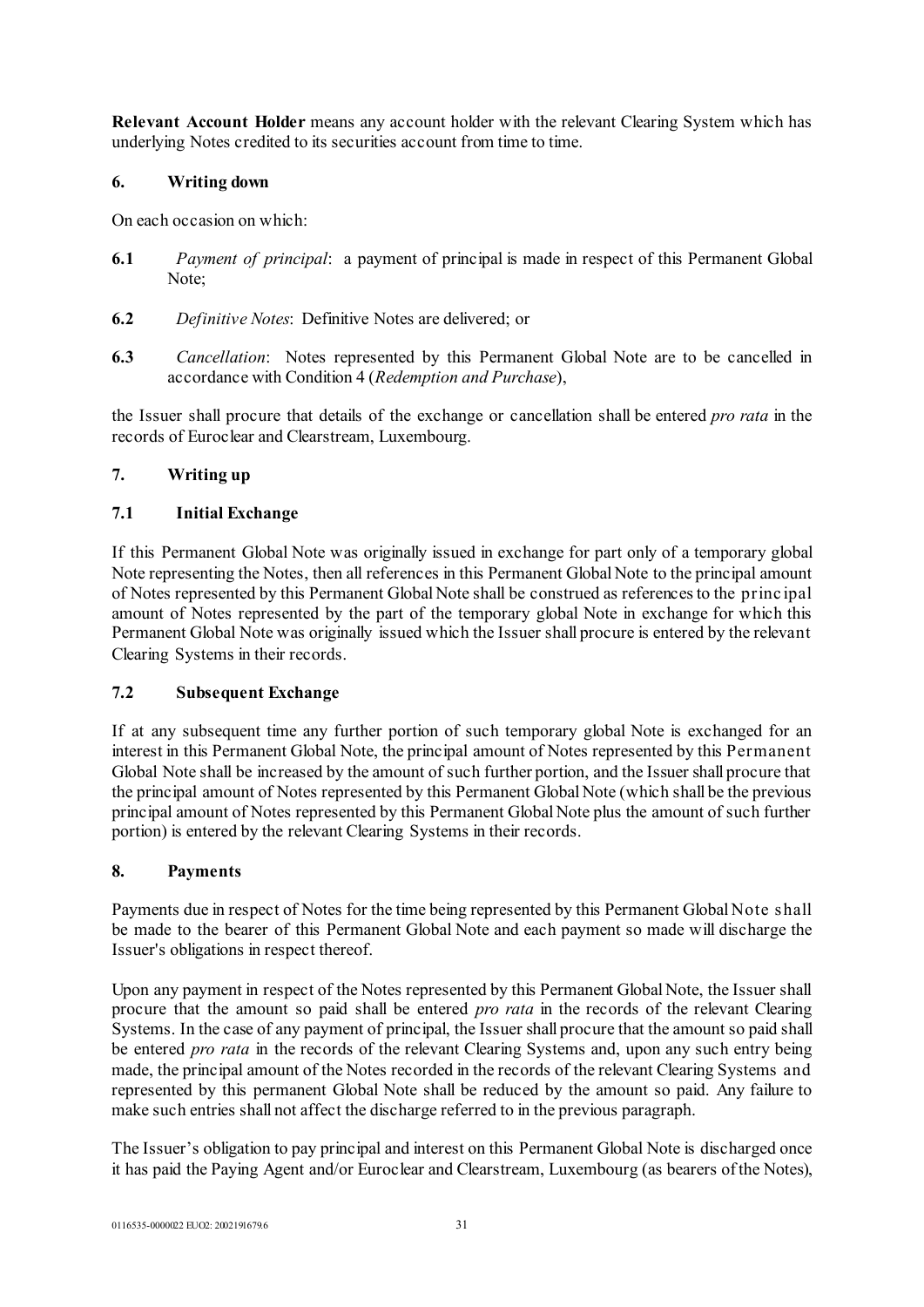and the Issuer has therefore no responsibility for any withholding or deduction on payments made thereafter through or by the Paying Agent, Euroclear and Clearstream, Luxembourg, custodians or intermediaries.

# **9. Conditions apply**

Until this Permanent Global Note has been exchanged as provided herein or cancelled in acc ordanc e with the Agency Agreement, the bearer of this Permanent Global Note shall be subject to the Conditions and, subject as otherwise provided herein, shall be entitled to the same rights and benefits under the Conditions as if the bearer were the holder of Definitive Notes and any related Coupons and Talons in the denomination of EUR 1,000 and in an aggregate principal amount equal to the princ ipal amount of Notes represented by this Permanent Global Note.

# **10. Notices**

Notwithstanding Condition 10 (*Notices*), while all the Notes are represented by this Permanent Global Note (or by this Permanent Global Note and a temporary Global Note) and this Permanent Global Note is (or this Permanent Global Note and a temporary global Note are) deposited with a common safekeeper on behalf of Euroclear and/or Clearstream, Luxembourg, notices to Noteholders may be given by delivery of the relevant notice to Euroclear and Clearstream, Luxembourg and, in any c ase, such notices shall be deemed to have been given to the Noteholders in accordance with the Condition 10 (*Notices*) on the date of delivery to Euroclear and Clearstream, Luxembourg.

# **11. Prescription**

Claims in respect of principal and interest in respect of this Permanent Global Note will become void unless it is presented for payment within a period of five years from the due date for payment thereof.

# **12. Meetings**

The holder hereof shall (unless this Permanent Global Note represents only one Note) be treated as two persons for the purposes of any quorum requirements of a meeting of Noteholders and, at any such meeting, as having one vote in respect of each EUR 1,000 in principal amount of Notes.

# **13. Authentication and Effectuation**

This Permanent Global Note shall not become valid or enforceable for any purpose unless and until it has been authenticated by or on behalf of the Paying Agent and effectuated by the entity appointed as common safekeeper by the relevant Clearing Systems.

# **14. Governing Law**

This Permanent Global Note is governed by, and shall be construed in accordance with, the law s of The Netherlands.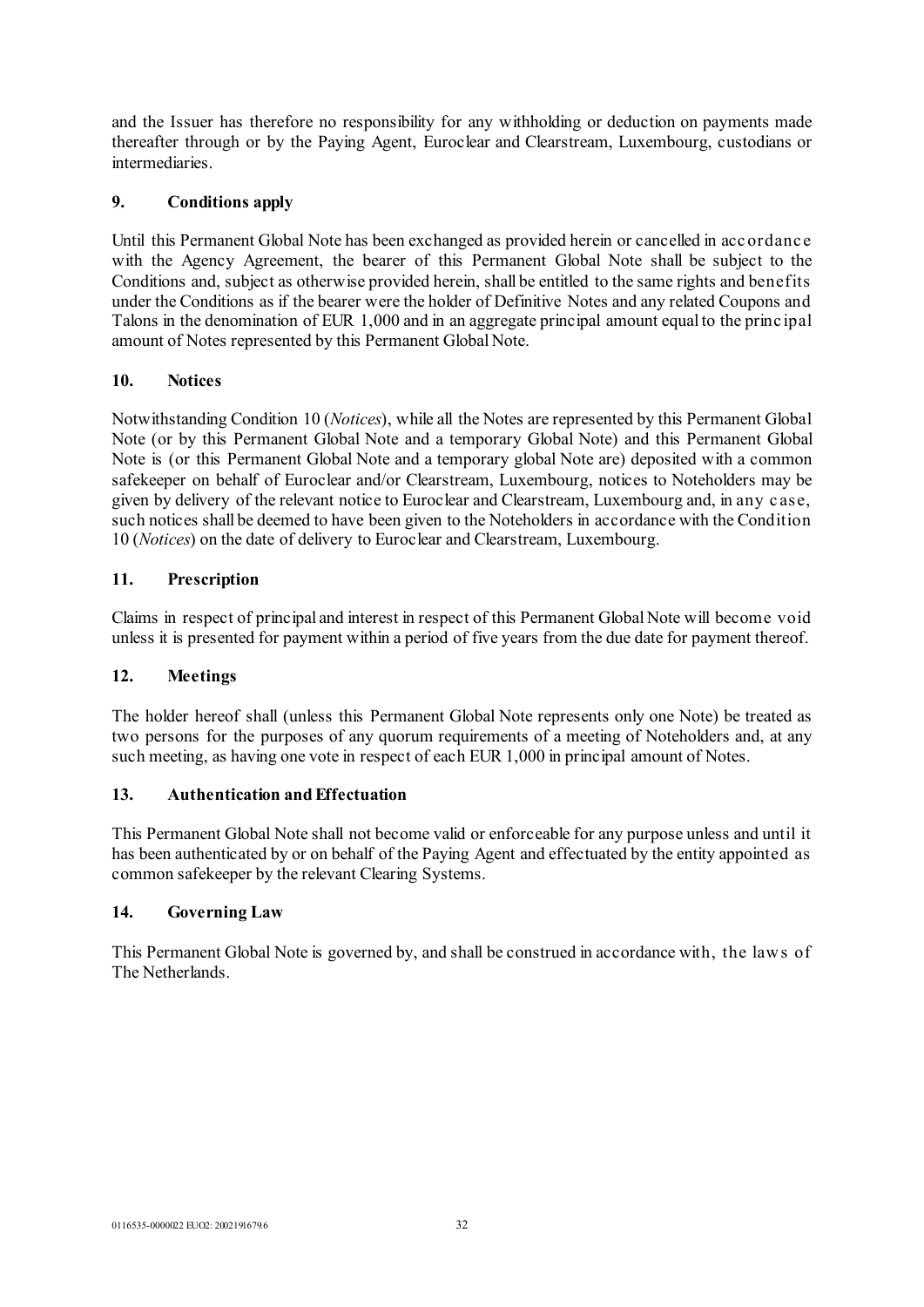**IN WITNESS** whereof this Permanent Global Note has been executed on behalf of the Issuer.

# **ATHORA NETHERLANDS N.V.**

 $\mathbf{B}$ y:  $\mathbf{B}$ y:

Issued in Amstelveen as of 31 May 2022.

This Permanent Global Note is authenticated without recourse, warranty or liability by or on behalf of the Paying Agent, Deutsche Bank AG, London Branch.

# **DEUTSCHE BANK AG, LONDON BRANCH**

By:

# **CERTIFICATE OF EFFECTUATION**

Effectuated without recourse, warranty or liability by

**DEUTSCHE BANK AG, LONDON BRANCH** as common safekeeper

By: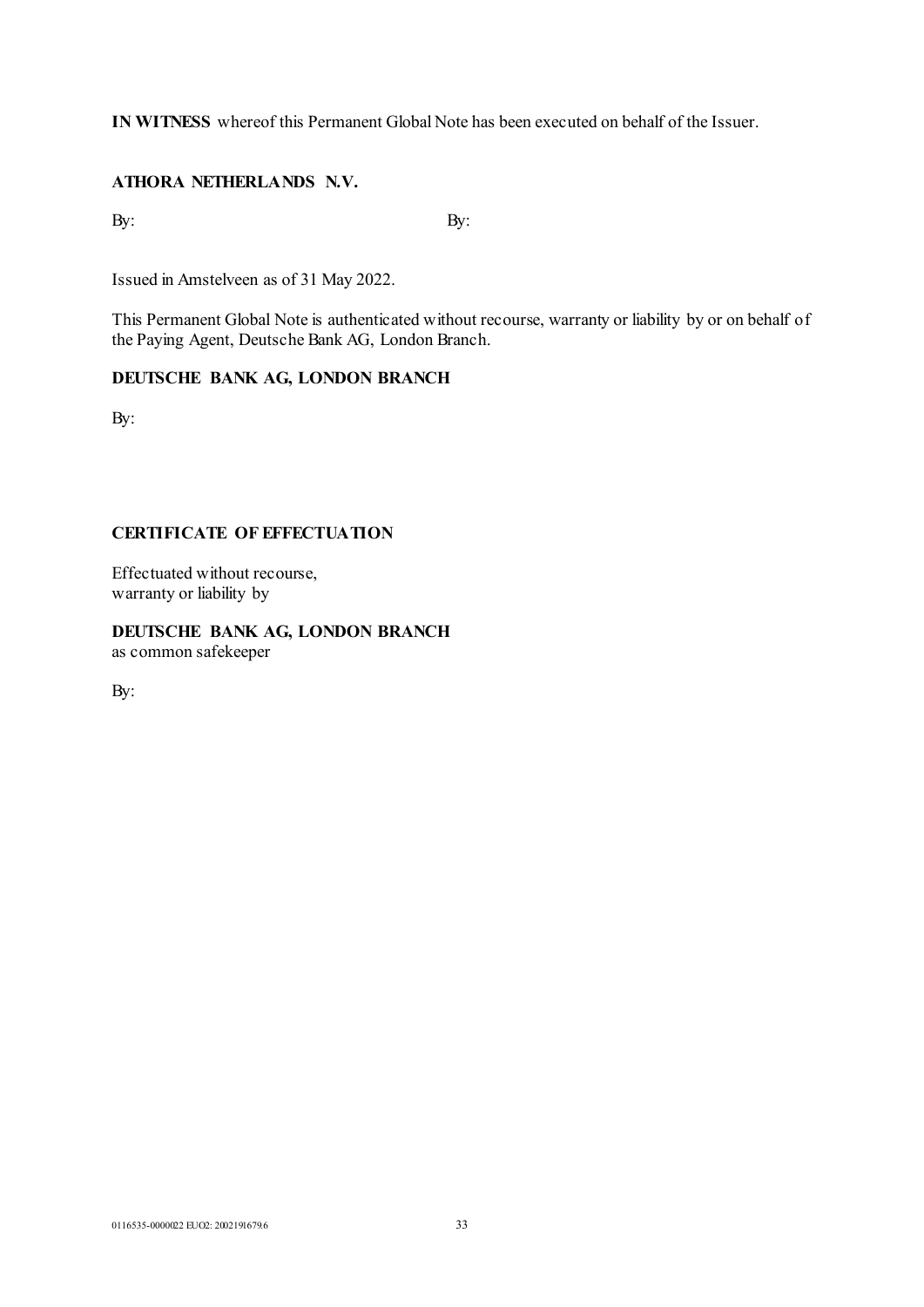## **PART 3**

#### **FORM OF DEFINITIVE NOTE, COUPON AND TALON**

*[On the face of the Definitive Note:]*

### **EUR [***denomination***]**

**ANY UNITED STATES PERSON WHO HOLDS THIS OBLIGATION WILL BE SUBJECT TO LIMITATIONS UNDER THE UNITED STATES INCOME TAX LAWS, INCLUDING THE LIMITATIONS PROVIDED IN SECTIONS 165(j) AND 1287(a) OF THE INTERNAL REVENUE CODE.**

# **ATHORA NETHERLANDS N.V.**

### **EUR 500,000,000 Fixed to Fixed Rate Subordinated Notes due 2032**

This Note is one of a series of Notes (the **Notes**) in the denomination[s] of EUR [*denomination*] [and EUR [*denomination*]] and in the aggregate principal amount of EUR 500,000,000 issued by Athora Netherlands N.V. (the **Issuer**).

The Issuer, for value received, promises to pay to the bearer the principal sum of

### **EUR 500,000,000 (FIVE HUNDRED MILLION EURO)**

on the date or dates as the same may become payable in accordance with the conditions endorsed hereon (the **Conditions**), and to pay interest on such principal sum on the dates and at the rates specified in the Conditions, together with any additional amounts payable in accordance with the Conditions, all subject to and in accordance with the Conditions.

Interest and, if applicable, other amounts are payable on the above principal sum at rates determined in accordance with the Conditions in arrear on the Interest Payment Dates (as defined in the Conditions) specified in and all subject to and in accordance with the Conditions.

This Note and the interest coupons and talons relating hereto shall not be valid for any purpose until this Note has been authenticated for and on behalf of Deutsche Bank AG, London Branch as paying agent.

**AS WITNESS** the facsimile signature of a duly authorised person on behalf of the Issuer.

### **ATHORA NETHERLANDS N.V.**

By: ............................................................. By:…………………………………….. *[manual or facsimile signature]*...................... [*manual or facsimile signature] (duly authorised) (duly authorised)*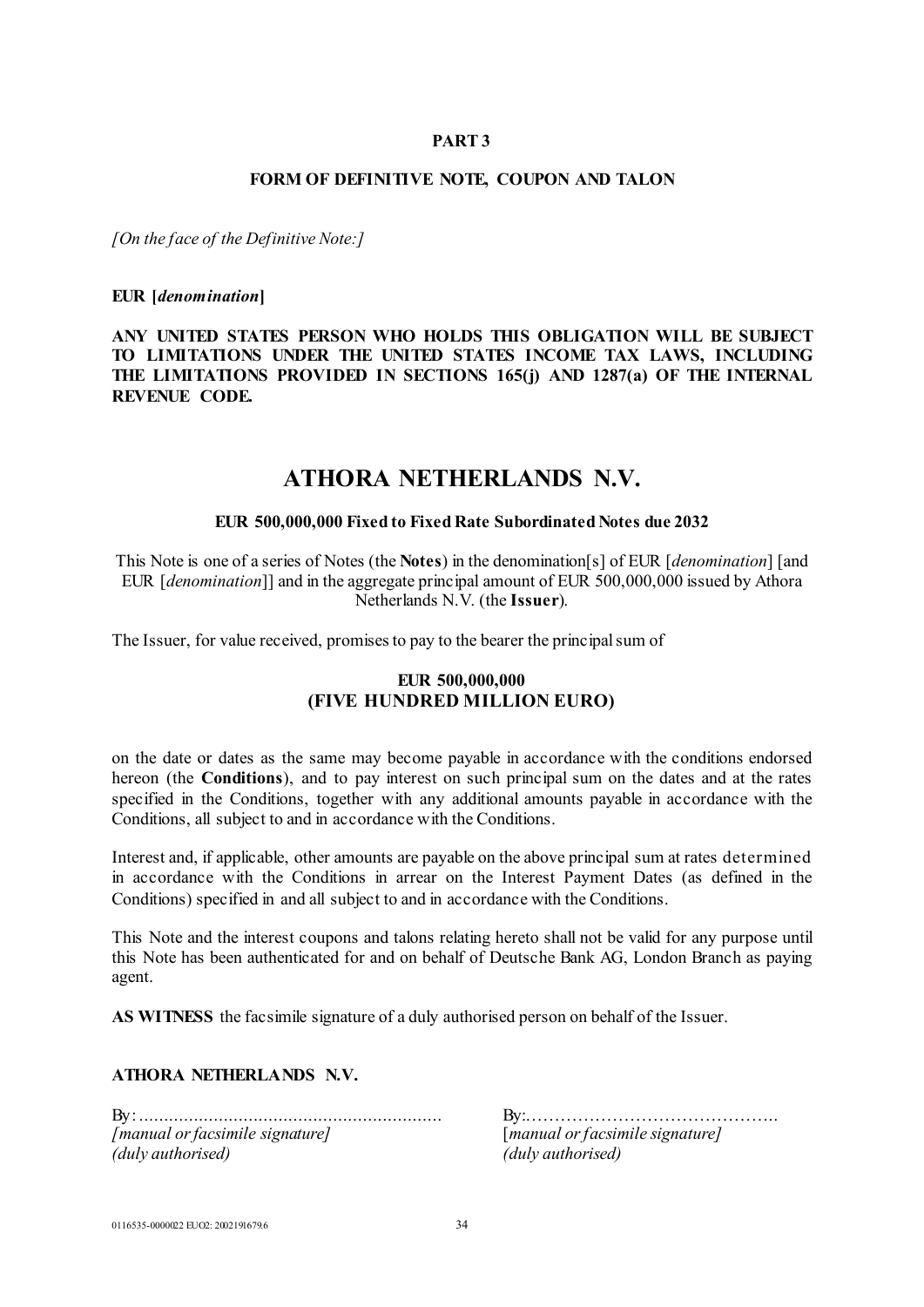**ISSUED** on [ $\bullet$ ] **AUTHENTICATED** for and on behalf of Deutsche Bank AG, London Branch as agent without recourse, warranty or liability

By: ............................................................. *[manual signature] (duly authorised)*

*[On the reverse of the Definitive Note:]*

### **CONDITIONS**

[*INSERT*]

*[At the foot of the Conditions:]*

# **Fiscal Agent and Calculation Agent**

# **Deutsche Bank AG, London Branch**

Winchester House 1 Great Winchester Street London EC2N 2DB United Kingdom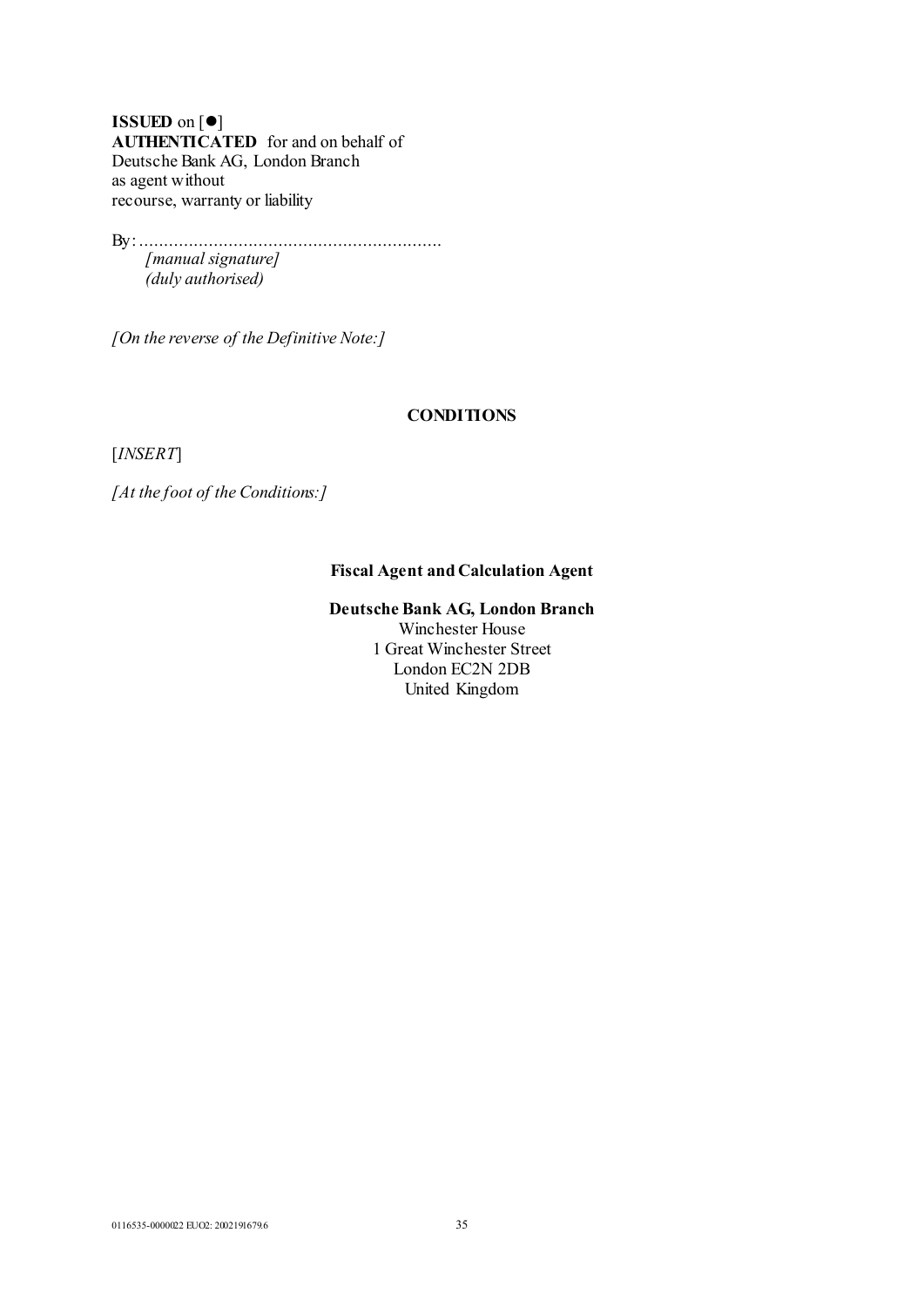### **Form of Coupon**

*[On the face of the Coupon:]*

# **ANY UNITED STATES PERSON WHO HOLDS THIS OBLIGATION WILL BE SUBJECT TO LIMITATIONS UNDER THE UNITED STATES INCOME TAX LAWS, INCLUDING THE LIMITATIONS PROVIDED IN SECTIONS 165(j) AND 1287(a) OF THE INTERNAL REVENUE CODE.**

# **ATHORA NETHERLANDS N.V.**

# **EUR 500,000,000**

### **Fixed to Fixed Rate Subordinated Notes due 2032**

This Coupon relates to a Note in the denomination of EUR [*amount*].

Coupon for the amount of interest due on the Interest Payment Date [on/falling in] [*date/month and year*].

Such Note is payable, subject to the terms and conditions (the **Conditions**) endorsed on the Note to which this Coupon relates (which are binding on the holder of this Coupon whether or not it is for the time being attached to such Note), against presentation and surrender of this Coupon at the spec ified office for the time being of any of the agents shown on the reverse of this Coupon (or any successor or additional agents appointed from time to time in accordance with the Conditions).

The Note to which this Coupon relates may, in certain circumstances specified in the Conditions, fall due for redemption before the maturity date of this Coupon. In such event, this Coupon shall become void and no payment will be made in respect hereof.

*[On the reverse of the Coupon:]*

### **Fiscal Agent and Calculation Agent**

**Deutsche Bank AG, London Branch** Winchester House

1 Great Winchester Street London EC2N 2DB United Kingdom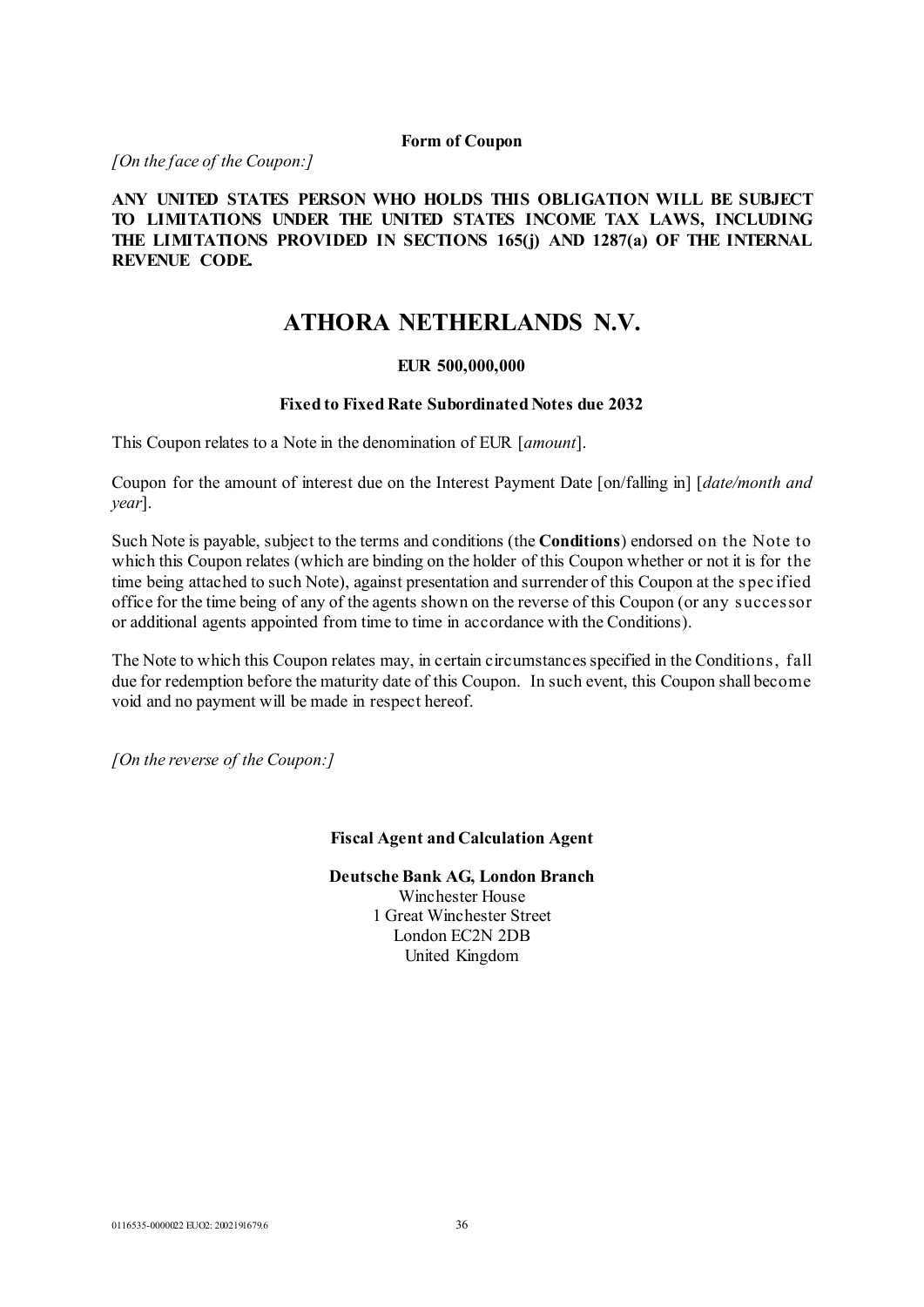### **Form of Talon**

*[On the face of the Talon:]*

**ANY UNITED STATES PERSON WHO HOLDS THIS OBLIGATION WILL BE SUBJECT TO LIMITATIONS UNDER THE UNITED STATES INCOME TAX LAWS, INCLUDING THE LIMITATIONS PROVIDED IN SECTIONS 165(j) AND 1287(a) OF THE INTERNAL REVENUE CODE.**

# **ATHORA NETHERLANDS N.V.**

# **EUR 500,000,000**

#### **Fixed to Fixed Rate Subordinated Notes due 2032**

Talon for further Coupons.

On or after the maturity date of the final Coupon which is (or was at the time of issue) part of the Coupon sheet to which this Talon is (or was at the time of issue) attached, this Talon may be exchanged at the specified office for the time being of the agent shown on the reverse of this Talon (or any successor agent appointed from time to time in accordance with the terms and conditions (the **Conditions**) of the Notes to which this Talon relates) for a further Coupon sheet (including a further Talon but excluding any Coupons in respect of which claims have already become void pursuant to the Conditions).

The Note to which this Talon relates may, in certain circumstances specified in the Conditions, fall due for redemption before the maturity date of such final Coupon. In such event, this Talon shall become void and no Coupon will be delivered in respect hereof.

*[On the reverse of the Talon:]*

#### **Fiscal Agent and Calculation Agent**

**Deutsche Bank AG, London Branch** Winchester House 1 Great Winchester Street London EC2N 2DB United Kingdom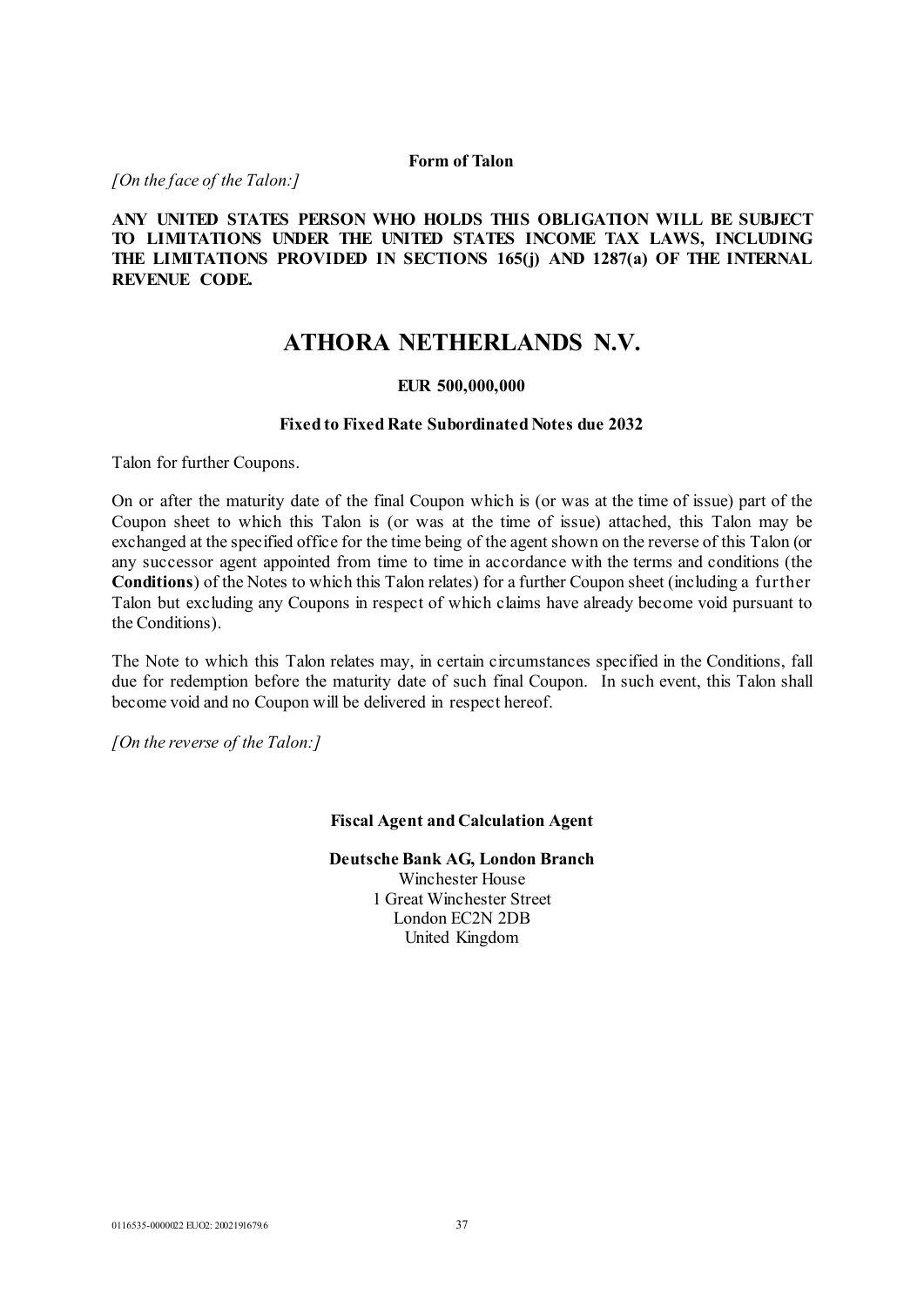# **SCHEDULE 2**

### **TERMS AND CONDITIONS OF THE NOTES**

*The following is the text of the Conditions of the Notes which (subject to modification) will be endorsed on each Note in definitive form (if issued):*

The EUR 500,000,000 Fixed to Fixed Rate Subordinated Notes due 2032 (the **Notes**) of Athora Netherlands N.V. (the **Issuer**) are issued subject to and have the benefit of an agency agreement dated 31 May 2022 (such agreement as amended and/or supplemented and/or restated from time to time, the **Agency Agreement**) made between the Issuer and Deutsche Bank AG, London Branchas fiscal agent and paying agent (the **Fiscal Agent**) and as calculation agent (the **Calculation Agent**) and the other initial paying agents named in the Agency Agreement (together with the Fiscal Agent, the **Paying Agents**).

The statements in these terms and conditions (the **Conditions**) include summaries of, and are s ubject to, the detailed provisions of and definitions in the Agency Agreement. Copies of the Agency Agreement are available for inspection during normalbusiness hours by the holders of the Notes (the **Noteholders**) and the holders of the interest coupons appertaining to the Notes (the **Couponholders** and the **Coupons** respectively) at the specified office of each of the Paying Agents. The Noteholders and the Couponholders are entitled to the benefit of, are bound by, and are deemed to have notice of, all the provisions of the Agency Agreement applicable to them. References in these Conditions to the Fiscal Agent and the Paying Agents shall include any successor appointed under the Agency Agreement.

References in these Conditions to **EUR**, **euro** or  $\epsilon$  shall mean the single currency introduced at the start of the third stage of the European Economic and Monetary Union pursuant to the Treaty of Rome es tablis hing the European Communities, as amended.

These Conditions may only be amended if the Issuer has obtained Prior Approval of the Relevant Supervisory Authority (as defined herein) and of the Noteholders and the Couponholders in accordance with the provisions for meetings of Noteholders scheduled to the Agency Agreement.

### **1. FORM, DENOMINATION AND TITLE**

### 1.1 **Form and Denomination**

The Notes are in bearer form, serially numbered, in the denomination of EUR 100,000 and integral multiples of EUR 1,000 in excess thereof, up to and including EUR 199,000 each with Coupons attached on issue.

### 1.2 **Title**

Title to the Notes and to the Coupons will pass by delivery (*levering*).

#### 1.3 **Holder Absolute Owner**

The Issuer and any Paying Agent may (to the fullest extent permitted by applicable laws ) deem and treat the bearer of any Note or Coupon as the absolute owner for all purposes (whether or not the Note or Coupon shall be overdue and notwithstanding any notice of ownership or writing on the Note or Coupon or any notice of previous loss or theft of the Note or Coupon).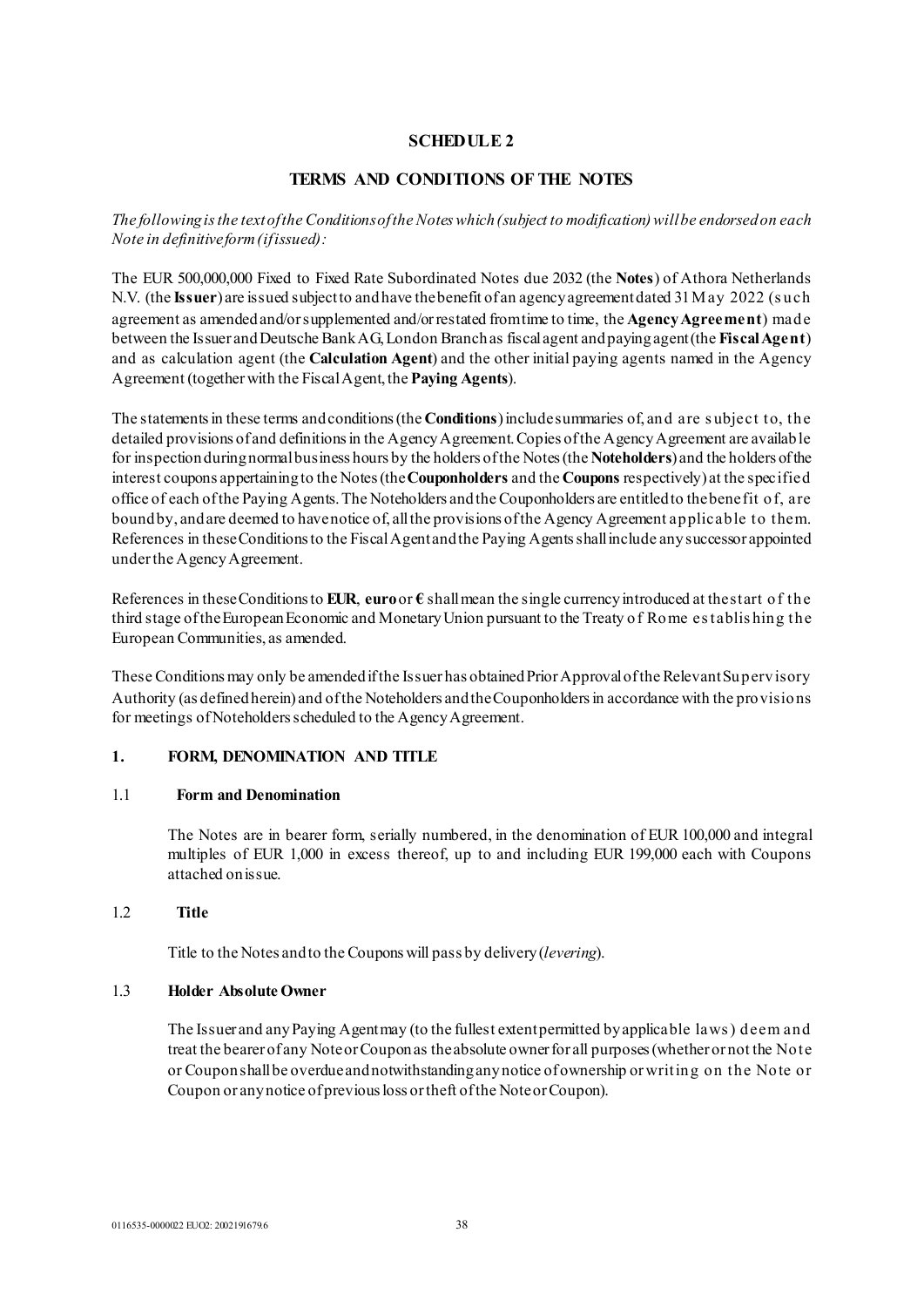#### **2. STATUS OF THE NOTES**

The Notes and the Coupons rank *pari passu* and without any preference among themselves and constitute unsecured and subordinated obligations of the Issuer, ranking, save as provided by mandatory and/or overriding provisions of law, (a) junior to the claims of all Senior Creditors, (b) *pari passu* with claims in respect of any Parity Obligations and (c) in priority to claims in res pect of any Junior Obligations.

In the event of the insolvency (bankruptcy (*faillissement*), moratorium (*surseance van betaling*)), dissolution (*ontbinding*), liquidation (*vereffening*) or Resolution of the Issuer the payment obligations of the Issuer under the Notes shall rank in right of payment, save as provided by mandatory and/or overriding provisions of law, after the claims of all Senior Creditors of the Issuer and payment to Noteholders or Couponholders may only be made and any set-off by Noteholders or Couponholders shall be excluded until all obligations of the Issuer in respect of such Senior Creditors have been satisfied, but, as the case may be, *pari passu*with claims in respect of Parity Obligations and in priority to claims in respect of any Junior Obligations.

**Junior Obligations** means any present and future security or obligation (including any classes of share capital of the Issuer) which counts on issue as Tier 1 Own Funds of the Issuer and any other securities or obligations of the Issuer that rank or are expressed to rank junior to the Notes or rank equally and rateably with Tier 1 Own Funds of the Issuer, including, but not limited to, the EUR 300,000,000 Perpetual Restricted Tier 1 Notes issued by the Issuer on 19 June 2018 (ISIN: XS1835946564) (whether or not such securities count as Tier 1 Own Funds at the time).

**Parity Obligations** means any present and future, dated or undated subordinated security or obligation of the Issuer that ranks or is expressed to rank equally and rateably with the Notes, including, but not limited to, the USD 575,000,000 Fixed to Fixed Rate Undated Subordinated Notes issued by the Issuer on 16 November 2017 (ISIN: XS1717202490) and the EUR 300,000,000 Fixed to Fixed Rate Subordinated Notes due 2031 issued by the Issuer on 15 April 2021 (ISIN: XS2330501995).

**Relevant Resolution Authority**means any authority with the ability to exercise Resolution Power. As at the Issue Date, the Relevant Resolution Authority is the Dutch Central Bank (*De Nederlandsche Bank N.V.* or DNB).

**Relevant Supervisory Authority** means any regulator or other authority from time to time having primary supervisory authority with respect to prudential matters in relation to the Issuer. As at the Issue Date, the Relevant Supervisory Authority is the Dutch Central Bank (*De Nederlandsche Bank N.V.* or DNB).

**Resolution**means the exercise of Resolution Power by the Relevant Resolution Authority.

**Resolution Power** means any statutory write-down and/or conversion power existing from time to time under any laws, regulations, rules or requirements relating to the resolution of insurance companies, holding companies of insurance companies and/or financial conglomerates incorporated in the Netherlands in effect and applicable in the Netherlands to the Issuer or other members of the Group, including but not limited to any such laws, regulations, rules or requirements that are implemented, adopted or enacted within the context of a Dutch resolution regime under the Dutch Intervention Act (*Wet bijzondere maatregelen financiële ondernemingen*) or the Dutch Act on Recovery & Res olution for Insurers (*Wet herstel en afwikkeling van verzekeraars*) or within the context of a European Directive establishing a framework for the recovery and resolution of insurance and reinsurance undertakings and any amendments thereto, or otherwise, pursuant to which obligations of an insurance company, holding company of an insurance company or financial conglomerate or any of its affiliates can be reduced, cancelled and/or converted into shares or other securities or obligations of the obligor or any other person or may be expropriated.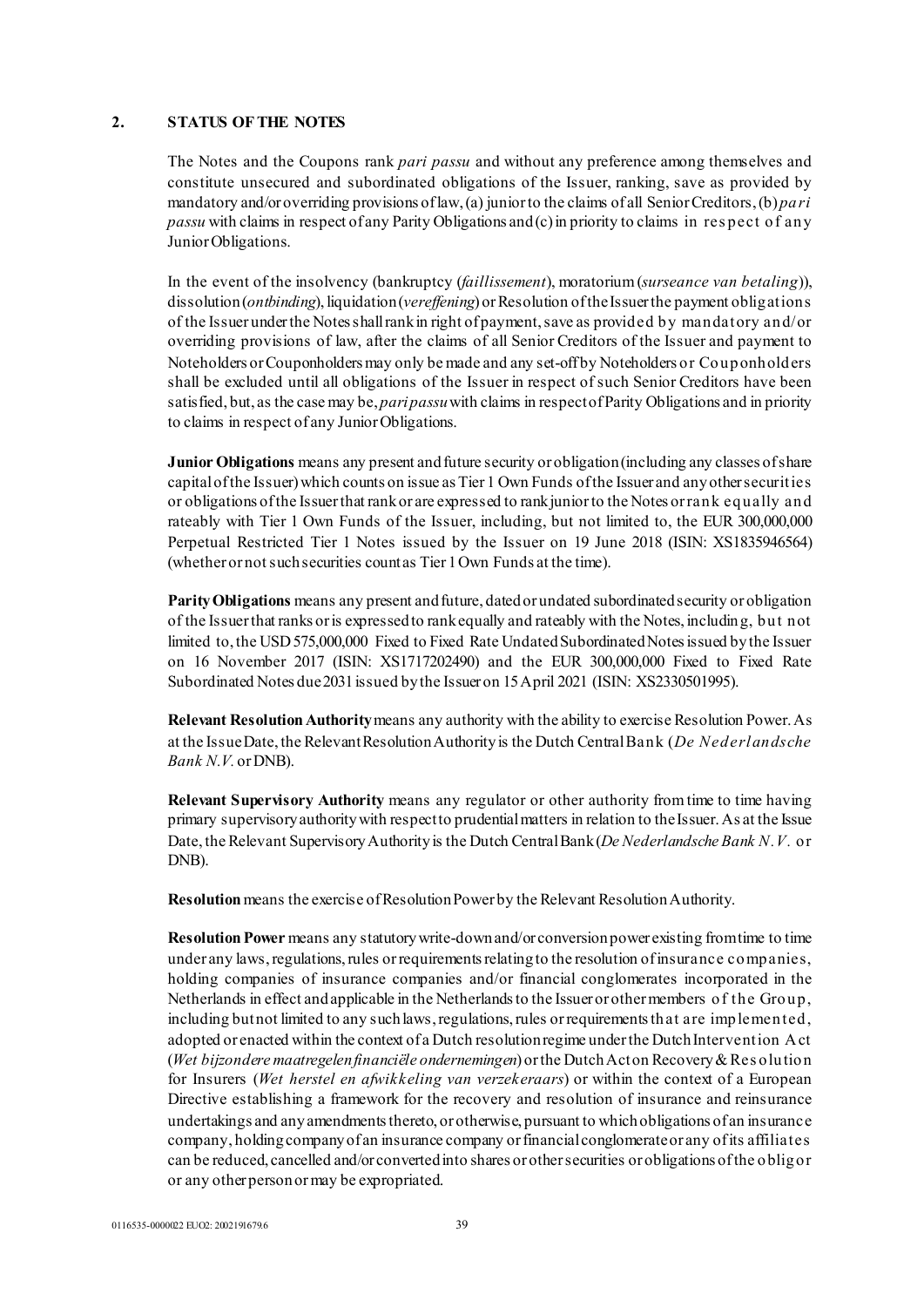**Senior Creditors** means present and future creditors of the Issuer (a) who are unsubordinated creditors of the Issuer,(b) whose claims are, or are expressed to be, subordinated (whether only in the event of the winding-up (*faillissement of vereffening na ontbinding*) of the Issuer or otherwise) to the claims of unsubordinated creditors of the Issuer, other than those whose claims are, or are expressed to rank, *pari passu* with, or junior to, the claims of the Noteholders.

**Tier 1 Own Funds** has the meaning given to such term by the Applicable Regulations from time to time.

#### **3. INTEREST**

#### 3.1 **General**

Subject to Condition 3.8(Interest Deferral), the Notes shall bear interest on their principal amount from (and including) the Issue Date, to (but excluding) the Reset Date, at a fixed rate of 5.375 per cent. per annum (the **Initial Interest Rate**), payable annually in arrear on 31 August in each year (each an **Interest Payment Date**), commencing on 31 August 2022until (and including) the Reset Date.

In respect of the period from (and including) the Reset Date to (but excluding) the Maturity Date (the **Reset Period**), subject to Condition 3.8 (*Interest Deferral*), the Notes shall bear interest on their principal amount at a reset rate per annum as is equal to the sum of the Five-Year Reset Rate plus the Margin, as determined by the Calculation Agent on the Reset Rate Determination Date (the **Reset Rate**), payable annually in arrear on each Interest Payment Date, commencing on 31 August 2028.

In this Condition 3.1 and for the purposes of the Conditions:

#### **5 Year Mid-Swap Rate** means:

- (i) the mid-swap rate for euro swaps with a term of five (5) years which appears on the Screen Page, to be determined on or about 11:00 a.m. (Central European time) on the Reset Rate Determination Date by the Calculation Agent; or
- (ii) if such rate does not appear on the Screen Page at such time on the Reset Rate Determination Date, the Reset Reference Bank Rate on the Reset Rate Determination Date.

**Business Day**means any day (other than a Saturday or a Sunday) which is a TARGET 2 Settlement Day.

**First Call Date** means 31 May 2027.

**Five-Year Reset Rate** means the 5 Year Mid-Swap Rate.

**Issue Date** means 31 May 2022.

**Margin**means 4.005 per cent.

**Mid-Swap Rate Quotations** means the arithmetic mean of the bid and ask rates for the annual fixed leg (calculated on a 30/360 day count basis) of a fixed-for-floating euro interest rate swap transaction which:

- (i) has a term of 5 years commencing on the relevant Reset Date;
- (ii) is in an amount that is representative of a single transaction in the relevant market at the relevant time with an acknowledged dealer of good credit in the swap market; and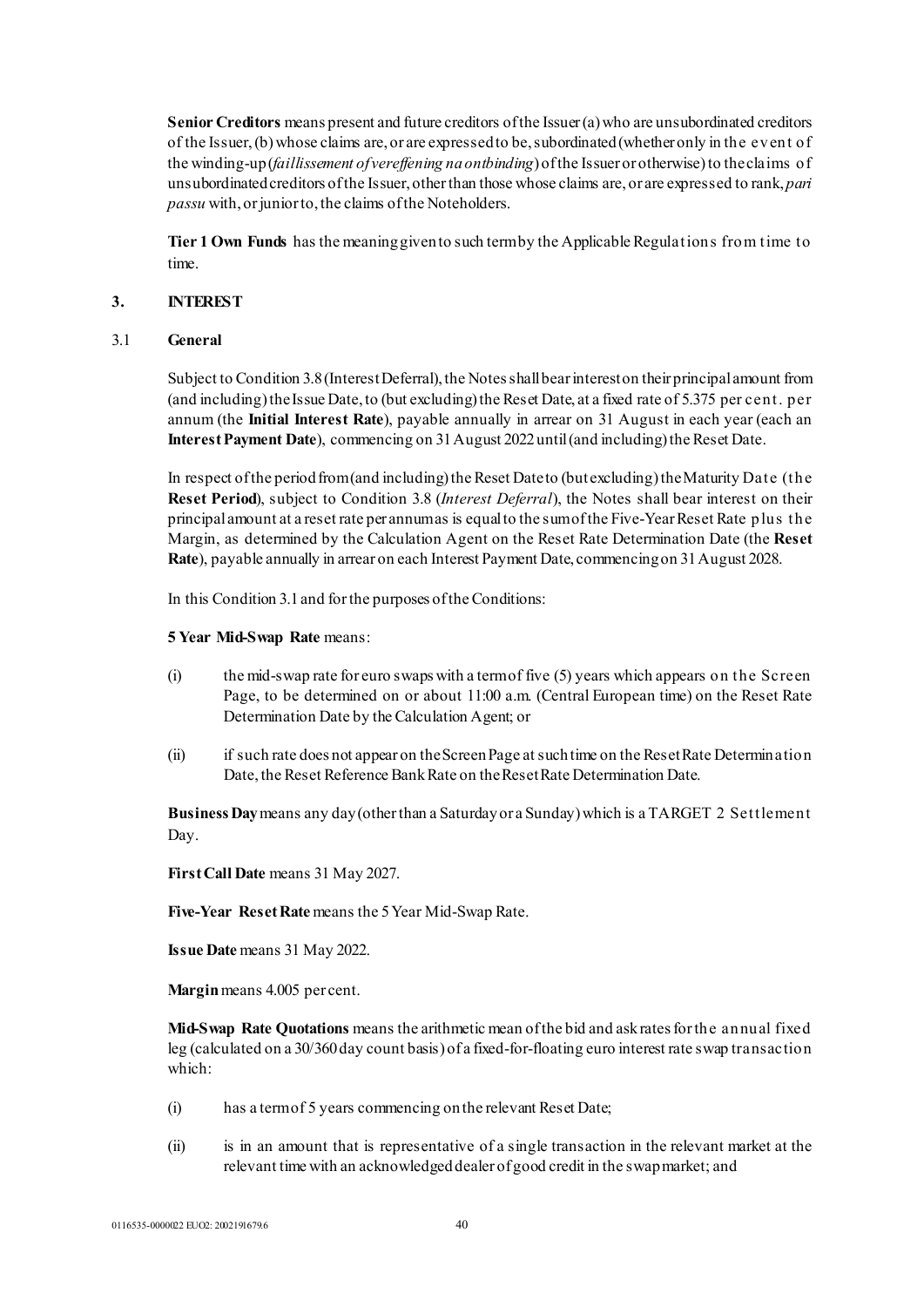(iii) has a floating leg based on six-month EURIBOR (calculated on an Actual/360 day count basis). If the six-month EURIBOR rate cannot be obtained because of the occurrence of a Benchmark Event, the six-month EURIBOR rate shall be calculated in accordance with the terms of Condition 3.2(*Benchmark replacement*),

as calculated by the Reset Reference Banks.

**Rate of Interest**means the Initial Interest Rate or the Reset Rate.

**Reset Date** means 31 August 2027.

**Reset Reference Banks**means four leading swap dealers in the interbank market for swap transactions in euro with a maturity of 5 years as selected by the Issuer.

**Reset Rate Determination Date** means the second Business Day prior to the start of the Reset Period.

**Reset Reference Bank Rate** means the percentage rate determined on the basis of the Mid-Swap Rate Quotations calculated and provided by the Reset Reference Banks on the instruction of the Issuer to the Calculation Agent at approximately 11:00 a.m. (Central European time) on the Reset Rate Determination Date. If at least three quotations are provided, the Reset Reference Bank Rate will be the arithmetic mean of the quotations provided, eliminating the highest quotation (or, in the event of equality, one of the highest) and the lowest quotation (or, in the event of equality, one of the lowest). If only two quotations are provided, the Reset Reference Bank Rate will be the arithmetic mean of the quotations provided. If only one quotation is provided, the Reset Reference Bank Rate will be the quotation provided. The Calculation Agent shall consider only those quotations provided to it by 4:00 p.m. on the Reset Rate Determination Date. If no quotations are provided, the Reset Reference Bank Rate will be 1.356 per cent. per annum.

**Screen Page** means Bloomberg page"EUSA5" or such other page as may replace it on Bloomberg or, as the case may be, on such other information service that may replace Bloomberg, in each case, as may be nominated by the person providing or sponsoring the information appearing there for the purpose of displaying rates comparable to the relevant 5 Year Mid-Swap Rate.

**TARGET 2 Settlement Day** means any day on which the TARGET 2 System is operating.

**TARGET 2 System** means the Trans-European Automated Real-Time Gross Settlement Express Transfer (known as TARGET2) System which was launched on 19 November 2007 or any s uccessor thereto.

#### 3.2 **Benchmark replacement**

- (a) Notwithstanding the provisions above in Condition 3.1, if a Benchmark Event occurs in relation to the 5 Year Mid-Swap Rate as a result of the 5 Year Mid-Swap Rate and/or the s ixmonth EURIBOR rate (the **Mid-Swap Floating Leg Benchmark Rate**) ceasing to be calculated or administered, then the following provisions shall apply:
	- (i) the Issuer shall use reasonable endeavours to appoint an independent financial institution of international repute or an independent financial advisor with appropriate expertise (the **Independent Adviser**) to determine an alternative rate (the **Alternative Benchmark Rate**) and an alternative screen page or source (the **Alternative Screen Page**) in each case no later than tenBusiness Days prior to the Reset Rate Determination Date relating to the next succeeding Reset Period (the **IA**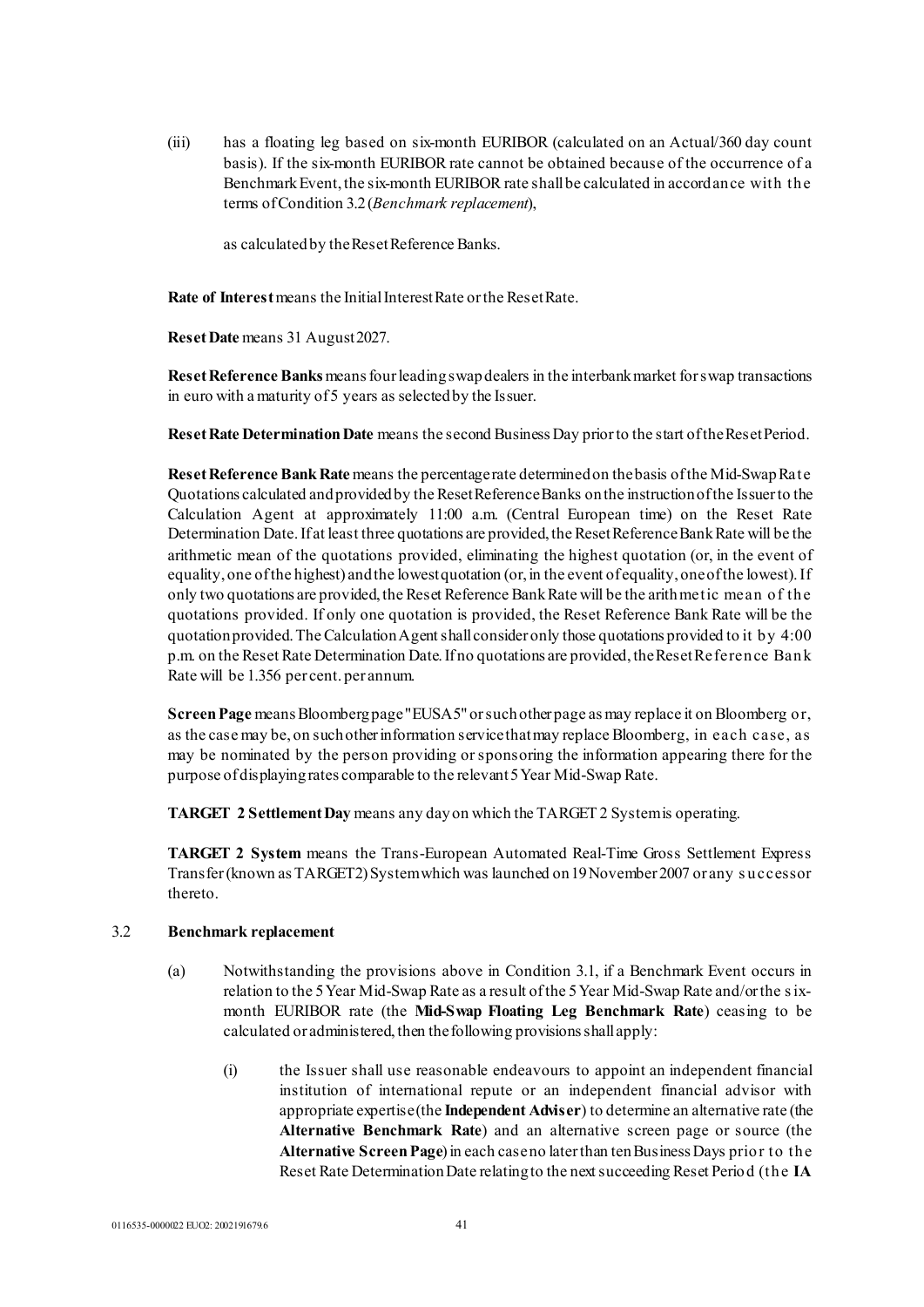**Determination Cut-off Date**) for purposes of determining the 5 Year Mid-Swap Rate (subject to the subsequent operation of this Condition 3.2(a));

- (ii) the Alternative Benchmark Rate shall be such rate as the Independent Adviser determines has replaced the 5 Year Mid-Swap Rate in customary market us age for purposes of determining a 5-year mid-swap rate denominated in Euro, or, if the Independent Adviser determines that there is no such rate, s uch other rate as the Independent Adviser determines is most comparable to the 5-year Mid-Swap Rate, and the Alternative Screen Page shall be such page of an information service as displays the Alternative Benchmark Rate;
- (iii) if the Issuer is unable to appoint an Independent Adviser, or the Independent Adviser appointed by it fails to determine an Alternative Benchmark Rate and Alternative Screen Page prior to the IA Determination Cut-off Date in accordance with Condition  $3.2(a)(ii)$  above, then the Issuer (in consultation with the Calculation Agent or the Independent Adviser where appointed but unable to determine whether an Alternative Benchmark Rate is available and acting in good faith and a commercially reasonable manner) may determine which (if any) rate has replaced the 5 Year Mid-Swap Rate in customary market usage for purposes of determining a 5-year midswap rate denominated in Euro, or, if it determines that there is no such rate, which (if any) rate is most comparable to the 5 Year Mid-Swap Rate, and the Alternative Benchmark Rate shall be the rate so determined by the Issuer and the Alternative Screen Page shall be such page of an information service as displays the Alternative Benchmark Rate; provided, however, that if this Condition 3.2(a)(iii) applies and the Issuer is unable or unwilling to determine an Alternative Benchmark Rate and Alternative Screen Page prior to the Reset Rate Determination Date in accordance with this Condition 3.2(a)(iii), the 5 Year Mid-Swap Rate applicable to the Reset Period shall be equal to the mid-swap rate for euro swaps with a term of 5 years as determined on the pricing date of the Notes, being 1.356 per cent. per annum;
- (iv) if the Independent Adviser or the Issuer in consultation with the Independent Adviser determines an Alternative Benchmark Rate in accordance with the above provisions, the Independent Adviser or the Issuer in consultation with the Independent Advis er (as the case may be), may also determine any necessary changes to the Alternative Benchmark Rate, the mid-swap floating leg benchmark rate, the day count fraction, the business day convention, the Business Days and/or the Reset Rate Determination Date applicable to the Notes (including any necessary adjustment factor that is necessary to make the 5 Year Mid-Swap Rate comparable to a 5-year mid-swap rate based on the six-month EURIBOR rate), and the method for determining the fallback rate in relation to the Notes, in order to follow market practice in relation to the Alternative Benchmark Rate; and
- (v) the Issuer shall, promptly following the determination of any Alternative Benchmark Rate and Alternative Screen Page and, in any event, prior to the Reset Rate Determination Date, give notice thereof and of any changes which are deemed to apply to the Notes pursuant to Condition  $3.2(a)(iv)$  above in accordance with Condition 10 (*Notices*) to the Noteholders, to the Fiscal Agent and the Calculation Agent and to each listing authority and/or stock exchange (or listing agent as the case may be) by which the Notes have then been admitted to listing and trading.
- (b) If the operation of the above provisions would cause the Notes to cease qualifying as Tier 2 Own Funds by reason of the level of the substitute or successor rate (as confirmed by a certificate signed by two (2) managing directors of the Issuer), the Margin will be adjusted to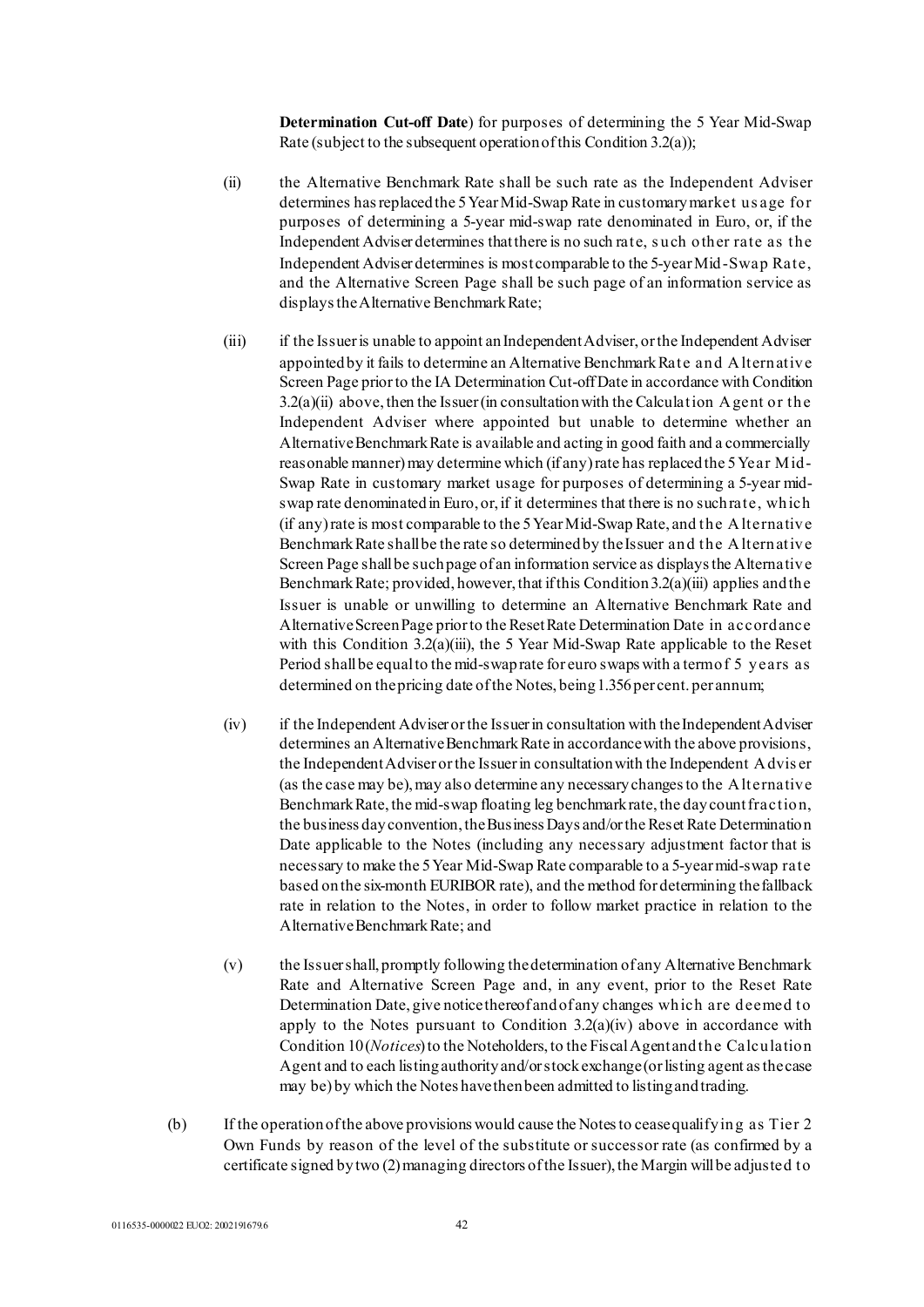such extent as is necessary (as confirmed by the same certificate signed by two (2) managing directors of the Issuer) to ensure continued qualification as Tier 2 Own Funds, provided that the Margin shall never be negative.

Notwithstanding any other provision of this Condition 3.2 (*Benchmark replacement*), no substitute or successor rate will be adopted, nor will any other amendment to the terms of the Notes be made, if and to the extent that, as confirmed by a certificate signed by two (2) managing directors of the Issuer, the same would cause the Notes to cease qualifying as Tier 2 Own Funds of the Issuer or as other equivalent regulatory capital of the Issuer under the Applicable Regulations.

Any certificate referred to above signed by two (2) managing directors of the Issuer s hall, in the absence of manifest error, be treated and accepted by the Issuer, the Noteholders and all other interested parties as correct and sufficient evidence thereof, shall be binding on all s uch persons and the Fiscal Agent and the Calculation Agent shall be entitled to rely on such certificate without liability to any person.

In this Condition 3.2 (*Benchmark replacement*) and for the purposes of the Conditions:

**Applicable Regulations** means, at any time, any legislation, rules or regulations (whether having the force of law or otherwise) applying to the Issuer or the Group from time to time relating to the characteristics, features or criteria of own funds or capital resources and the requirement to retain capital resources in excess of a prescribed capital resources requirement and, for the avoidance of doubt and without limitation to the foregoing, includes any legislation, rules or regulations relating to such matters which are supplementary or extraneous to the obligations imposed by Solvency II.

#### **Benchmark Event** means:

- (A) the 5 Year Mid-Swap Rate ceasing to be published for a period of at least 5 Business Days or ceasing to exist; or
- (B) a public statement by the administrator of the 5 Year Mid-Swap Rate and/or Mid-Swap Floating Leg Benchmark Rate that it will, by a specified date within the following six months, cease publishing the 5Year Mid-Swap Rate and/or Mid-Swap Floating Leg Benchmark Rate permanently or indefinitely (in circumstances where no successor administrator has been appointed that will continue publication of the 5 Year Mid-Swap Rate and/or Mid-Swap Floating Leg Benchmark Rate); or
- (C) a public statement by the supervisor of the administrator of the 5 Year Mid-Swap Rate and/or Mid-Swap Floating Leg Benchmark Rate that the 5 Year Mid-Swap Rate and/or Mid-Swap Floating Leg Benchmark Rate has been or will, by a specified date within the following six months, be permanently or indefinitely discontinued; or
- (D) a public statement by the supervisor of the administrator of the 5 Year Mid-Swap Rate and/or Mid-Swap Floating Leg Benchmark Rate that means that the 5 Year Mid-Swap Rate and/or Mid-Swap Floating Leg Benchmark Rate will be prohibited from being used or that its use will be subject to restrictions or adverse consequences for the Fiscal Agent, the Calculation Agent, the Issuer or any other party, in each case within the following six months; or
- (E) it has become unlawful for the Fiscal Agent, any paying agent, the Calculation Agent, the Issuer or other party to calculate any payments due to be made to any Noteholder using the 5 Year Mid-Swap Rate; or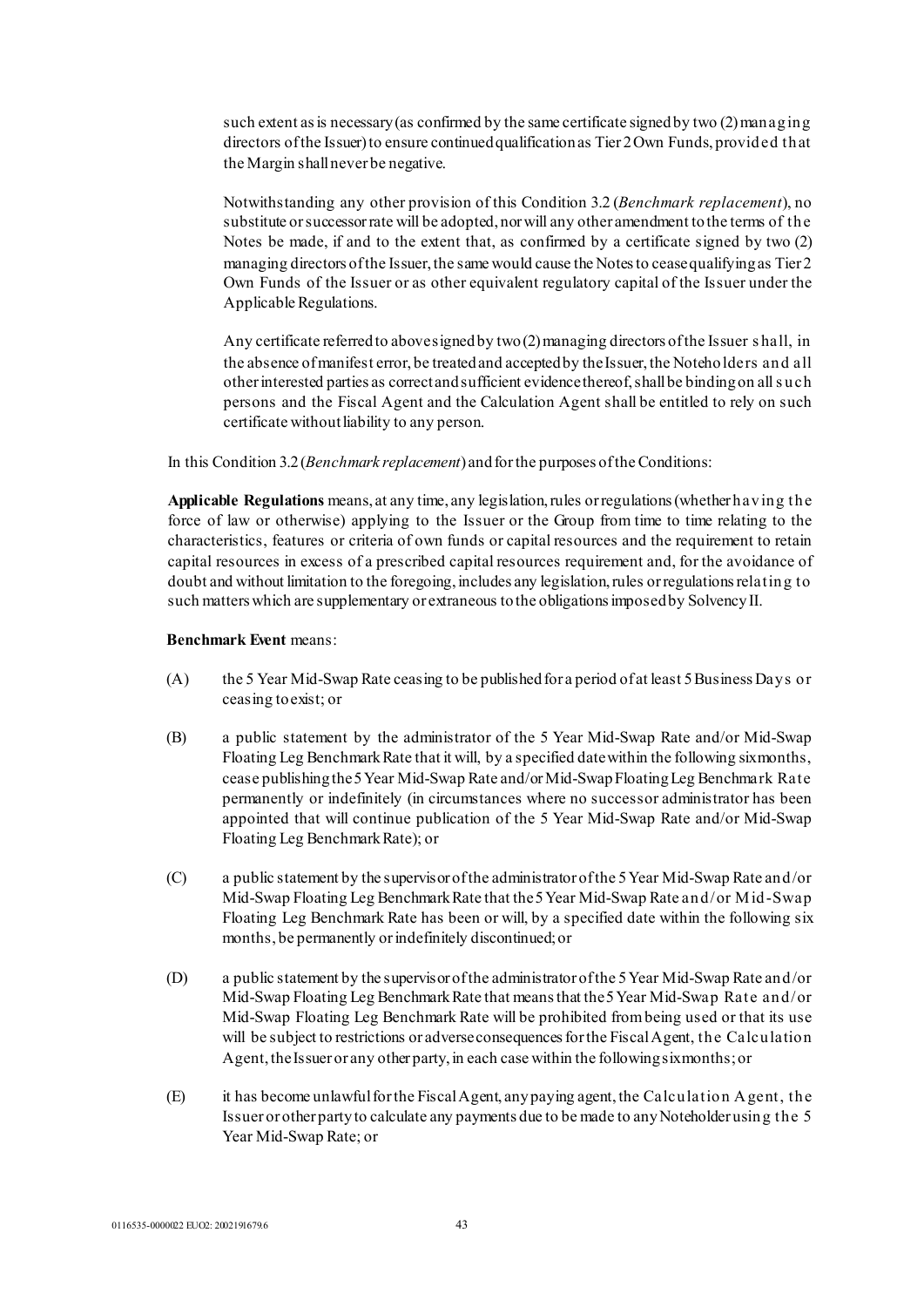- (F) a public statement by the supervisor for the administrator of the 5 Year Mid-Swap Rate and/or Mid-Swap Floating Leg Benchmark Rate is made announcing that the 5 Year Mid-Swap Rate and/or Mid-Swap Floating Leg Benchmark Rate is no longer representative; or
- (G) the methodology for the determination of the 5 Year Mid-Swap Rate and/or Mid-Swap Floating Leg Benchmark Rate is materially altered compared to the methodology as used by the administrator of the 5 Year Mid-Swap Rate and/or Mid-Swap Floating Leg Benchmark Rate at the Issue Date.

**Solvency II Directive** means Directive No 2009/138/EC of 25 November 2009 on the taking-up and pursuit of the business of Insurance and Reinsurance (Solvency II) including, where applicable, the implementing measures by the European Commission thereunder, as the same may be amended from time to time.

**Tier 2 Own Funds** has the meaning given to such term by the Applicable Regulations from time to time.

### 3.3 **Interest Accrual**

The Notes will cease to bear interest from and including the date fixed for redemption unless payment of the principal in respect of the Notes is improperly withheld or refused on such date or unless default is otherwise made in respect of the payment. In such event, the Notes will continue to bear interest at the relevant Rate of Interest as specified in this Condition 3 on their remaining unpaid amount until whichever is the earlier of:

- (i) the date on which all amounts due in respect of such Note have been paid; and
- (ii) five days after the date on which the full amount of the moneys payable in res pect of s uch Notes has been received by the Fiscal Agent and notice to that effect has been given to the Noteholders in accordance with Condition 10(*Notices*).

#### 3.4 **Interest Amount**

Subject to Condition 3.8 (*Interest deferral*), the amount of interest payable on each Note on each Interest Payment Date (the **Interest Amount**) will be the product of the principal amount of such Note and the relevant Rate of Interest, multiplied by the Day Count Fraction and rounding the res ulting figure, if necessary, to the nearest cent (half a cent being rounded upwards).

**Accrual Period**means the period from and including an Interest Payment Date (or the Is sue Date as the case may be) to but excluding the next Interest Payment Date.

**Day Count Fraction** means (i) in respect of an Interest Amount payable on a scheduled Interest Payment Date, one; and (ii) in respect of an Interest Amount payable other than on a scheduled Interest Payment Date, the number of days in the relevant period from and including the date from which interest begins to accrue to but excluding the date on which it falls due, divided by the number of days in the Accrual Period in which the relevant period falls (including the first such day but excluding the last).

### 3.5 **Publication of Reset Rate and Interest Amount**

The Calculation Agent shall cause the Reset Rate and the Interest Amount for the Reset Period to be notified to the Issuer, the Fiscal Agent (if different from the Calculation Agent) and each other Paying Agent (if any), to any stock exchange on which the Notes are at the relevant time lis ted and to the Noteholders as soon as possible after their determination, but in no event later than the commencement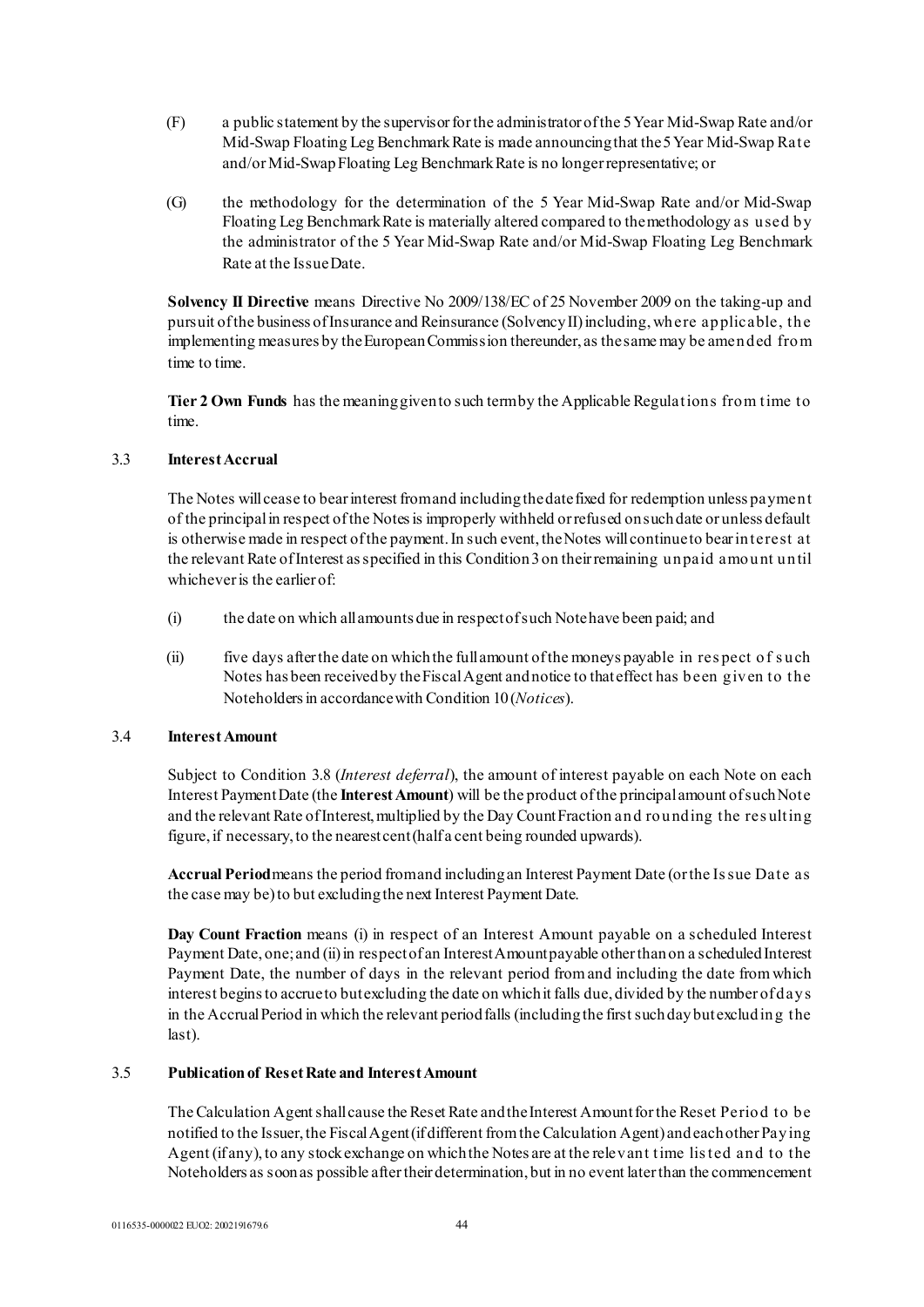of the Reset Period, in the case of notification to such stock exchange of the Reset Rate and the Interest Amount.

### 3.6 **Notifications, etc. to be final**

All notifications, opinions, determinations, certificates, calculations, quotations and decis ions given, expressed, made or obtained for the purposes of the provisions of this Condition 3 by the Calculation Agent will (in the absence of wilful default, bad faith or manifest error) be binding on the Issuer, the Calculation Agent, the Fiscal Agent and all Noteholders and Couponholders and (in the abs ence of wilful default, bad faith or manifest error) no liability to the Issuer, the Noteholders or the Couponholders shall attach to the Calculation Agent in connection with the exercise or non-exercise by it of its powers, duties and discretions under this Condition.

### 3.7 **Calculation Agent**

The Agency Agreement provides that the Issuer may at any time terminate the appointment of the Calculation Agent and appoint a substitute Calculation Agent provided that so long as any of the Notes remain outstanding, there shall at all times be a Calculation Agent for the purposes of the Notes having a specified office in a major European city. In the event of the appointed office of any bank being unable or unwilling to continue to act as the Calculation Agent or failing duly to determine the Res et Rate and the Interest Amount for any Accrual Period, the Issuer shall appoint the European office of another leading bank engaged in the euro-zone or London interbank market to act in its place. The Calculation Agent may not resign its duties or be removed without a successor having been appointed. The Calculation Agent shall act as an independent expert and not as agent for the Issuer or the Noteholders.

Notice of any change of Calculation Agent or any change of specified office shall be given as s oon as reasonably practicable to the Noteholders in accordance with Condition10(*Notices*).

#### 3.8 **Interest Deferral**

### *(i) Mandatory Interest Deferral Dates*

On any Mandatory Interest Deferral Date (as defined below), the Issuer will be obliged, by notice to (x) the Noteholders in accordance with Condition 10 (*Notices*) and (y) the Fiscal Agent pursuant to s ubparagraph (iv) below, to defer payment of all (but not some only) of the interest accrued to that date, and the Issuer shall not have any obligation to make such payment and any failure to pay s hall not constitute a default by the Issuer for any purpose.

### *(ii) Arrears of Interest*

Any interest in respect of the Notes not paid on a Mandatory Interest Deferral Date and deferred in accordance with Condition 3.8(i), together with any other interest deferred on any previous Interest Payment Date, shall, so long as the same remains outstanding, constitute **Arrears of Interest**. Arrears of Interest may at the option of the Issuer, subject to the Prior Approval of the Relevant Supervisory Authority, be paid in whole or (in accordance with sub-paragraph (iv) below) in part at any time upon the expiry of not less than 14 days' notice to such effect given by the Issuer to the Fiscal Agent and, in accordance with Condition 10(*Notices*), the Noteholders, but all Arrears of Interest in res pect of all Notes for the time being outstanding shall become due in full on whichever is the earliest of:

- (A) the next Interest Payment Date which is not a Mandatory Interest Deferral Date; or
- (B) the date fixed for any redemption or purchase of the Notes in accordance with Condition 4 (*Redemptionand Purchase*) or Condition 8(*Enforcement events*); or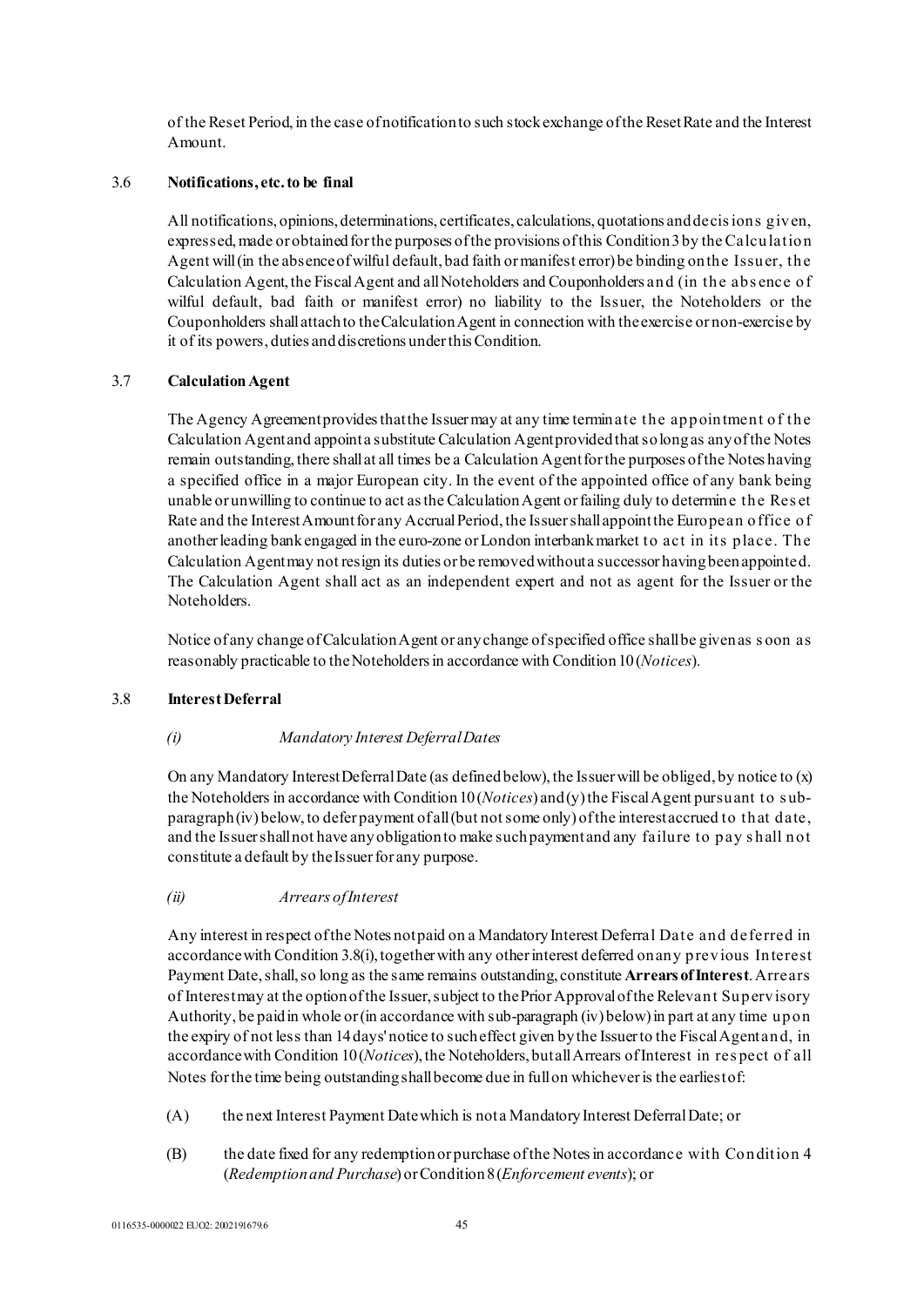(C) the date on which an order is made or a resolution is passed for the liquidation (as described in Condition 8(*Enforcement events*)) of the Issuer (other than a solvent winding-up solely for the purpose of a reconstruction or amalgamation or the substitution in place of the Is s uer of a successor in business of the Issuer, the terms of which reconstruction, amalgamation or substitution (i) have previously been approved by an Extraordinary Resolution (as defined in the Agency Agreement) of the Noteholders and (ii) do not provide that the Notes shall thereby become payable),

provided that, for the avoidance of doubt, on the date on which such Arrears of Interest are to be paid pursuant to (A) or (B) above no Mandatory Interest Deferral Event has occurred and is continuing.

For the avoidance of doubt, Arrears of Interest themselves shall not bear interest.

### *(iii) Notice of Deferral*

The Issuer shall give notice not less than five (5) nor more than thirty (30) Business Days' prior to an Interest Payment Date to the Noteholders in accordance with Condition 10 (*Notices*) and to the Fis cal Agent if that Interest Payment Date is a Mandatory Interest Deferral Date and specifying that interest will not be paid because (a) a Capital Adequacy Event has occurred and is continuing or would occur or (b) the Issuer is not or would not be Solvent, if payment of interest was made on the next Interest Payment Date, provided that if the Mandatory Interest Deferral Event occurs less than five (5) Business Days prior to an Interest Payment Date, the Issuer shall give notice of such deferral to the Fiscal Agent and, in accordance with Condition 10(*Notices*), the Noteholders as soon as practicable following the occurrence of such event and before such Mandatory Interest Deferral Date. Failure to give notice, however, shall not have any impact on the effectiveness of, or otherwise invalidate, any such deferral of payment of interest or give the Noteholders any rights as a result of such failure.

So long as the Notes are listed on the Global Exchange Market of The Irish Stock Exchange plc trading as Euronext Dublin and the rules of such stock exchange so require, notice of any such deferral s hall also be given as soon as reasonably practicable to such stock exchange.

*(iv) Partial Payment of Arrears of Interest* 

If amounts in respect of Arrears of Interest are paid in part:

- (A) Arrears of Interest accrued for any period shall not be payable until full payment has been made of all Arrears of Interest that have accrued during any earlier period; and
- (B) the amount of Arrears of Interest payable in respect of any Note in respect of any period, shall be *pro rata* to the total amount of all unpaid Arrears of Interest accrued in respect of that period to the date of payment.
- *(v) Definitions*

In this Condition 3.8 and for the purposes of the Conditions:

**Assets**means the non-consolidated gross assets of the Issuer as shown by the then latest published balance sheet of the Issuer but adjusted for contingencies and for subsequent events and to such extent as the directors, or as the case may be, the administrator, receiver, liquidator (*curator*), examiner or similar official may determine to be appropriate.

**Capital Adequacy Event** means that (i) the amount of eligible 'own fund-items' (or any equivalent terminology employed by the Applicable Regulations) of the Issuer or the Group to cover the Solvency Capital Requirement or the Minimum Capital Requirement is, or as a result of a payment would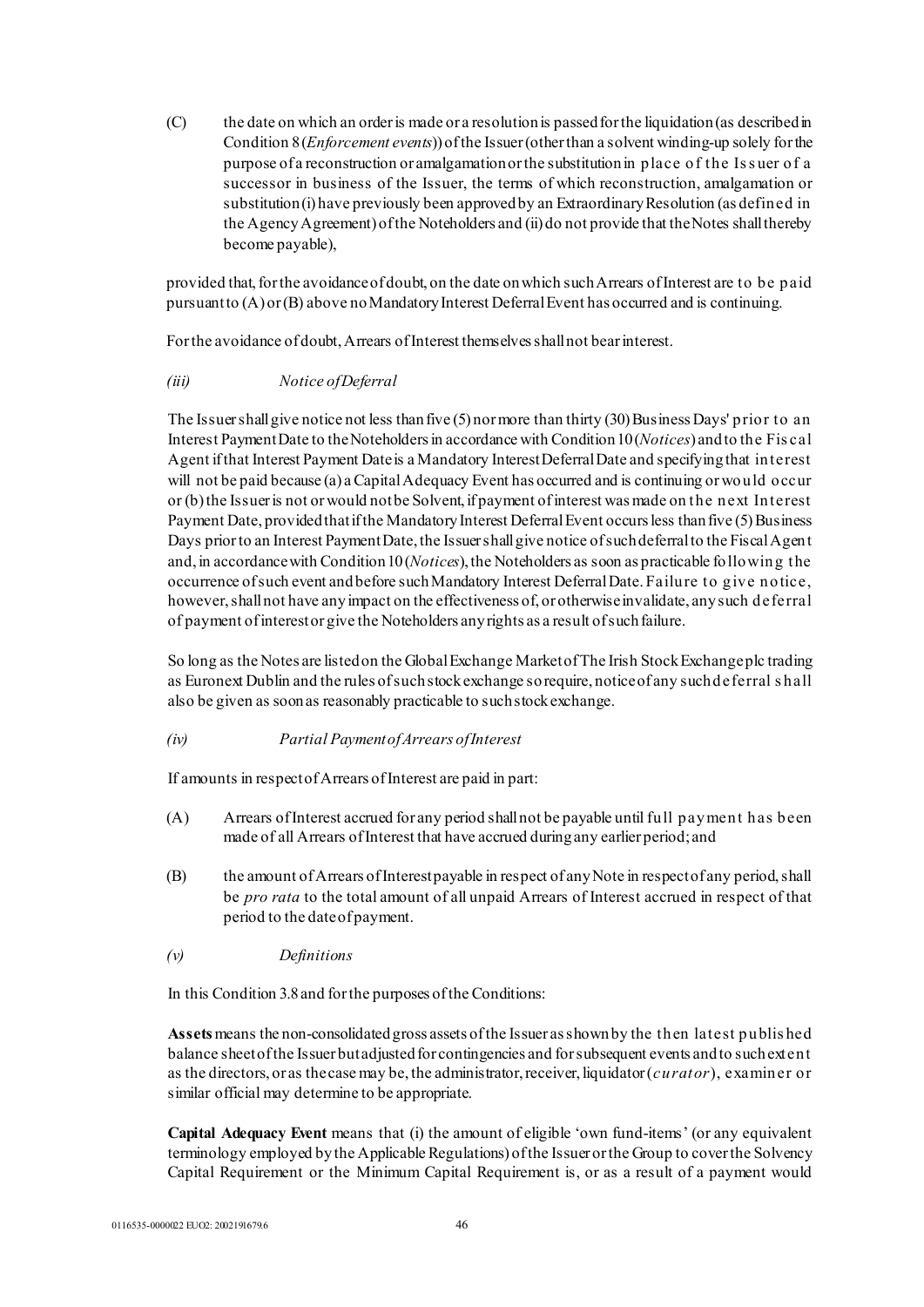become, not sufficient to cover such Solvency Capital Requirement or Minimum Capital Requirement; or (ii) (if required or applicable in order for the Notes to qualify as regulatory capital of the Issuer on a consolidated basis under the Applicable Regulations from time to time) the Relevant Supervisory Authority has notified the Issuer that it has determined, in view of the financial and/or solvency condition of the Issuer on a consolidated basis, that in accordance with the Applicable Regulations at such time the Issuer must defer payments of principal and/or interest under the Notes.

**Group** means the Issuer and its direct and indirect subsidiaries.

**Insurance Undertaking** has the meaning given to such term in article 13 of the Solvency II Directive.

**Liabilities** means the non-consolidated gross liabilities of the Issuer as shown by the then latest published balance sheet of the Issuer, but adjusted for contingences and for subsequent events and to such extent as the directors, the auditors, or as the case may be, the administrator, receiver, liquidator (*curator*), examiner or similar official may determine to be appropriate.

**Mandatory Interest Deferral Date** means each Interest Payment Date prior to which a Mandatory Interest Deferral Event has occurred and where such Mandatory Interest Deferral Event is continuing on such Interest Payment Date.

**Mandatory Interest Deferral Event** means (i) a Capital Adequacy Event has occurred and such Capital Adequacy Event is continuing or (ii) the payment (in whole or in part) of interest would in itself cause a Capital Adequacy Event to occur or the Issuer determines that it is not, or as a result of the payment of such interest (in whole or in part) would not be, Solvent, provided, however, that the occurrence of (i) or (ii) above will not constitute a Mandatory Interest Deferral Event if:

- (i) the Relevant Supervisory Authority has exceptionally waived the deferral of s uch interest payment and/or payment of Arrears of Interest;
- (ii) paying the interest and/or Arrears of Interest does not further weaken the solvency position of the Issuer as determined in accordance with the Applicable Regulations; and
- (iii) the Minimum Capital Requirement will be complied with immediately after the interest payment and/or payment of Arrears of Interest is made.

**Minimum Capital Requirement** (i) means the minimum consolidated group Solvency Capital Requirement referred to in the Applicable Regulations or (ii) has any other meaning as may be given thereto under the Applicable Regulations.

**Pari Passu Creditors** means the creditors in respect of any Parity Obligations.

**Prior Approval of the Relevant Supervisory Authority means in respect of any proposed act on the** part of the Issuer, the prior written approval or consent of, or notification to the Relevant Supervisory Authority, if such approval, notification or consent is required at the time under any Applicable Regulations or an official application or interpretation thereof.

**Reinsurance Undertaking** has the meaning given to such term in article 13 of the Solvency II Directive.

**Solvency Capital Requirement**means the Solvency Capital Requirement of the Group referred to in, or any other capital requirement relating to the Issuer or the Group (other than the Minimum Capital Requirement) howsoever described in the Applicable Regulations.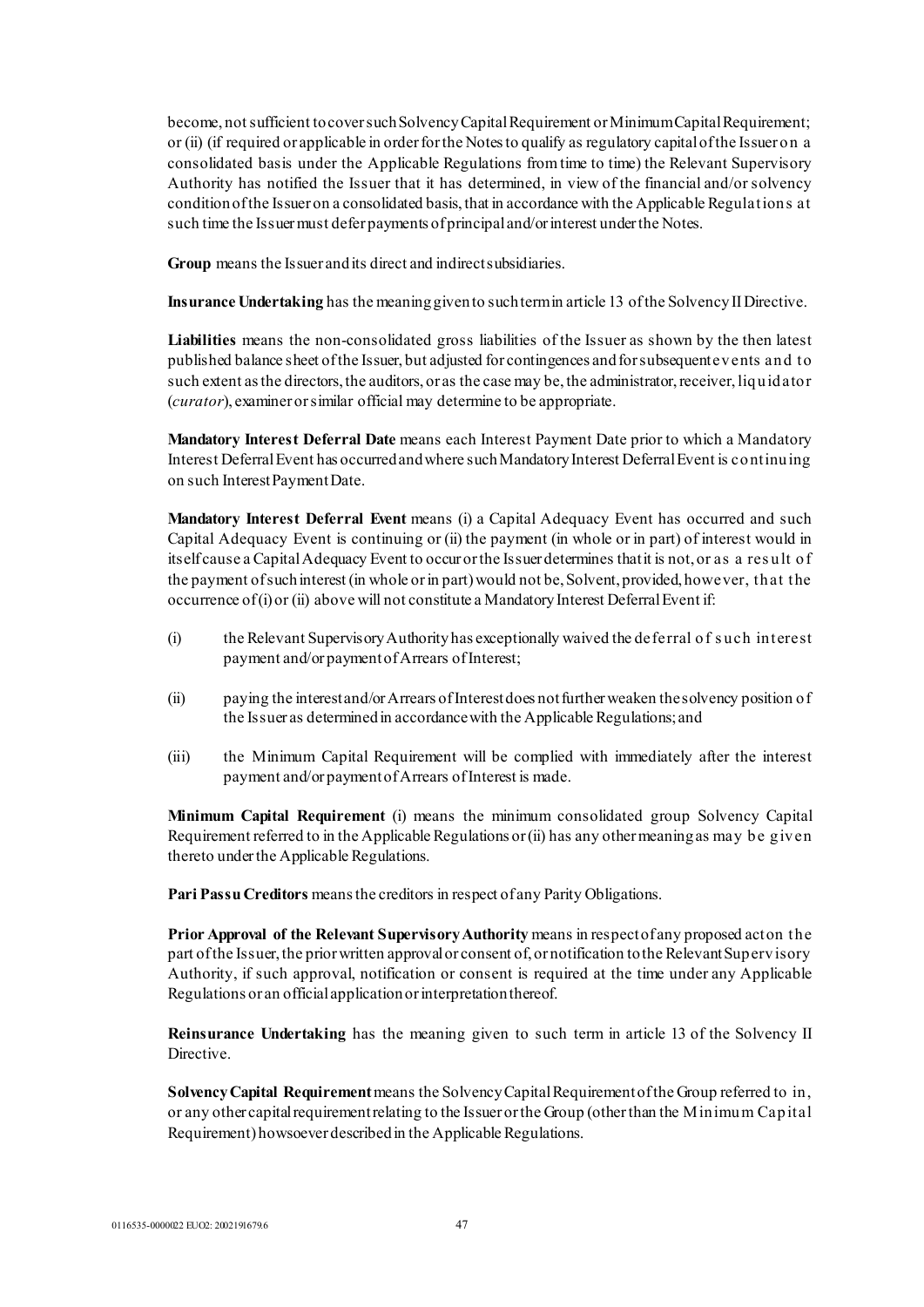**Solvency II** means the Solvency II Directive and any implementing measures adopted pursuant to the Solvency II Directive (for the avoidance of doubt, whether implemented by way of regulation, implementing technical standards or by further directives, guidelines published by the European Insurance and Occupational Pensions Authority (or any successor entity) or otherwise), as amended from time to time.

**Solvency II Delegated Regulation** means Commission Delegated Regulation (EU) 2015/35 of 10 October 2014 supplementing the Solvency II Directive, as amended from time to time.

**Solvent** means the Issuer is (i) able to pay its debts to its Senior Creditors and Pari Passu Creditors as they fall due and (ii) its Assets exceed its Liabilities (other than its Liabilities in respect of Junior Obligations).

### **4. REDEMPTION AND PURCHASE**

The Notes may not be redeemed otherwise than in accordance with this Condition.

### 4.1 **Maturity Date**

- (a) Unless previously redeemed or purchased and cancelled as provided below, the Is suer will redeem the Notes at their principal amount, together with all interest accrued (including Arrears of Interest) to the date fixed for redemption, on 31 August2032(the **Maturity Date**). The Issuer undertakes that, if in absence of the Prior Approval of the Relevant Supervis ory Authority or as a result of Condition 4.12(*Conditionsto Redemption and/or Purchase*), the Notes may not be redeemed on the Maturity Date, the Issuer will redeem the Notes as soon as practicable after such conditions have ceased to be an impediment to such redemption, and the Issuer will inform the Fiscal Agent and, in accordance with Condition 10 (*Notices*), the Noteholders of the date fixed for redemption.
- (b) Except as provided under Condition 4.2 (*Optional Early Redemption as from First Call Date*), 4.3 (*Optional Make-whole Redemption by the Issuer*), 4.4 (*Optional Early Redemption for Taxation Reasons*), 4.6 (*Optional Early Redemption for Regulatory Reasons*), 4.8 (*Optional Early Redemption for Rating Reasons*) or 4.10 (*Clean-up Redemption*) or if a liquidation (as described in Condition 8 (*Enforcement events*)) of the Issuer occurs, the Notes may not be redeemed before the Maturity Date.

#### 4.2 **Optional Early Redemption as from First Call Date**

Subject to Condition 4.12(*Conditionsto Redemption and/or Purchase*), the Is suer may, s ubject to having given not more than 45 nor less than 30 days' prior notice to the Fiscal Agent and, in accordance with Condition 10(*Notices*), the Noteholders (which notice shall be irrevocable and s hall specify the date fixed for redemption), redeem the Notes in whole, but not in part, at their principal amount, together with all interest accrued (including Arrears of Interest) to the date fixed for redemption from (and including) the First Call Date to (and including) the Reset Date.

### 4.3 **Optional Make-whole Redemption by the Issuer**

Subject to Condition 4.12(*Conditionsto Redemption and/or Purchase*), the Is suer may, s ubject to having given not more than 45 nor less than 30 days' prior notice to the Fiscal Agent and, in accordance with Condition 10(*Notices*), the Noteholders (which notice shall be irrevocable and s hall specify the date fixed for redemption (the **Make-whole Redemption Date**)), redeem the Notes in whole, but not in part, at any time after the Reset Date at the Make-whole Redemption Amount (the **Make-whole Redemption**).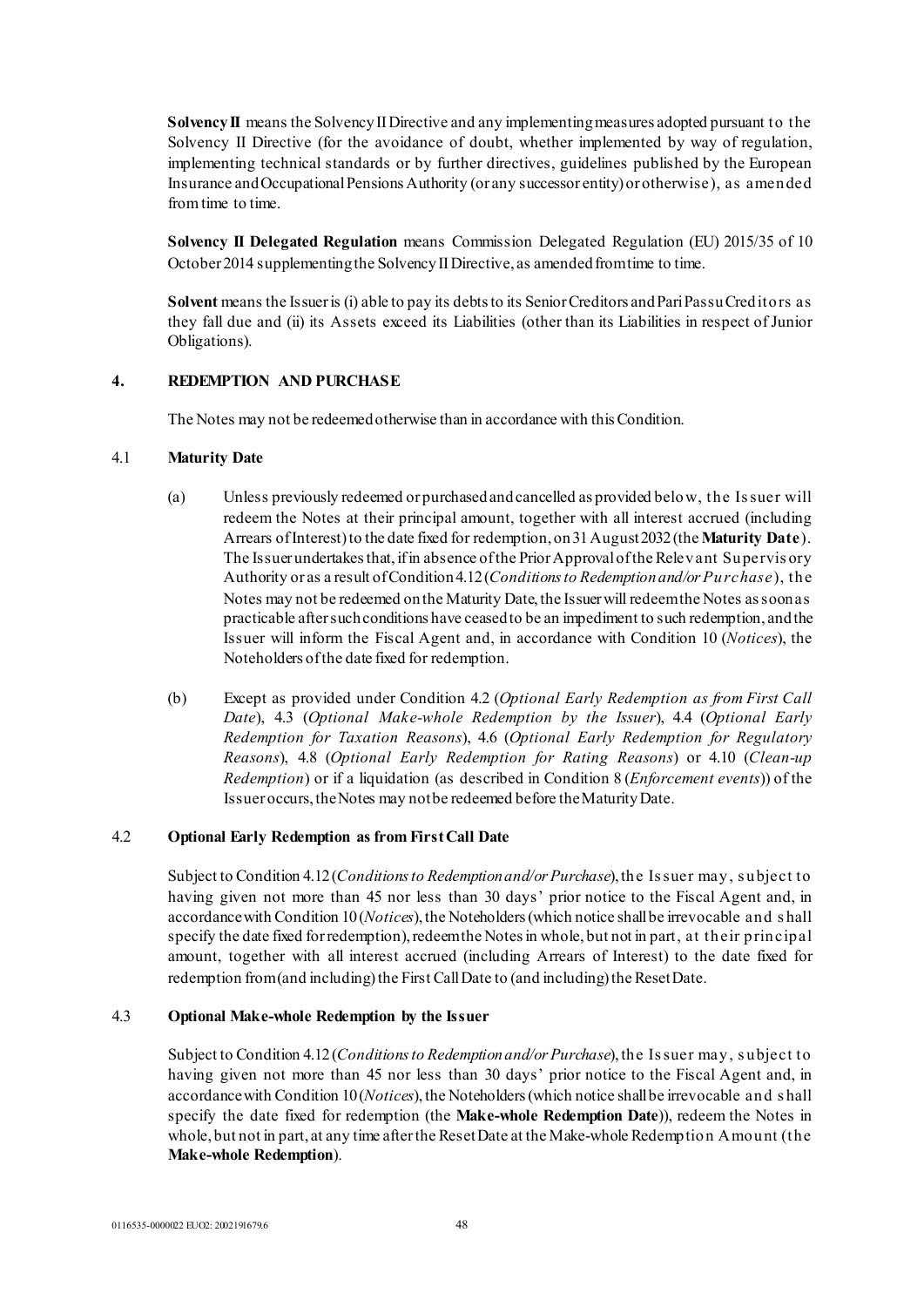In this Condition 4.3 and for the purposes of the Conditions:

**Calculation Date** means the third business day preceding the Make-whole Redemption Date.

**Make-whole Redemption Amount** means the sum of:

- (i) the greater of (x) the principal amount of the Notes so redeemed and (y) the sum of the then present values of the remaining scheduled payments of principal and interest on such Notes to the Maturity Date, discounted to the relevant Make-whole Redemption Date on an annual basis at the Make-whole Redemption Reference Rate plus the Make-whole Redemption Margin; and
- (ii) any interest accrued but not paid on the Notes to, but excluding, the Make-whole Redemption Date,

as determined by the Quotation Agent and as notified on the Calculation Date by the Quotation Agent to the Issuer and the Fiscal Agent.

**Make-whole Redemption Date** has the meaning ascribed thereto in Condition 4.3 (*Optional Makewhole Redemption by the Issuer*).

**Make-whole Redemption Margin** means 0.50 per cent.

**Make-whole Redemption Reference Rate** means (i) the mid-market yield to maturity of the Reference Note which appears on the Relevant Make-whole Screen Page on the third business day preceding the Make-whole Redemption Date at 11:00 a.m. (CET) or (ii) to the extent that the midmarket yield to maturity does not appear on the Relevant Make-whole Screen Page at s uch time, the average of the number of quotations given by the Reference Dealers of the mid-market yield to maturity of the Reference Note on the third business day preceding the Make-whole Redemption Date at or around 11:00 a.m. (CET).

**Quotation Agent**means any international credit institution or financial services institution appointed by the Issuer for the purpose of determining the Make-whole Redemption Amount.

**Reference Dealers**means each of the four banks (that may include BNP Paribas, Goldman Sachs Bank Europe SE, Natixis and NatWest Markets N.V.) selected by the Quotation Agent which are primary European government security dealers, and their respective successors, or market makers in pricing corporate bond issues.

**Reference Note** means DBR 0.00% due February2032 (ISIN: DE0001102580). If the Reference Note is no longer outstanding, a Similar Note will be chosen by the Quotation Agent at 11:00 a.m. (CET) on the Calculation Date, quoted in writing by the Quotation Agent to the Issuer and notified to the Noteholders in accordance with Condition 10(*Notices*).

**Relevant Make-whole Screen Page** means Bloomberg HP page for the Reference Note (using the settings "Mid YTM" and "Daily" (or any successor or replacement page, section or other part of the information service), or such other page, section or other part as may replace it on the information service or such other information service, in each case, as may be nominated by the person providing or sponsoring the information appearing there for the purpose of displaying the mid-market yield to maturity for the Reference Note.

**Similar Note** means (a) reference bond or (b) reference bonds issued by the same issuer as the Reference Note having actual or interpolated maturity comparable with the remaining term of the Notes, in each case that would be utilised, at the time of selection and in accordance with customary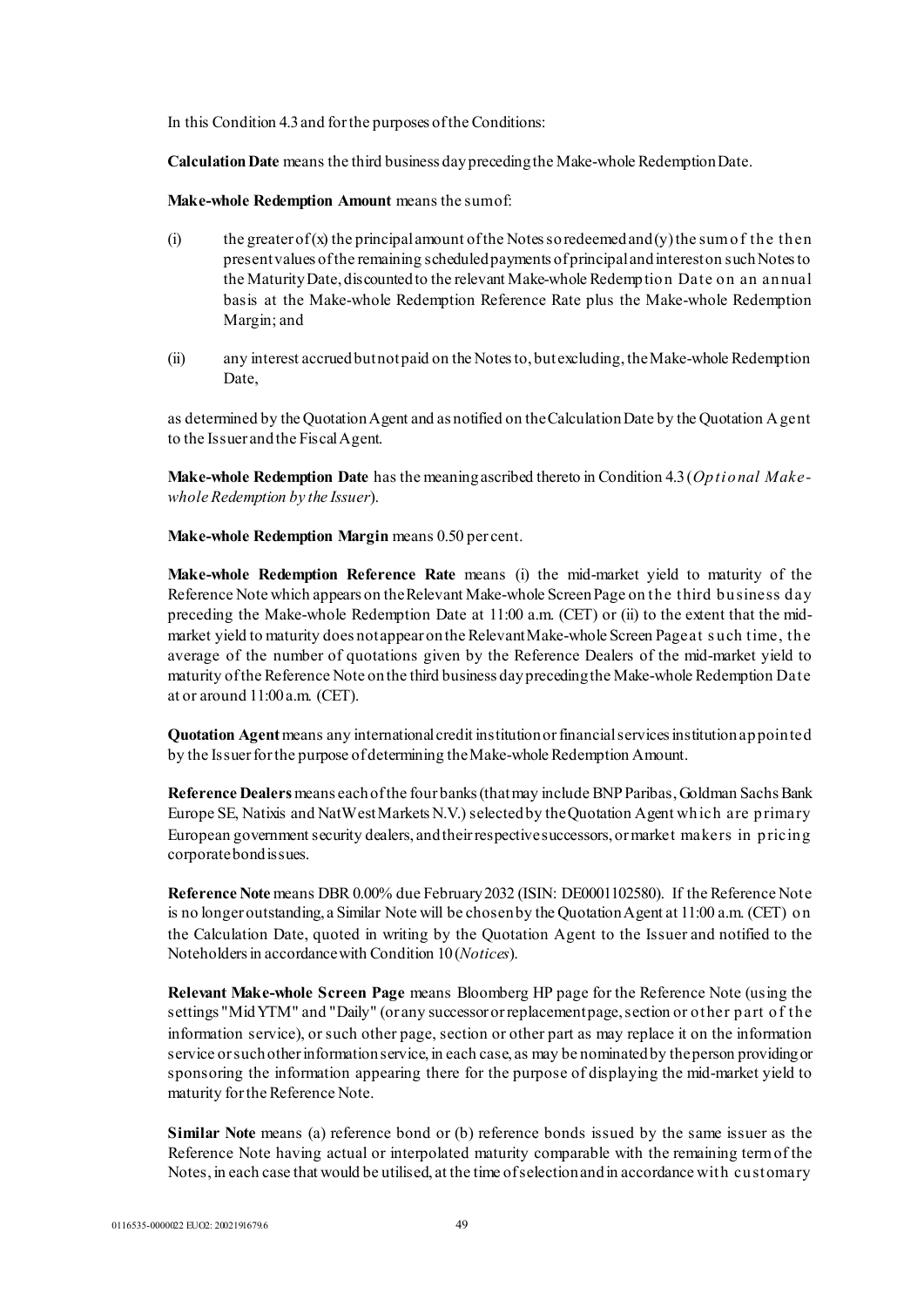financial practice, in pricing new issues of corporate debt securities of comparable maturity to the remaining term of the Notes from the date fixed for redemption to the Maturity Date.

### 4.4 **Optional Early Redemption for Taxation Reasons**

- (i) If at any time, by reason of a change in any Dutch law or regulation, or any change in the official application or interpretation thereof, becoming effective on or after the Issue Date, the Issuer would, on the occasion of the next payment of principal or interest due in respect of the Notes, not be able to make such payment without having to pay Additional Amounts as specified in Condition 6 (a **Gross-Up Event**), the Issuer may, subject to having given not more than 45 nor less than 30 days' prior notice to the Fiscal Agent and, in accordance with Condition 10(*Notices*), the Noteholders (which notice shall be irrevocable and shall s pecify the date fixed for redemption), redeem the Notes in whole, but not in part, at any time at their principal amount, together with all interest accrued (including Arrears of Interest) to the date fixed for redemption, provided that the due date for redemption shall be no earlier than the latest practicable Interest Payment Date on which the Issuer could make payment of principal or interest without withholding for Dutch taxes.
- (ii) If an opinion of a recognised law firm of international standing has been delivered to the Issuer and the Fiscal Agent, stating that by reason of a change in Dutch law or regulation, or any change in the official application or interpretation thereof, becoming effective on or after the Issue Date, payments of interest payable by the Issuer in respect of the Notes would no longer be deductible in whole or in part (a **Tax Deductibility Event** and, together with a Gros s-Up Event, a **Tax Event**), and that this cannot be avoided by the Issuer taking reasonable measures available to it at the time, the Issuer may, subject to having given not more than 45 nor les s than 30 days' prior notice to the Fiscal Agent and, in accordance with Condition 10(*Notices*), the Noteholders (which notice shall be irrevocable and shall specify the date fixed for redemption), redeem the Notes in whole, but not in part, at any time at their principal amount together with all interest accrued (including Arrears of Interest) to the date fixed for redemption, provided that redemption will not take place before the latest practicable date on which the Issuer could make such payment with the interest payable being tax deductible in the Netherlands.

#### 4.5 **Exchange or Variation for Taxation Reasons**

If at any time the Issuer determines that a Tax Event has occurred with respect to the Notes on or after the Issue Date and is continuing, the Issuer may, instead of redeeming the Notes in accordance with Condition 4.4 (*Optional Early Redemption for Taxation Reasons*) above, on any Interest Payment Date, without the consent of the Noteholders, (i) exchange all but not some only of the Notes for new notes (the **Exchanged Notes**), or (ii) vary the terms of all but not some only of the Notes (the **Varied Notes**), so that in either case a Tax Event no longer exists. Any such exchange or variation following the occurrence of a Tax Event is subject to the following conditions:

- (i) the Issuer giving not less than 30 nor more than 45 days' notice to the Fis cal Agent and, in accordance with Condition 10(*Notices*), the Noteholders;
- (ii) the Prior Approval of the Relevant Supervisory Authority; and
- (iii) the Exchanged Notes or the Varied Notes qualify as Qualifying Securities;

As used herein, **Qualifying Securities** means securities (other than the Notes):

(i) having terms (including terms providing for deferral of payment of interest and/or principal) that are not materially less favourable to an investor than the terms of the Notes (as reasonably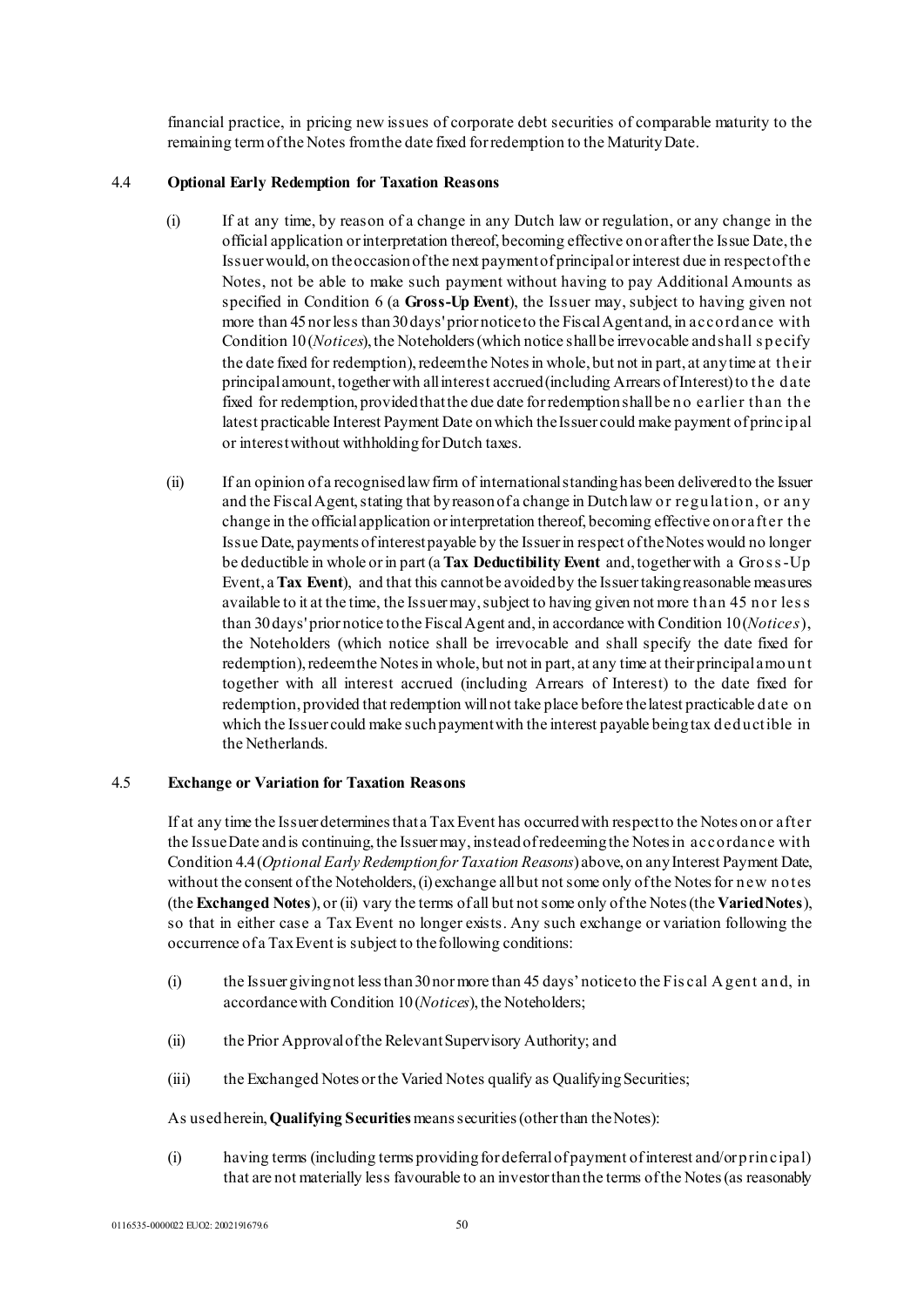determined by the Issuer in consultation with an independent investment bank, consulting firm or comparable expert of international standing on the subject and provided that a certification to such effect of the Issuer, represented by at least one member of the executive board (*raad van bestuur*) of the Issuer (the **Executive Board**), shall have been delivered to the Fiscal Agent prior to the issue of the Exchanged Notes or the variation of the Notes to Varied Notes or them otherwise becoming obligations of the Issuer);

- (ii) issued by or otherwise being obligations of the Issuer or another member of the Group (but excluding a Group Insurance Undertaking), with a guarantee by the Issuer, such that investors have the same material rights and claims as under the Notes (as reasonably determined by the Issuer, and provided that a certification to such effect of the Issuer, represented by at least one member of the Executive Board, shall have been delivered to the Fiscal Agent prior to the issue of the Exchanged Notes or the variation of the Notes to Varied Notes or them otherwis e becoming obligations of the Issuer or such other member of the Group);
- (iii) ranking at least equal to the Notes (immediately prior to the exchange or variation), provided that in the insolvency (bankruptcy (*faillissement*), moratorium (*surseance van betaling*)), dissolution (*ontbinding*), liquidation (*vereffening*) or Resolution of the relevant is suer, the payment obligations of such issuer shall rank in right of payment after unsubordinated and unsecured creditors of such issuer, but *pari passu*with all other subordinated obligations of such issuer save for those preferred by mandatory provisions of law and those that rank or are expressed by their terms to rank junior to such securities, and in priority to the claims of shareholders of such issuer, and featuring the same principal amount, interest rate (including applicable margins and step-up), interest payment dates and optional redemption dates as the Notes;
- (iv) containing terms which preserve the obligations (including the obligations aris ing from the exercise of any right) of the Issuer as to redemption of the Notes, including (without limitation) as to the timing of, and amounts payable on, such redemption;
- (v) which qualify as Tier 2 Own Funds of the Issuer or the Group;
- (vi) which do not contain any contractual terms providing for loss absorption through principal write-down or conversion to shares;
- (vii) listed on a stock exchange in the European Economic Area, if the Notes were lis ted prior to such substitution or variation; and
- (viii) admitted to, and traded in, the same clearing system or clearing systems as the Notes were.

Any such exchange or variation shall be binding on the Noteholders and shall be notified to them in accordance with Condition 10(*Notices*) as soon as practicable thereafter.

In the case of Notes exchanged in accordance with this Condition 4.5, Arrears of Interest accrued on the Notes originally issued will be paid by the relevant issuer pursuant to the conditions of such Exchanged Notes.

#### 4.6 **Optional Early Redemption for Regulatory Reasons**

If at any time the Issuer determines that a Regulatory Event has occurred with respect to the Notes on or after the Issue Date and is continuing, the Issuer may, subject to having given not more than 45 nor less than 30 days' prior notice to Fiscal Agent and, in accordance with Condition 10 (*Notices*), the Noteholders (which notice shall be irrevocable and shall specify the date fixed for redemption), redeem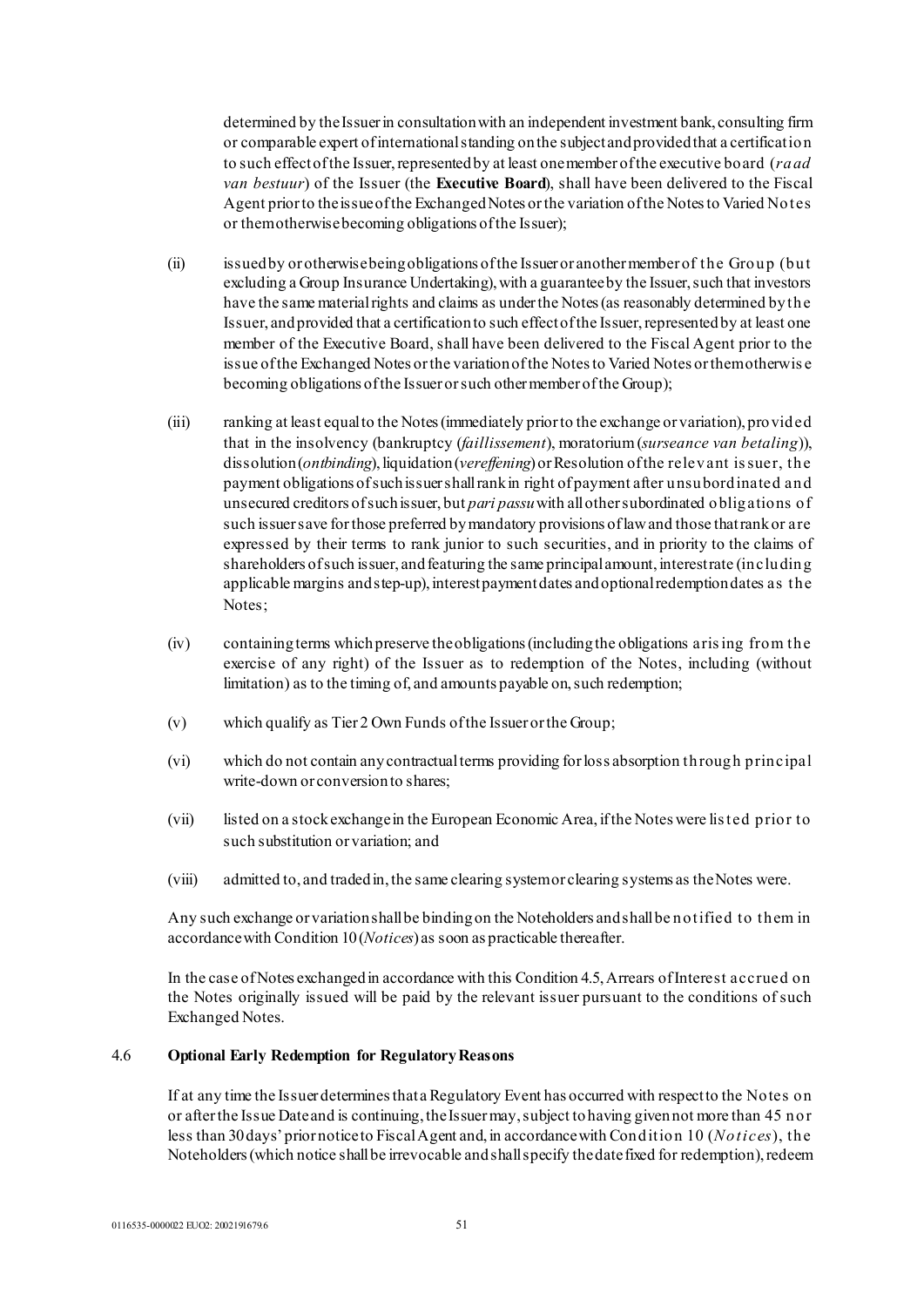the Notes in whole, but not in part, at any time at their principal amount plus any accrued interest (including Arrears of Interest) to the date fixed for redemption.

For the purpose of this Condition 4.6 and Condition 4.7 (*Exchange or Variation for Regulatory Reasons*) below, **Regulatory Event** means that, on or after the Issue Date, (i) the Issuer and/or the Group is subject to regulatory supervision by the Relevant Supervisory Authority and (ii) as a result of any replacement of or change to the Applicable Regulations (or change to the interpretation thereof by any court, the Relevant Supervisory Authority or any other authority entitled to do s o) at any time whilst any of the Notes are outstanding the whole or any part of the proceeds of such Notes can no longer be treated as Tier 2 Own Funds of the Issuer or the Group, whether on a solo, group or consolidated basis (in each case, as applicable), except where such non-qualification is only as a res ult of any applicable limitation on the amount of such capital.

### 4.7 **Exchange or Variation for Regulatory Reasons**

If at any time the Issuer determines that a Regulatory Event has occurred with respect to the Notes on or after the Issue Date and is continuing, the Issuer may, instead of redeeming the Notes in accordance with Condition 4.6 (*Optional Early Redemption for Regulatory Reasons*) above, on any Interest Payment Date, without the consent of the Noteholders, (i) exchange all but not some only of the Notes for Exchanged Notes, or (ii) vary the terms of all but not some only of the Notes, so that in either case the aggregate principal amount of the Exchanged Notes or Varied Notes (as the case may be) is treated under the Applicable Regulations as at least Tier 2 Own Funds of the Issuer or the Group. Any such exchange or variation is subject to the same conditions as in Condition 4.5 (*Exchange or Variation for Taxation Reasons*) (with references to "Tax Event" read as references to "Regulatory Event") which shall apply *mutatis mutandis.* 

In the case of Notes exchanged in accordance with this Condition 4.7, Arrears of Interest accrued on the Notes originally issued will be paid by the relevant issuer pursuant to the conditions of such Exchanged Notes.

### 4.8 **Optional Early Redemption for Rating Reasons**

If at any time, the Issuer determines that a Rating Methodology Event has occurred with respect to the Notes, the Issuer may, subject to having given not more than 45 nor less than 30 days' prior notice to the Fiscal Agent and, in accordance with Condition 10(*Notices*), the Noteholders (which notice s hall be irrevocable and shallspecify the date fixed for redemption), redeem the Notes in whole, but not in part at any time, at their principal amount plus any accrued interest (including Arrears of Interest) to the date fixed for redemption.

For the purpose of this Condition 4.8 and Condition 4.9 (*Exchange or Variation for Rating Reasons*) below:

**Rating Agency**means Fitch or any other rating agency of international standing from which the Issuer, its subsidiaries or its affiliates has been assigned a Solicited Rating, as specified from time to time by the Issuer, and, in each case their respective affiliates, subsidiaries or successors.

**Rating Methodology Event** will be deemed to occur upon a change in, or clarification to, the methodology of any Rating Agency (or in the interpretation by the relevant Rating Agency of s uch methodology) on or after the Issue Date as a result of which the capital recognition (including equity content) previously assigned by such Rating Agency to the Notes for the Issuer or the group consisting of Athora Holding Ltd. and its direct and indirect subsidiaries as a whole is, in the reasonable opinion of the Issuer, materially adversely impacted and/or reduced when compared to the capital recognition (including equity content) assigned by such Rating Agency at or around the Issue Date or from the date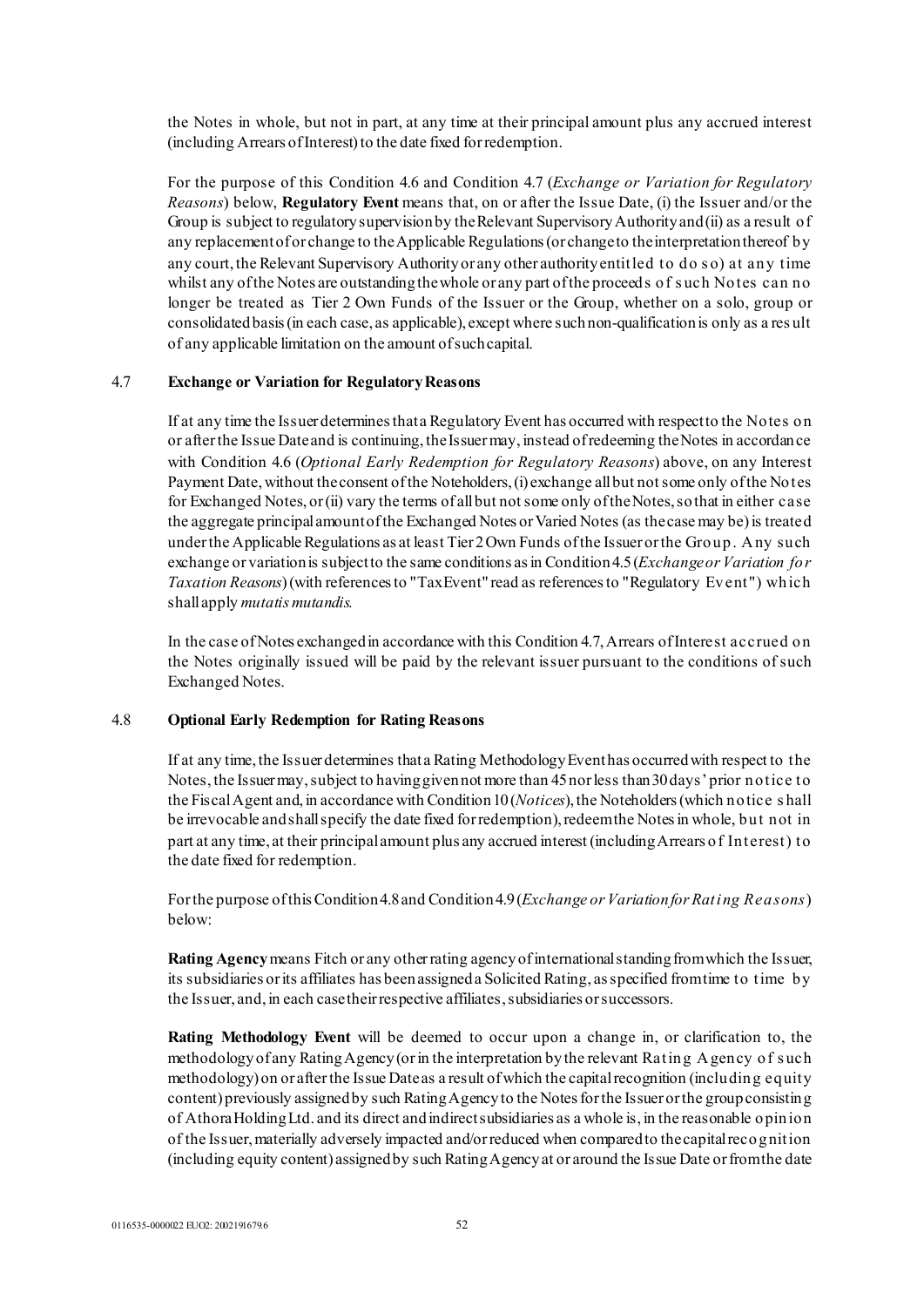on which the capital recognition (including equity content) is first assigned should such Rating Agency only assess the instrument at a later date.

**Solicited Rating** means a rating assigned by a rating agency with whom the Issuer, its subsidiaries or its affiliates has a contractual relationship pursuant to which the Notes are assigned a credit rating and recognised as capital in whole or in part (including the assignment of equity credit).

#### 4.9 **Exchange or Variation for Rating Reasons**

If at any time, the Issuer determines that a Rating Methodology Event has occurred with respect to the Notes, the Issuer may, instead of redeeming the Notes in accordance with Condition 4.8 (*Optional Early Redemption for Rating Reasons*) above, on any Interest Payment Date, without the consent of the Noteholders, (i) exchange all but not some only of the Notes for Exchanged Notes, or (ii) vary the terms of all but not some only of the Notes, so that in either case the capital recognition (including equity content) assigned by the Rating Agency to the Exchanged Notes or Varied Notes (as the case may be) is at least the same as the capital recognition (including equity content) assigned to the Notes by such Rating Agency at or around the Issue Date or from the date on which the capital recognition (including equity content) is first assigned should such Rating Agency only assess the instrument at a later date. Any such exchange or variation is subject to the same conditions as in Condition 4.5 (*Exchange or Variation for Taxation Reasons*)(with references to "Tax Event" read as references to "Rating Methodology Event") which shall apply *mutatis mutandis.* 

In the case of Notes exchanged in accordance with this Condition 4.9, Arrears of Interest accrued on the Notes originally issued will be paid by the Issuer pursuant to the conditions of s uch Exchanged Notes.

#### 4.10 **Clean-up Redemption**

The Issuer may at any time after the Issue Date subject to having given not more than 45 nor less than 30 days' prior notice to the Fiscal Agent and, in accordance with Condition 10 (*Notices*), the Noteholders (which notice shall be irrevocable and shall specify the date fixed for redemption), elect to redeem all, but not some only, of the Notes at their principal amount plus any accrued interest (including Arrears of Interest) to the date fixed for redemption if 80% (eighty per cent.) or more of the Notes originally issued (including any Further Notes issued pursuant to Condition 12 (*Further Issues*)) have been purchased and cancelled at the time of such election.

#### 4.11 **Purchases**

The Issuer or any of its affiliated entities may at any time purchase Notes (provided that all unmatured Coupons appertaining to the Notes are purchased with the Notes) in the open market or otherwise at any price. Notes, together with all relative unmatured Coupons attached to the Notes or s urrendered with the Notes, so purchased by the Issuer or any of its affiliated entities may be held, resold or surrendered for cancellation.

#### 4.12 **Conditions to Redemption and/or Purchase**

The Notes may not be redeemed on the Maturity Date pursuant to Condition 4.1 or pursuant to Conditions 4.2 **(***Optional Early Redemption as from First Call Date***)**, 4.3 **(***Optional Make-whole Redemption by the Issuer***)**, 4.4(*Optional Early Redemption for Taxation Reasons*), 4.6(*Optional Early Redemption for Regulatory Reasons*), 4.8(*Optional Early Redemption for Rating Reasons*) and 4.10 (*Clean-up Redemption*) or purchased pursuant to Condition 4.11 (*Purchases*) if (i) no Prior Approval of the Relevant Supervisory Authorityhas been obtained, (ii) a Capital Adequacy Event has occurred and is continuing on the redemption date or purchase date or such redemption or purchase would its elf cause a Capital Adequacy Event, (iii) the Issuer is not Solvent prior to the relevant redemption date or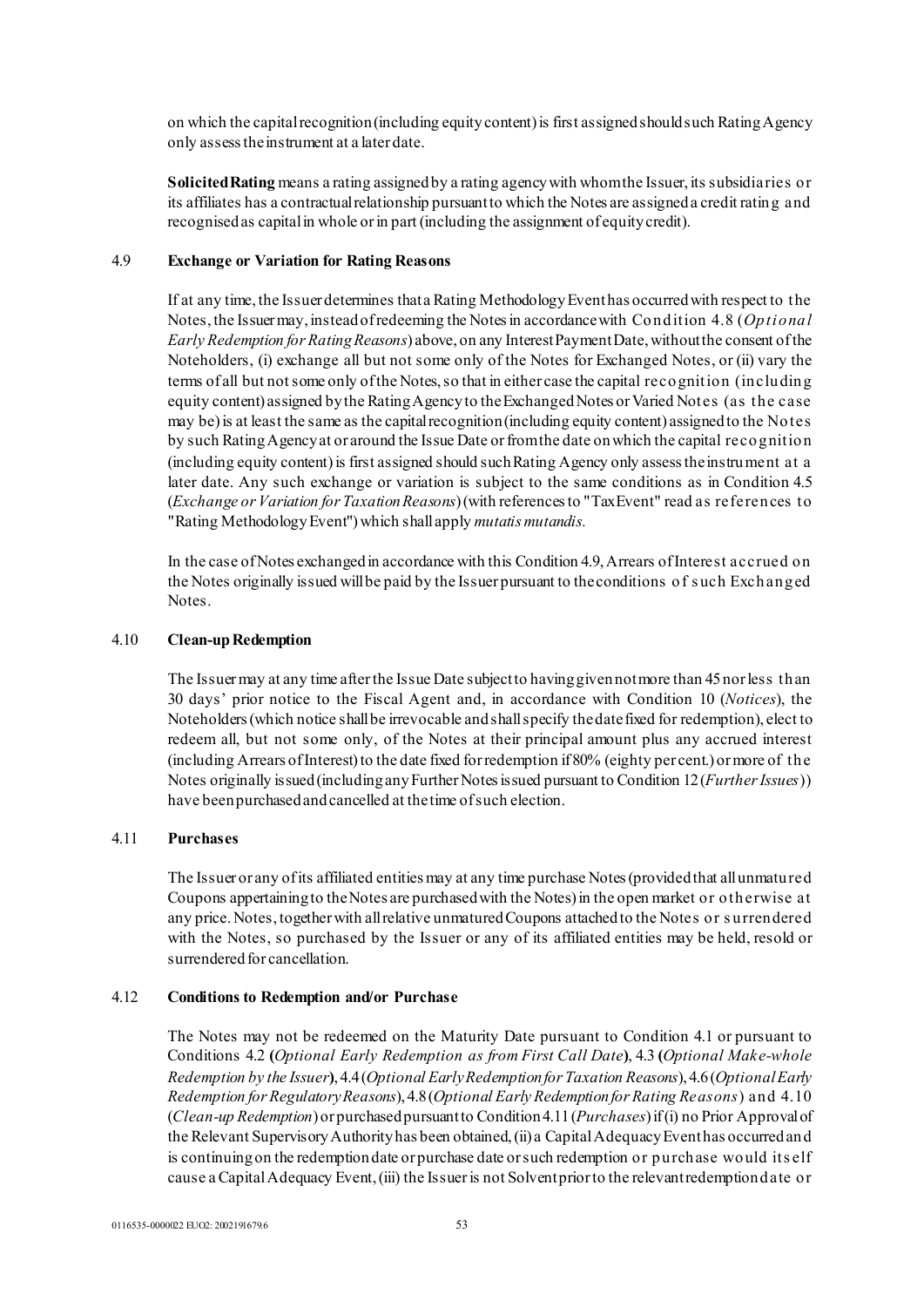purchase date or such redemption or purchase would itself cause the Issuer no longer to be Solvent and/or (iv) an Insolvent Insurer Liquidation has occurred and is continuing on the relevant redemption date or purchase date. The occurrence of any of such conditions in respect of the Issuer shall constitute a **Mandatory Redemption Deferral Event**, provided, however, that the occurrence of condition (ii) above will not constitute a Mandatory Redemption Deferral Event if:

- (i) the Relevant Supervisory Authority has exceptionally waived the deferral of s uch principal payment;
- (ii) the Notes are exchanged for or converted into Tier 1 Own Funds or Tier 2 Own Funds; and
- (iii) the Minimum Capital Requirement will be complied with immediately after the redemption or purchase is made.

In the case of a redemption pursuant to Condition 4.4 (*Optional Early Redemption for Taxation Reasons*), 4.6(*Optional Early Redemption for Regulatory Reasons*), 4.8(*Optional Early Redemption for Rating Reasons*) or 4.10 (*Clean-up Redemption*) or a purchase pursuant to Condition 4.11 (*Purchases*) that is within five years from the Issue Date or, if applicable, the issue date of the last tranche of any Further Notes (whichever is the later), (A) such redemption or purchase shall be in exchange for or funded out of the proceeds of a new issuance of capital of at least the same quality as the Notes or (B) if:

(a) the Solvency Capital Requirement, after the repayment or redemption or purchase, will be exceeded by an appropriate margin taking into account the solvency position of the Is suer including the Issuer's medium-term capital management plan as provided in the Applicable Regulations; and

either

- (b) a Regulatory Event occurs, and both of the following conditions are met:
	- (i) the Relevant Supervisory Authority considers the negative impact on the classification of the Notes as described in the definition of Regulatory Event to be sufficiently certain;
	- (ii) the Issuer demonstrates to the satisfaction of the Relevant Supervisory Authority that the occurrence of a Regulatory Event was not reasonably foreseeable at the time of issuance of the Notes; or
- (c) a Tax Event occurs which the Issuer demonstrates to the satisfaction of the Relevant Supervisory Authority is material and was not reasonably foreseeable at the time ofis s uance of the Notes,

in each case, if the Applicable Regulations make a redemption or purchase conditional thereon.

In this Condition 4.12 and for the purposes of the Conditions:

**Group Insurance Undertaking** means an Insurance Undertaking or a Reinsurance Undertaking of the Group.

**Insolvent Insurer Liquidation** means a liquidation of any Group Insurance Undertaking that is not a Solvent Insurer Liquidation.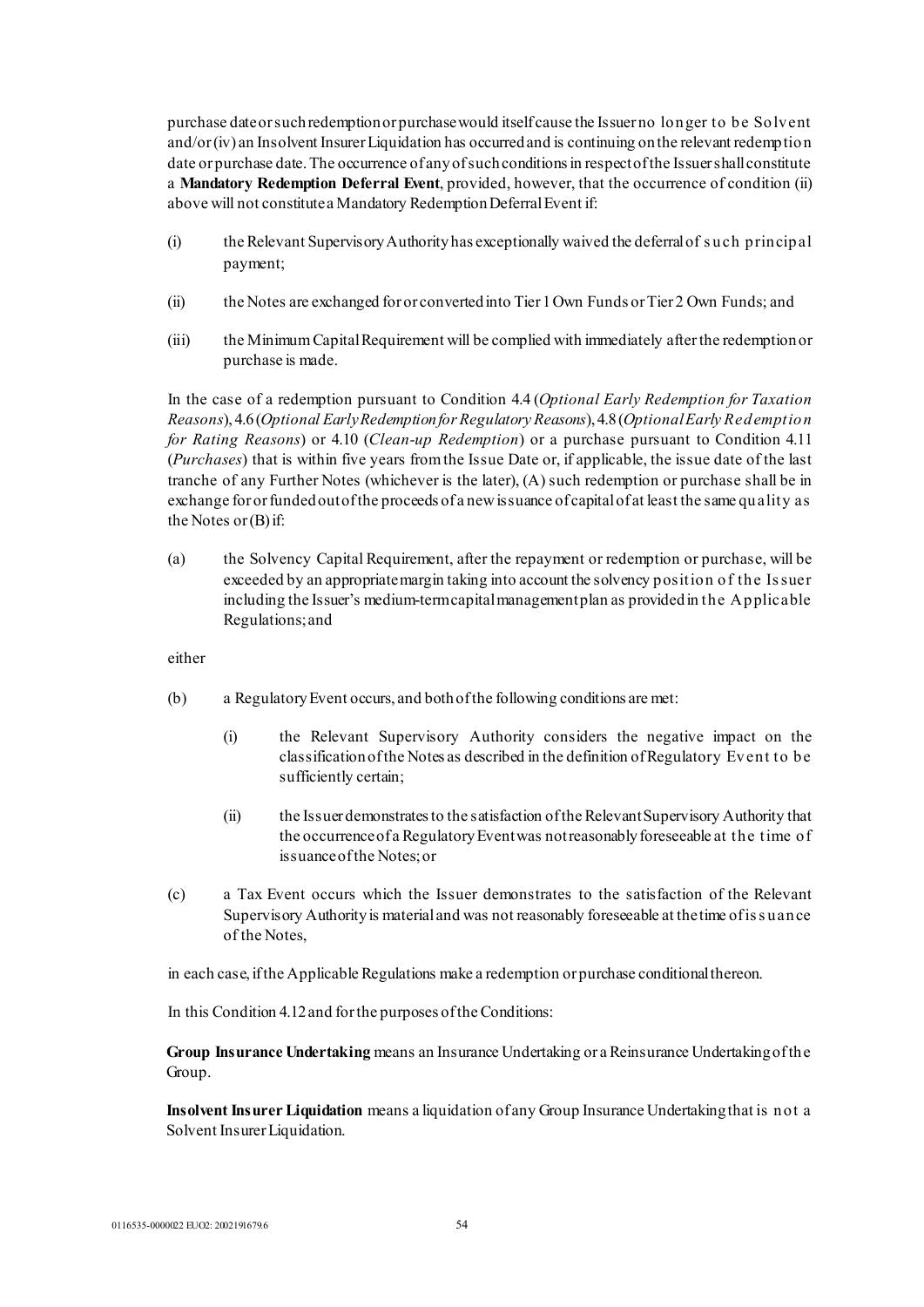**Policyholder Claims** means claims of policyholders in a liquidation of a Group Insurance Undertaking to the extent that those claims relate to any debt to which the Group Insurance Undertaking is , or may become, liable to a policyholder pursuant to a contract of insurance.

**Solvent Insurer Liquidation** means a liquidation of any Group Insurance Undertaking where the Issuer has determined, acting reasonably, that all Policyholder Claims of such Group Insurance Undertaking will be met.

### 4.13 **Deferral of Redemption Date**

The Issuer shall notify the Noteholders in accordance with Condition 10(*Notices*) and the Fiscal Agent no later than five (5) Business Days prior to any date set for redemption of the Notes under Condition 4.1, 4.2 **(***Optional Early Redemption as from First Call Date***)**, 4.3 **(***Optional Make-whole Redemption by the Issuer***)**, 4.4 (*Optional Early Redemption for Taxation Reasons*), 4.6 (*Optional Early Redemption for Regulatory Reasons*), 4.8 (*Optional Early Redemption for Rating Reasons*) or 4.10 (*Clean-up Redemption*) if such redemption is to be deferred as a result of the occurrence and continuation of a Mandatory Redemption Deferral Event. If a Mandatory Redemption Deferral Event occurs les s than five (5) Business Days prior to the date set for redemption, the Issuer shall give notice of such deferral to the Fiscal Agent and, in accordance with Condition 10 (*Notices*), the Noteholders as soon as reasonably practicable following the occurrence of such event. Failure to give notice, however, s hall not have any impact on the effectiveness of, or otherwise invalidate, any such deferral of payment of principal or give the Noteholders any rights as a result of such failure.

If redemption of the Notes does not occur on the Maturity Date or the date specified in the notice of redemption by the Issuer under Condition 4.2(*OptionalEarly Redemption as from First Call Date*), 4.3 (*Optional Make-whole Redemption by the Issuer*), 4.4(*Optional Early Redemption for Taxation Reasons*), 4.6(*Optional Early Redemption for Regulatory Reasons*), 4.8 (*Optional Early Redemption for Rating Reasons*) or 4.10 (*Clean-up Redemption*) as contemplated by this Condition 4.13, the Issuer shall redeem such Notes at their principal amount together with any Arrears of Interest and any other accrued and unpaid interest, upon the earliest of:

- (i) the date falling ten (10) Business Days after the date the Mandatory Redemption Deferral Event has ceased (unless on such tenth (10th) Business Day a further Mandatory Redemption Deferral Event has occurred and is continuing, in which case the provisions of this Condition 4.13 will apply *mutatis mutandis* to determine the due date for redemption of the Notes), subject to Prior Approval of the Relevant Supervisory Authority having been obtained after the Mandatory Redemption Deferral Event has ceased to exist; or
- (ii) the date falling ten (10) Business Days after the Relevant Supervisory Authority has agreed to the repayment or redemption of the Notes; or
- (iii) the date on which the liquidation (as described in Condition 8(*Enforcement events*)) of the Issuer occurs.

### **5. PAYMENTS**

#### 5.1 **Method of Payment**

Payments of principal in respect of the Notes will be made against presentation and s urrender (or, in the case of partial payment only, endorsement) of the Note and payments of interest due on an Interest Payment Date will be made against presentation and surrender (or, in the case of partial payment only, endorsement) of the relevant Coupon, in each case at the specified office of any of the Paying Agents.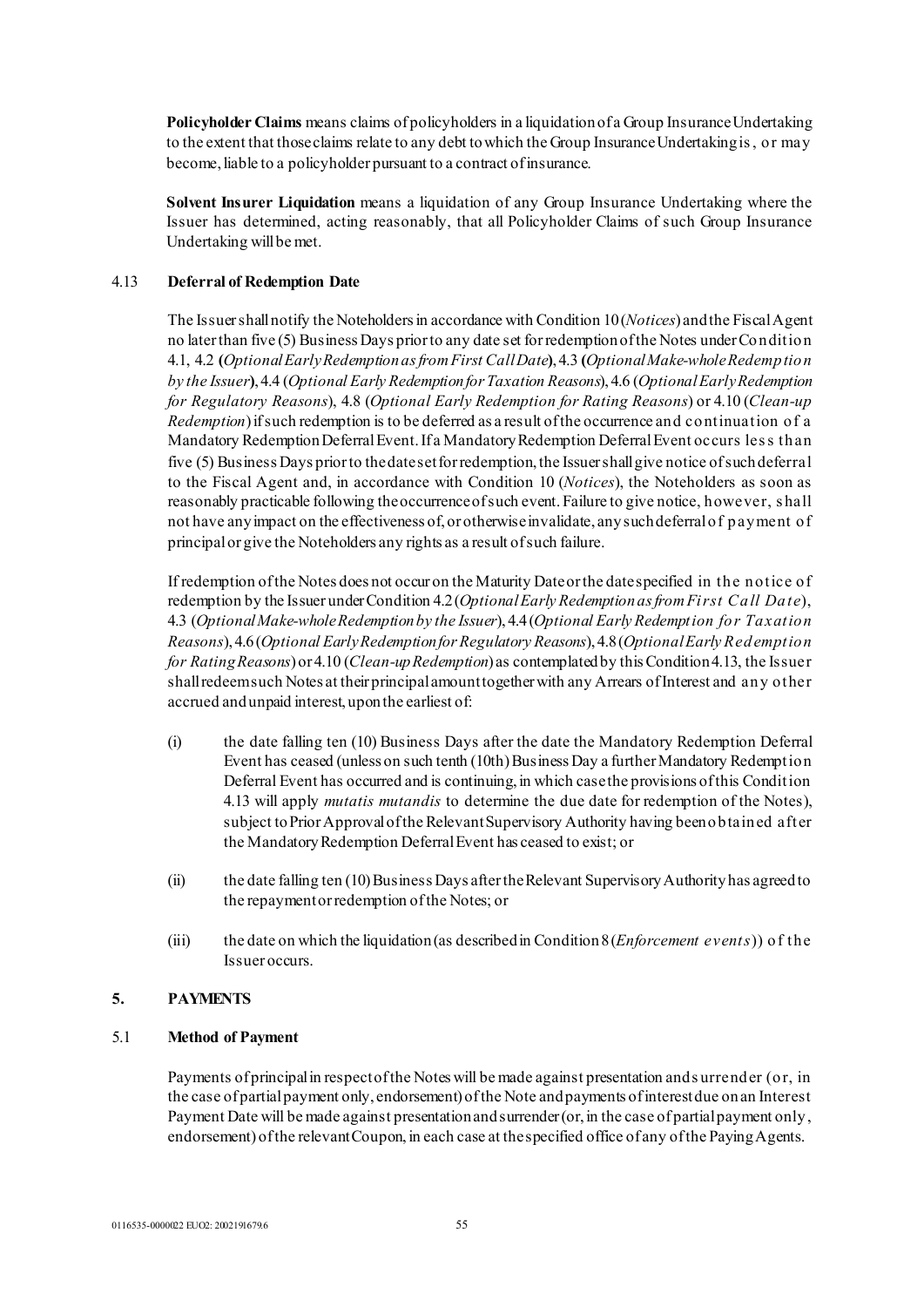Payments will be made by credit or transfer to a euro account (or any other account to which euro may be credited or transferred) specified by the payee or, at the option of the payee, by euro cheque.

None of the Issuer, the Fiscal Agent, the Calculation Agent or the Paying Agents shall be liable to any Noteholder or other person for any commission, costs, losses or expenses in relation to, or res ulting from, the credit or transfer of euro, or any currency conversion or rounding effect in connection with such payment being made in euro.

Each Note should be surrendered for redemption together with all matured Coupons relating to it, failing which the amount of any such missing matured Coupon (or, in the case of payment not being made in full, that proportion of the amount of such missing matured Coupon which the sum of principal so paid bears to the total principal amount due) will be deducted from the sum due for payment. Each amount of principal so deducted will be paid in the manner mentioned above against surrender of the relevant missing Coupon not later than five (5) years after the Relevant Date (as defined in Condition 6 (*Taxation*)) for the relevant payment of principal. Upon the due date for redemption of any Note, unmatured Coupons relating to such Note (whether or not attached) s hall become void and no payment shall be made in respect of them. Where any Note is presented for redemption without all unmatured Coupons relating to it, redemption shall be made only against the provision of such indemnity as the Issuer may require.

Payments in respect of principal and interest on the Notes will, in all cases, be made subject to (i) any fiscal or other laws and regulations or orders of courts of competent jurisdiction applicable in respect of such payments to the Issuer or the relevant Paying Agent, but without prejudice to the provisions of Condition 6 (*Taxation*); and (ii) any withholding or deduction required pursuant to an agreement described in Section 1471(b) of the U.S. Internal Revenue Code of 1986 (the **Code**) or otherwise imposed pursuant to Sections 1471 through 1474 of the Code, any regulations or agreements thereunder, official interpretations thereof, or any law implementing an intergovernmental approach thereto (a **FATCA Withholding Tax**), and the Issuer will not be required to pay Additional Amounts on account of any FATCA Withholding Tax.

The Issuer's obligation to pay principal and interest on the Notes is discharged once it has paid the Paying Agent, and the Issuer has therefore no responsibility for any withholding or deduction on payments made thereafter through or by the Paying Agent and custodians or intermediaries.

### 5.2 **Payments on Business Days**

If any due date for payment of principal, interest or other amounts in respect of any Note is not a Business Day, then the holder of such Note shall not be entitled to payment ofthe amount due until the next following Business Day and will not be entitled to any interest or other sums with respect to s uch postponed payment.

#### 5.3 **Fiscal Agent, Paying Agents and Calculation Agent**

The names of the initial agents and their specified offices are set out below:

#### **Fiscal Agent, Paying Agent and Calculation Agent**

#### **Deutsche Bank AG, London Branch**

Winchester House 1 Great Winchester Street London EC2N 2DB United Kingdom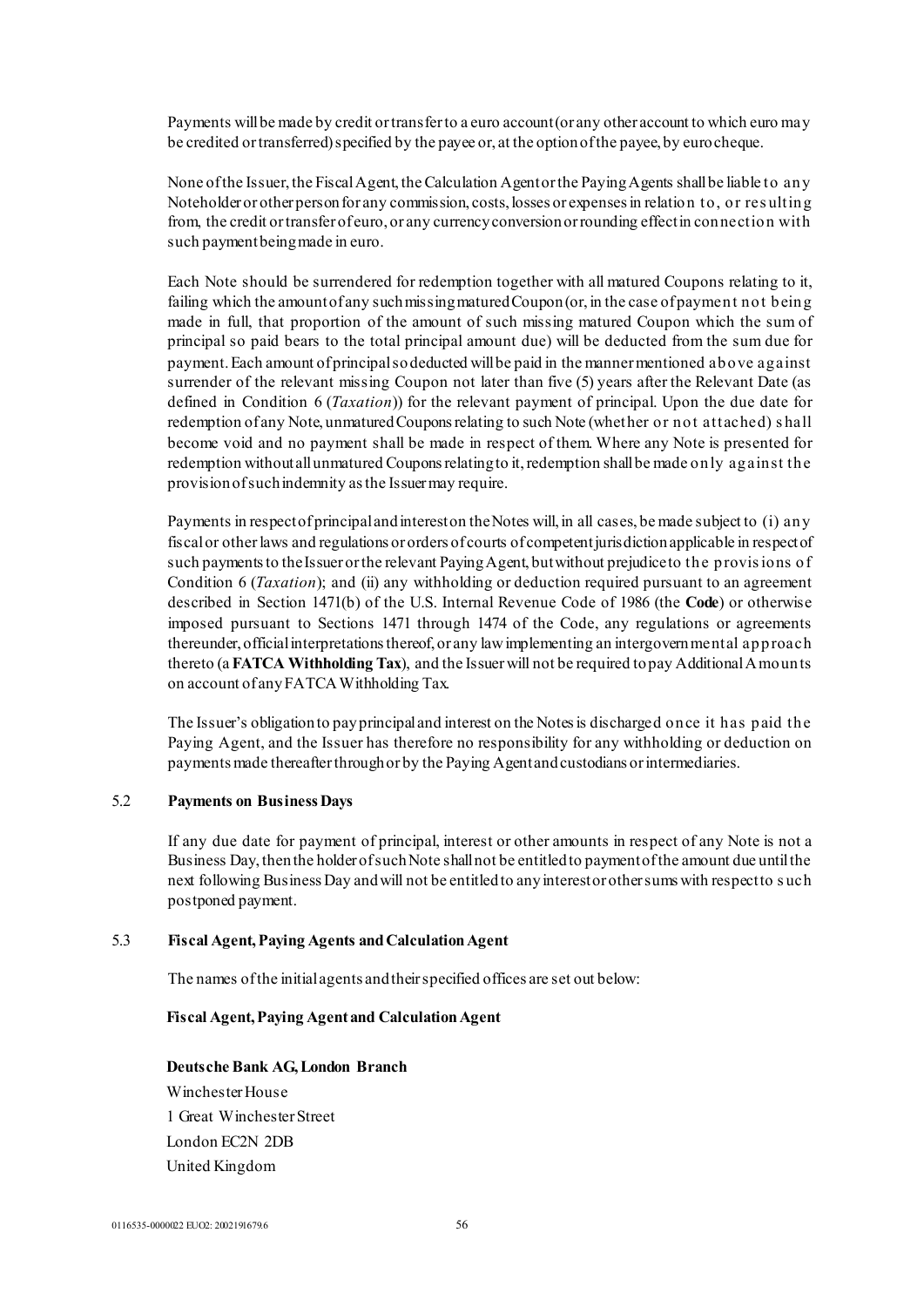The Issuer reserves the right at any time to vary or terminate the appointment of the Fiscal Agent or a Paying Agent and/or appoint additional or other Paying Agents or approve any change in the office through which any such Paying Agent acts. Notice of any such change or any change of s pecified office shall promptly be given as soon as reasonably practicable to the Noteholders in accordance with Condition 10(*Notices*).

Any termination or appointment shall only take effect (other than in the case of ins olvency, when it shall be of immediate effect) after not more than 45 nor less than 30 calendar days' notice thereof shall have been given to the Noteholders by the Issuer in accordance with Condition 10(*Notices*).

### **6. TAXATION**

All payments in respect of the Notes shall be made free and clear of, and without withholding or deduction for or on account of, any present or future taxes, duties, assessments or governmental charges of whatever nature (**Taxes**) imposed, levied, collected, withheld or assessed by or on behalf of the Netherlands or any political subdivision or any authority thereof or therein having power to tax unless such withholding or deduction is required by law.

If applicable law should require that payments of principal or interest made by the Issuer in res pect of any Note be subject to deduction or withholding in respect of any Taxes whatsoever levied by the Netherlands, the Issuer will, to the fullest extent then permitted by law, pay such additional amounts (**Additional Amounts**) as shall result in receipt by the Noteholders and the Couponholders of s uch amounts as would have been received by them had no such withholding or deduction been required, except that no such Additional Amounts shall be payable with respect to any Note or, as the case may be, Coupons:

- (i) **Other connection**: to, or to a third party on behalf of, a Noteholder or Couponholder who is liable to such taxes, duties, assessments or governmental charges in respect of s uch Note or Coupon by reason of his having some connection with the Netherlands other than the mere holding of the Note or Coupon; or
- (ii) **Presentation more than thirty (30) days after the Relevant Date**: presented for payment more than thirty (30) days after the Relevant Date except to the extent that the Noteholder or Couponholder would have been entitled to such Additional Amounts on presenting it for payment on the last day of such period of thirty days; or
- (iii) **Payment by another Paying Agent**: presented for payment by or on behalf of a Noteholder or Couponholder who would be able to avoid such withholding or deduction by presenting the relevant Note or Coupon to another Paying Agent in a Member State of the European Union; or
- (iv) **Dutch Withholding Tax Act 2021**: where a withholding or deduction is required to be made pursuant to the Dutch Withholding Tax Act 2021 (*Wet bronbelasting 2021*).

As used in these Conditions, **Relevant Date** in respect of any Note or Coupon means the date on which payment in respect of it first becomes due and payable or (if any amount of the money payable is improperly withheld or refused) the date on which the full amount of monies payable on s uch date in respect of such Note is paid to the Fiscal Agent.

Any reference in these Conditions to principal and/or interest shall be deemed to include any Additional Amounts.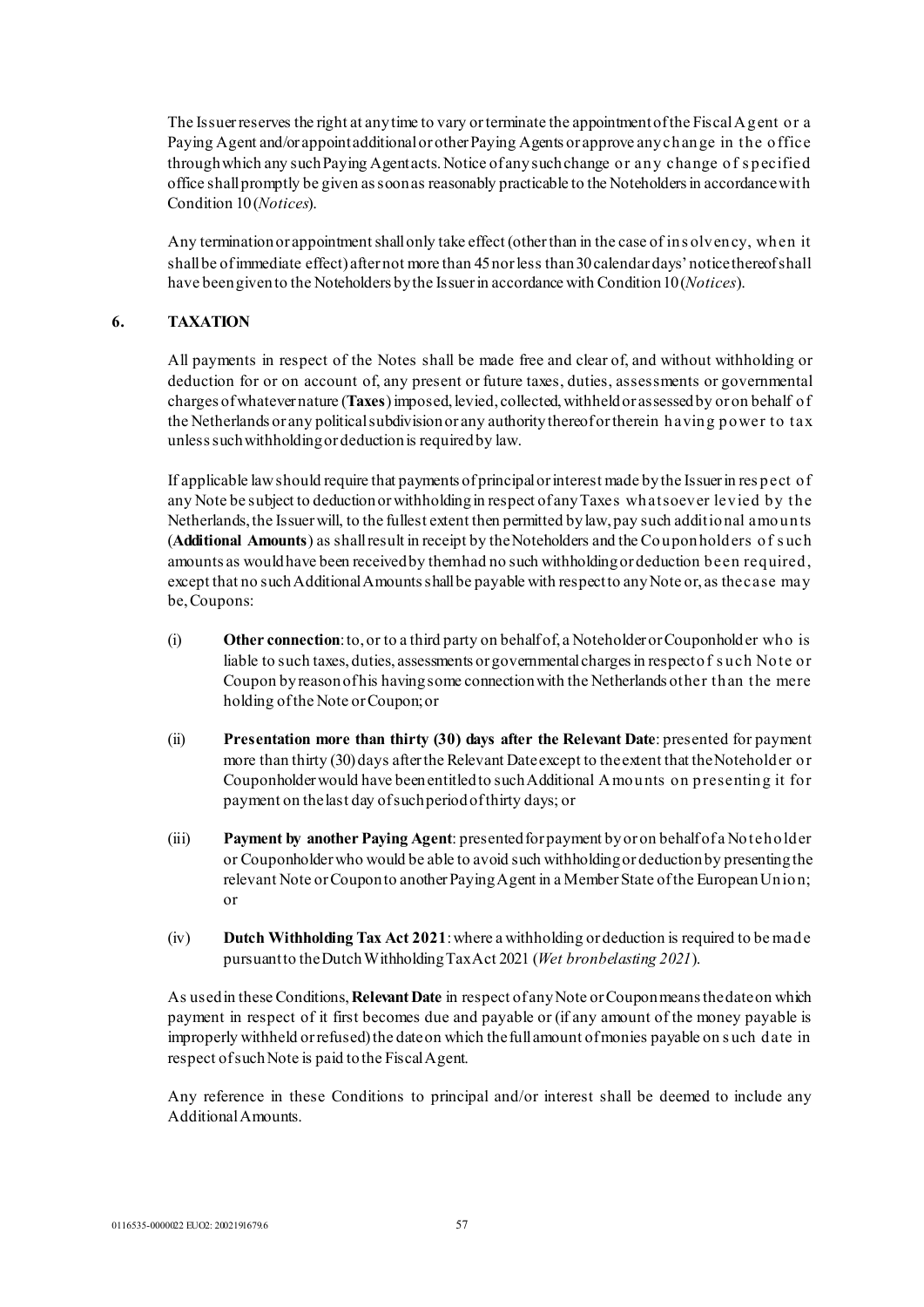If the Issuer becomes subject at any time to any taxing jurisdiction other than the Netherlands, references in this Condition 6 (*Taxation*) to the Netherlands shall be construed as references to the Netherlands and/or such other jurisdiction.

### **7. PRESCRIPTION**

Claims against the Issuer for the payment of principal and interest (including, without limitation, Arrears of Interest) in respect of the Notes and Coupons shall become prescribed five (5) years from the due date for payment thereof.

### **8. ENFORCEMENT EVENTS**

There will be no events of default in respect of the Notes. However, each Note shall become immediately due and payable at its principal amount, together with accrued interest thereon, if any, to the date of payment and any Arrears of Interest in the case of the liquidation of the Issuer. Liquidation may occur as a result of the winding-up of the Issuer (*ontbinding en vereffening*), bankruptcy (*faillissement*) of the Issuer, the moratorium(*surseance van betaling*) being applied to the Is suer or Resolution of the Issuer, in either case, if that constitutes a liquidation.

### **9. MEETINGS OF NOTEHOLDERS AND MODIFICATION**

#### *(a) Meetings of Noteholders*

The Agency Agreement contains provisions for convening meetings (including by way of conference call or by use of a videoconference platform) of the Noteholders to consider any matter affecting their interests, including the modification by Extraordinary Resolution (as defined in the Agency Agreement) of any of these Conditions or any of the provisions of the Agency Agreement. The quorum at any meeting for passing an Extraordinary Resolution willbe one or more persons present holding or representing more than 50 per cent. in principal amount of the Notes for the time being outstanding, or at any adjourned meeting one or more persons present whatever the principal amount of the Notes held or represented by him or them, except that at any meeting the business of which includes, among other things, the modification of certain of these Conditions the necessary quorum for passing an Extraordinary Resolution will be one or more persons present holding or representing not les s than two-thirds, or at any adjourned meeting not less than one-third, of the principal amount of the Notes for the time being outstanding. An Extraordinary Resolution passed at any meeting of the Noteholders will be binding on all Noteholders, whether or not they are present at the meeting, and on all Couponholders.

#### *(b) Modification*

The Issuer shall only permit any modification of, or any waiver or authorisation of any breach or proposed breach of, or any failure to comply with, the Agency Agreement if to do so could not reasonably be expected to be prejudicial to the interests of the Noteholders.

The Agency Agreement or these Conditions may be amended by the Issuer and the Fiscal Agent, without the consent of any Paying Agent, Calculation Agent or Noteholder, for the purpose of curing any ambiguity or of curing, correcting or supplementing any defective provision contained therein and which does not adversely affect the interests of the Noteholders.

### **10. NOTICES**

(a) Notices to Noteholders will be valid if published in the English language in a leading newspaper having general circulation in the Netherlands (which is expected to be *Het Financieele Dagblad*). So long as the Notes are listed on the Global Exchange Market of The Irish Stock Exchange plc trading as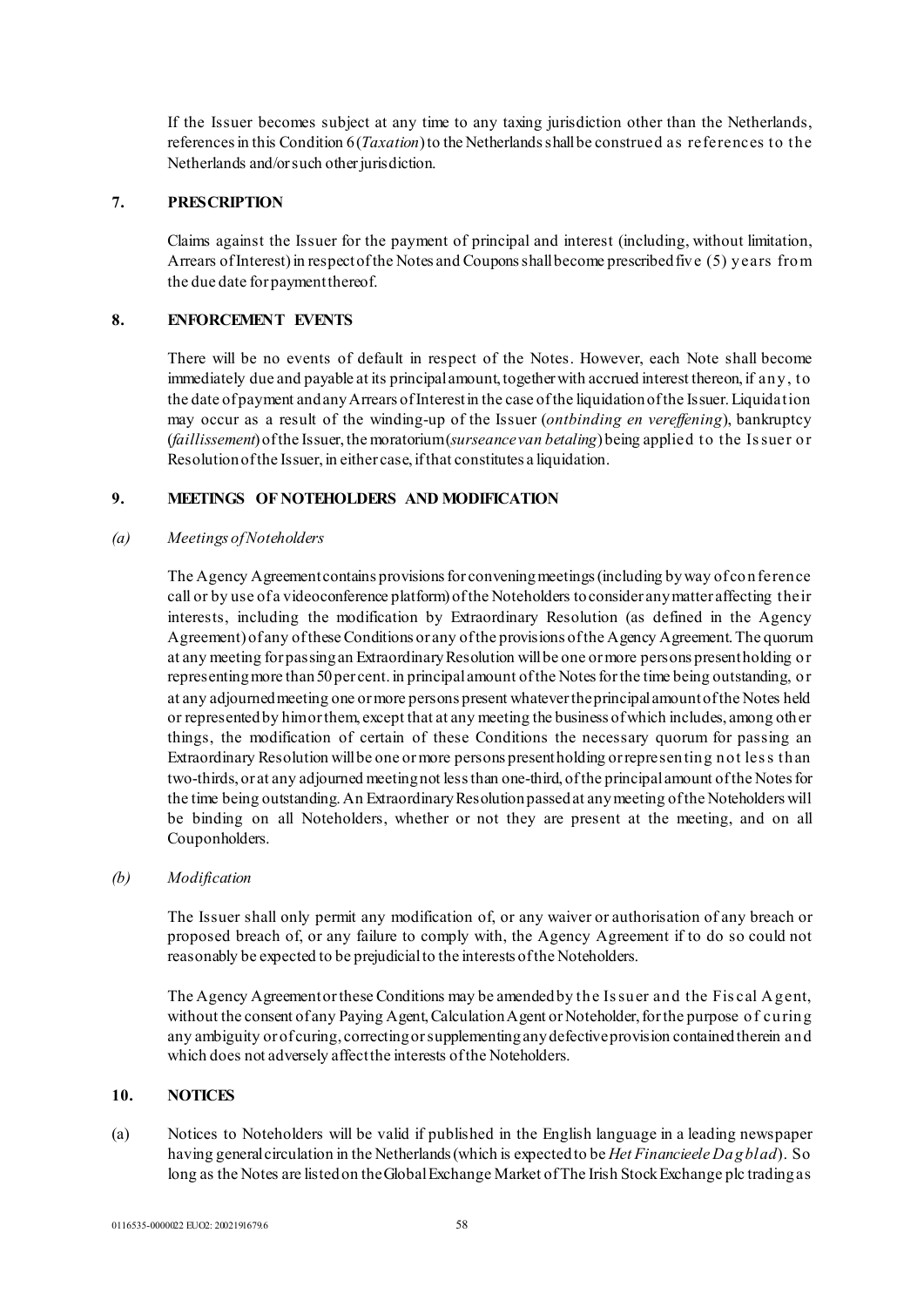Euronext Dublin and the rules of such stock market so require, notices shall also be published through a press release which will also be made available on the website of the Issuer (www.athora.nl) or the Global Exchange Market of The Irish Stock Exchange plc trading as Euronext Dublin's website, www.isedirect.ie.

(b) If any such publication is not practicable, notice shall be validly given if published in another leading daily English language newspaper with general circulation in Europe.

Any such notice shall be deemed to have been given on the date of such publication or, if publis hed more than once or on different dates, on the date of the first publication. Couponholders will be deemed for all purposes to have notice of the contents of any notice given to the Noteholders in accordance with this Condition.

# **11. REPLACEMENT OF NOTES OR COUPONS**

Should a Note or Coupon be lost, stolen, mutilated, defaced or destroyed, it may be replaced, subject to applicable law, at the specified office of the Fiscal Agent on payment by the claimant of the expenses incurred in connection therewith and on such terms as to evidence and indemnity and otherwise as the Issuer and/or the Fiscal Agent may reasonably require. All costs arising in connection therewith may be charged to the claimant. The mutilated or defaced Note or Coupon must be surrendered before replacements will be issued.

## **12. FURTHER ISSUES**

The Issuer may from time to time without the consent of the Noteholders or Couponholders create and issue further notes, having terms and conditions the same as those of the Notes, or the same except for the amount of the first payment of interest, which may be consolidated and form a single series with the outstanding Notes.

## **13. GOVERNING LAW AND JURISDICTION**

The Agency Agreement, the Notes and the Coupons and any non-contractual obligations arising out of or in connection with the Agency Agreement, the Notes and the Coupons are governed by the laws of the Netherlands.

The Courts of the Netherlands are to have exclusive jurisdiction to settle any disputes which may aris e out of or in connection with the Agency Agreement, the Notes and the Coupons, and accordingly any legal action or proceedings arising out of or in connection with the Agency Agreement, the Notes and the Coupons may be brought in such courts.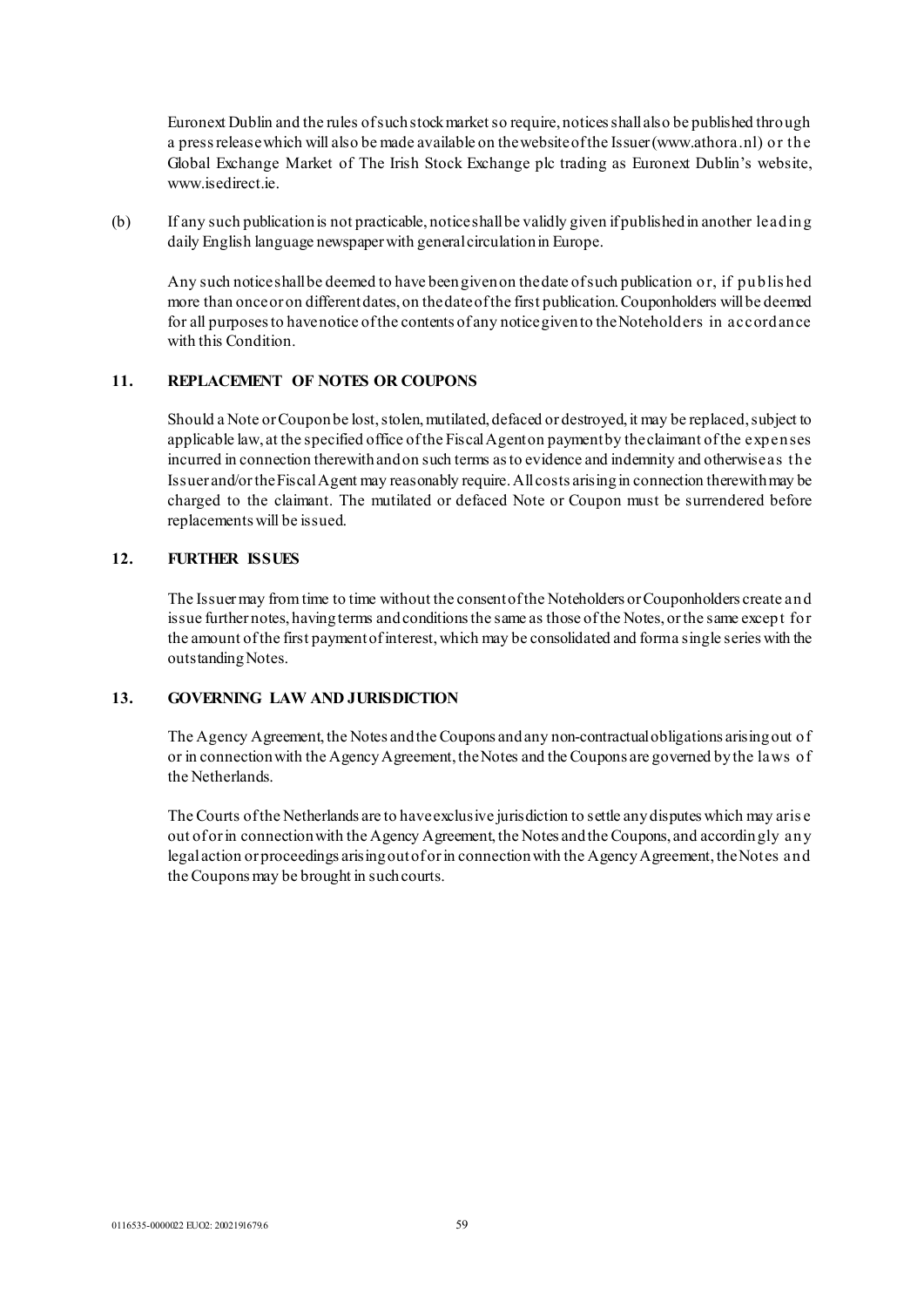# <span id="page-59-0"></span>**SCHEDULE 3**

# **PROVISIONS FOR MEETINGS OF NOTEHOLDERS**

### **Interpretation**

- **1** In this Schedule:
- **1.1** references to a meeting are to a meeting of Noteholders and include, unless the context otherwise requires, any adjournment;
- **1.2** "**Agent**" means a holder of a voting certificate or a proxy for a Noteholder;
- **1.3** "**Block Voting Instruction**" means an instruction issued in accordance with paragraphs 8 to 14;
- **1.4** "**Electronic Consent**" has the meaning set out in paragraph 30;
- **1.5** "**Extraordinary Resolution**" means a resolution passed (a) at a meeting duly convened and held in accordance with this Agreement by a majority of at least 75 per cent. of the votes cast (b) by a Written Resolution or (c) by Electronic Consent;
- **1.6** "**Voting Certificate**" means a certificate issued in accordance with paragraphs 5, 6, 7 and 14;
- **1.7** "**Written Resolution**" means a resolution in writing signed by the holders of not less than 90 per cent. in nominal amount of the Notes outstanding; and
- **1.8** references to persons representing a proportion of the Notes are to Noteholders or Agents holding or representing in the aggregate at least that proportion in principal amount of the Notes for the time being outstanding.

# **Powers of meetings**

- **2** A meeting shall, subject to the Conditions and without prejudice to any powers conferred on other persons by this Agreement, have power by Extraordinary Resolution:
- **2.1** to sanction any proposal by the Issuer for any modification, abrogation, variation or compromise of, or arrangement in respect of, the rights of the Noteholders and/or the Couponholders against the Issuer, whether or not those rights arise under the Notes;
- **2.2** to sanction the exchange or substitution for the Notes of, or the conversion of the Notes into, shares, Notes or other obligations or securities of the Issuer, or any other entity
- **2.3** to assent to any modification of this Agreement, the Notes or the Coupons proposed by the Issuer or the Fiscal Agent;
- 2.4 to authorise anyone to concur in and do anything necessary to carry out and give effect to an Extraordinary Resolution;
- **2.5** to give any authority, direction or sanction required to be given by Extraordinary Resolution;
- 2.6 to appoint any persons (whether Noteholders or not) as a committee or committees to represent the Noteholders' interests and to confer on them any powers or discretions which the Noteholders could themselves exercise by Extraordinary Resolution; and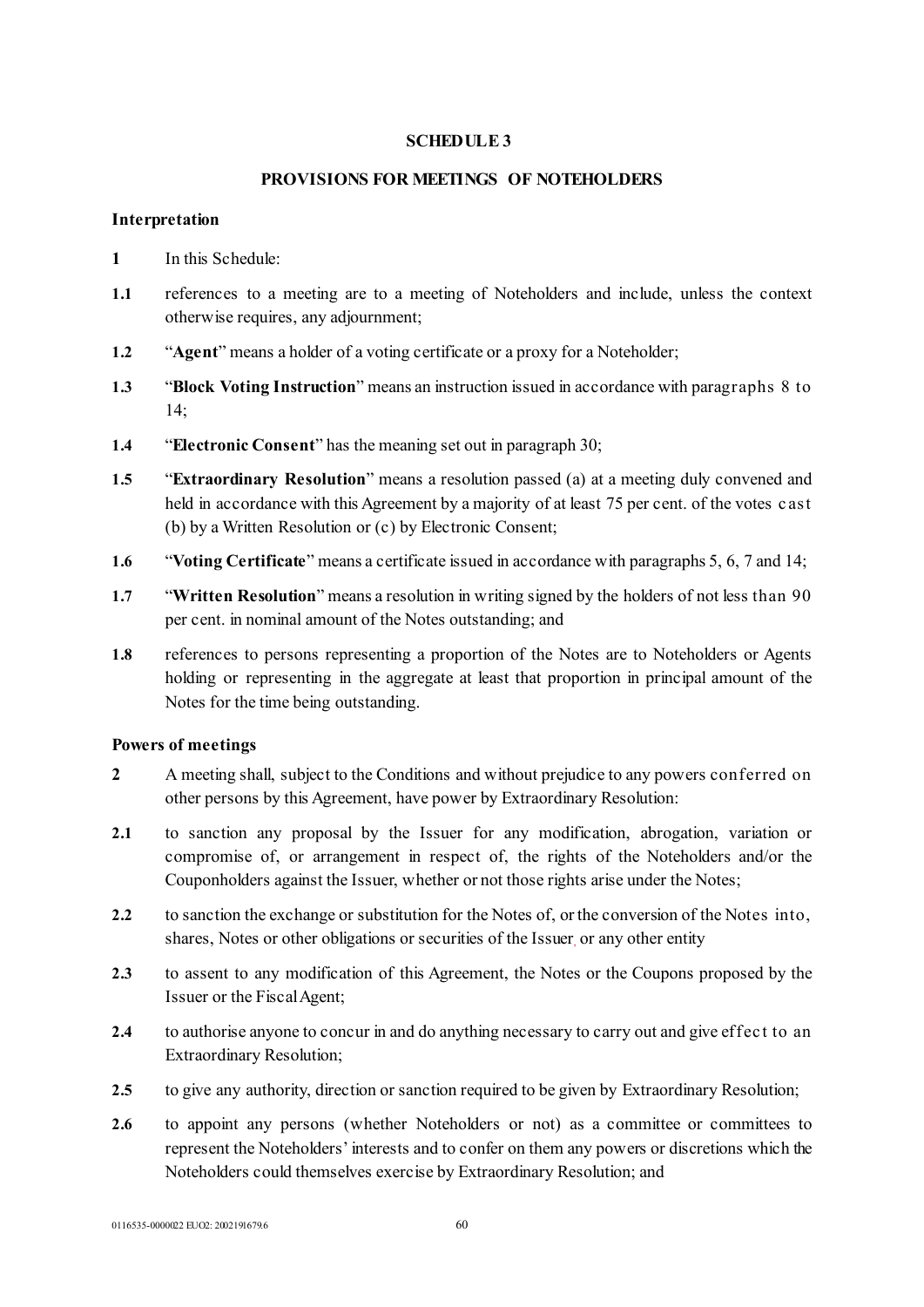**2.7** to approve the substitution of any entity for the Issuer (or any previous substitute) as principal debtor under this Agreement.

provided that the special quorum provisions in paragraph 19 shall apply to any Extraordinary Resolution (a "**special quorum resolution**") for the purpose of sub-paragraph 2.2 or 2.7 or for the purpose of making a modification to this Agency Agreement or the Notes which would have the effect of :

- (i) modifying the dates on which interest is payable in respect of the Notes;
- (ii) reducing or cancelling the principal amount of, or interest on, or varying the method of calculating the rate of interest on, the Notes;
- (iii) changing the currency of payment of the Notes or the Coupons;
- (iv) modifying the provisions concerning the quorum required at any meeting of Noteholders or the majority required to pass an Extraordinary Resolution; or
- (vi) any amendment to this proviso.

# **Convening a meeting**

- **3** The Issuer may at any time convene a meeting. If it receives a written request by Noteholders holding at least 10 per cent. in principal amount of the Notes for the time being outstanding and is indemnified to its satisfaction against all costs and expenses, the Issuer shall convene a meeting. Every meeting shall be held at a time and place approved by the Fiscal Agent (whic h need not be a physical place and instead may be by way of conference call, including by use of a videoconference platform).
- **4** At least 21 days' notice (exclusive of the day on which the notice is given and of the day of the meeting) shall be given to the Noteholders. A copy of the notice shall be given by the party convening the meeting to the other parties. The notice shall specify the day, time and plac e of meeting and the nature of the resolutions to be proposed and shall explain how Noteholders may appoint proxies or representatives, obtain Voting Certificates and use Block Voting Instructions and the details of the time limits applicable.

# **Arrangements for voting**

- **5** If a holder of a Note wishes to obtain a Voting Certificate in respect of it for a meeting, he must deposit it for that purpose at least 48 hours before the time fixed for the meeting w ith a Paying Agent or to the order of a Paying Agent with a bank or other depositary nominated by the Paying Agent for the purpose. The Paying Agent shall then issue a Voting Certificate in respect of it.
- **6** A Voting Certificate shall:
- **6.1** be a document in the English language;
- **6.2** be dated;
- **6.3** specify the meeting concerned and the serial numbers of the Notes deposited; and
- **6.4** entitle, and state that it entitles, its bearer to attend and vote at that meeting in respect of those Notes.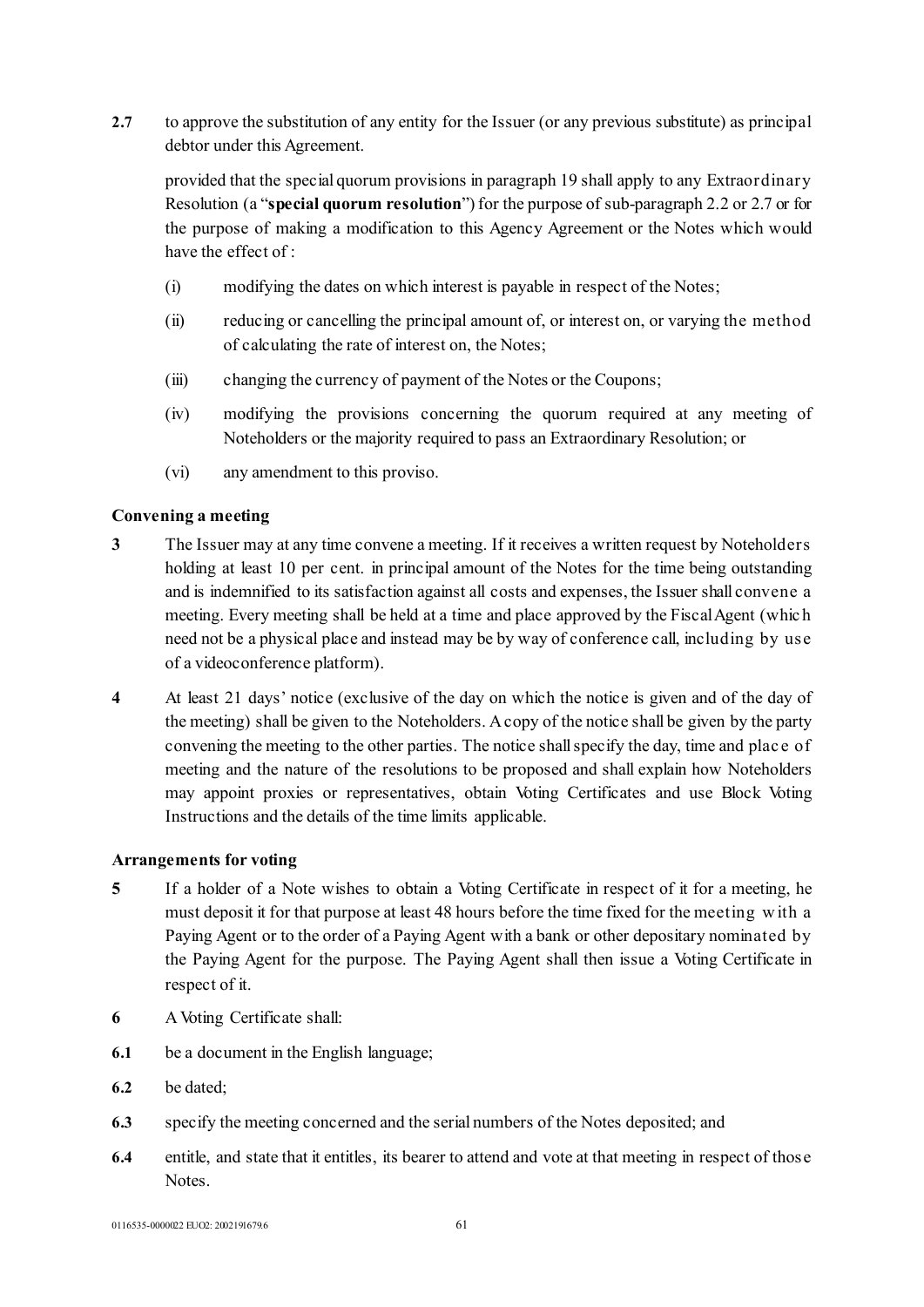- **7** Once a Paying Agent has issued a Voting Certificate for a meeting in respect of a Note, it shall not release the Note until either:
- **7.1** the meeting has been concluded, or
- **7.2** the Voting Certificate has been surrendered to the Paying Agent.
- **8** If a holder of a Note wishes the votes attributable to it to be included in a Block Voting Instruction for a meeting, then, at least 48 hours before the time fixed for the meeting, (i) he must deposit the Note for that purpose with a Paying Agent or to the order of a Paying Agent with a bank or other depositary nominated by the Paying Agent for the purpose and (ii) he or a duly authorised person on his behalf must direct the Paying Agent how those votes are to be cast. The Paying Agent shall issue a Block Voting Instruction in respect of the votes attributable to all Notes so deposited.
- **9** A Block Voting Instruction shall:
- **9.1** be a document in the English language;
- **9.2** be dated;
- **9.3** specify the meeting concerned;
- **9.4** list the total number and serial numbers of the Notes deposited, distinguishing with regard to each resolution between those voting for and those voting against it;
- **9.5** certify that such list is in accordance with Notes deposited and directions received as provided in paragraphs 8, 11 and 14; and
- **9.6** appoint a named person (a "**proxy**") to vote at that meeting in respect of those Notes and in accordance with that list.

A proxy need not be a Noteholder.

- **10** Once a Paying Agent has issued a Block Voting Instruction for a meeting in respect of the votes attributable to any Notes:
- **10.1** it shall not release the Notes, except as provided in paragraph 11, until the meeting has been concluded; and
- **10.2** the directions to which it gives effect may not be revoked or altered during the 48 hours before the time fixed for the meeting.
- **11** If the receipt for a Note deposited with a Paying Agent in accordance with paragraph 8 is surrendered to the Paying Agent at least 48 hours before the time fixed for the meeting, the Paying Agent shall release the Note and exclude the votes attributable to it from the Block Voting Instruction.
- **12** Each Block Voting Instruction shall be deposited at least 24 hours before the time fixed for the meeting at the specified office of the Fiscal Agent or such other place as the Issuer shall designate or approve, and in default it shall not be valid unless the chairman of the meeting decides otherwise before the meeting proceeds to business. If the Issuer requires, a notarially certified copy of each Block Voting Instruction shall be produced by the proxy at the meeting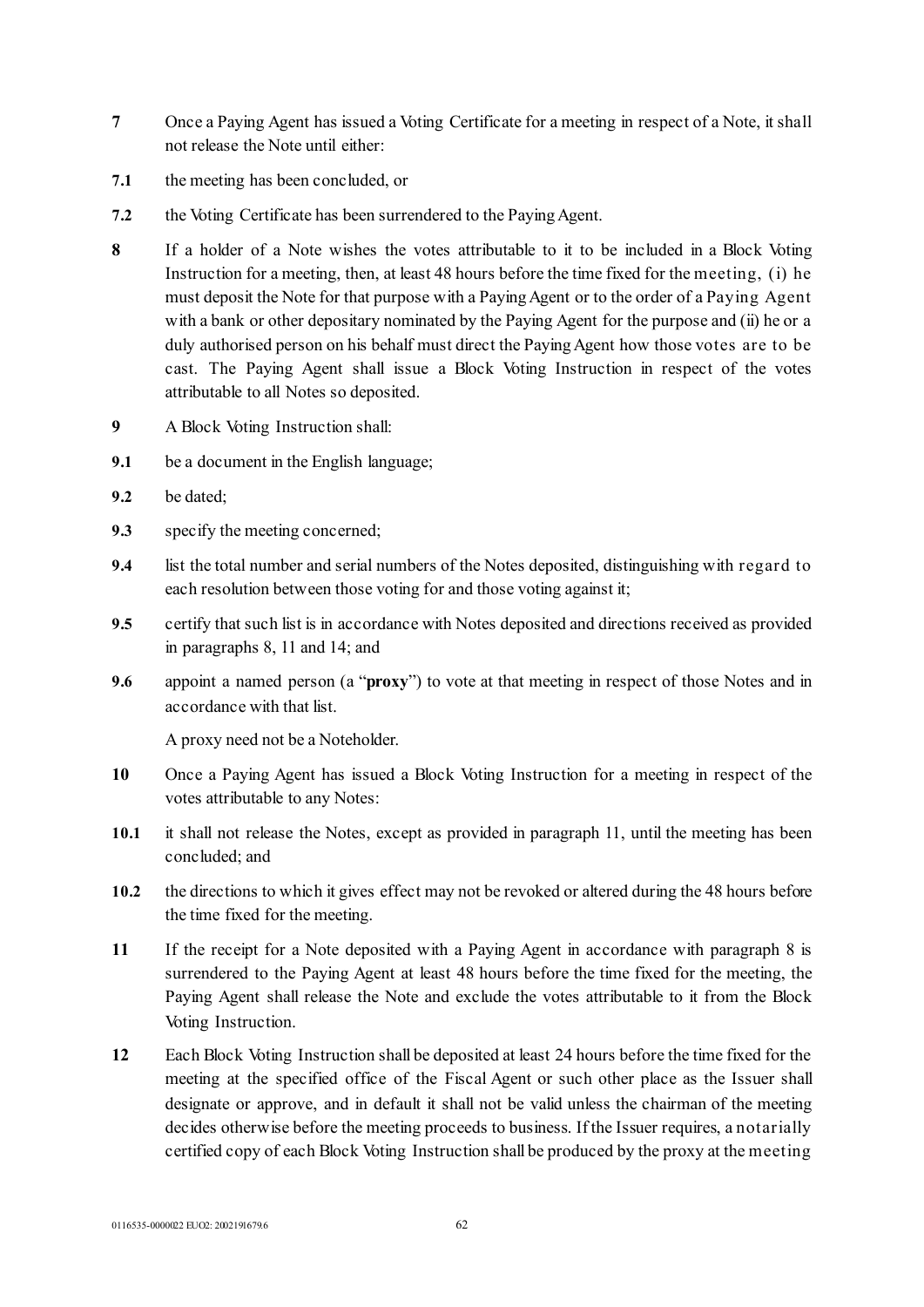but the Issuer need not investigate or be concerned with the validity of the proxy's appointment.

- **13** A vote cast in accordance with a Block Voting Instruction shall be valid even if it or any of the Noteholders' instructions pursuant to which it was executed has previously been revoked or amended, unless written intimation of such revocation or amendment is received from the relevant Paying Agent by the Fiscal Agent at its specified office (or such other place as may have been specified by the Issuer for the purpose) or by the chairman of the meeting in eac h case at least 24 hours before the time fixed for the meeting.
- **14** No Note may be deposited with or to the order of a Paying Agent at the same time for the purposes of both paragraph 5 and paragraph 8 for the same meeting.

# **Chairman**

- **15** The chairman of a meeting shall be such person as the Issuer may nominate in writing, but if no such nomination is made or if the person nominated is not present within 15 minutes after the time fixed for the meeting, the Noteholders or agents present shall choose one of their number to be chairman, failing which the Issuer may appoint a chairman.
- **16** The chairman may, but need not, be a Noteholder or agent. The chairman of an adjourned meeting need not be the same person as the chairman of the original meeting.

### **Attendance**

- **17** The following may attend and speak at a meeting:
- **17.1** Noteholders and Agents
- **17.2** the chairman
- **17.3** the Issuer and the Fiscal Agent (through their respective representatives) and their respec tive financial and legal advisers.

No one else may attend or speak.

### **Quorum and Adjournment**

- **18** No business (except choosing a chairman) shall be transacted at a meeting unless a quorum is present at the commencement of business. If a quorum is not present within 15 minutes from the time initially fixed for the meeting, it shall, if convened on the requisition of Noteholders, be dissolved. In any other case, it shall be adjourned until such date, not less than 14 nor more than 42 days later, and at such time and place as the chairman may decide. If a quorum is not present within 15 minutes from the time fixed for a meeting so adjourned, the meeting shall be dissolved.
- **19** Two or more Noteholders or Agents present in person shall be a quorum:
- **19.1** in the cases marked "No minimum proportion" in the table below, whatever the proportion of the total principal amount of the Notes which they represent
- **19.2** in any other case, only if they represent the proportion of the total principal amount of the Notes shown by the table below.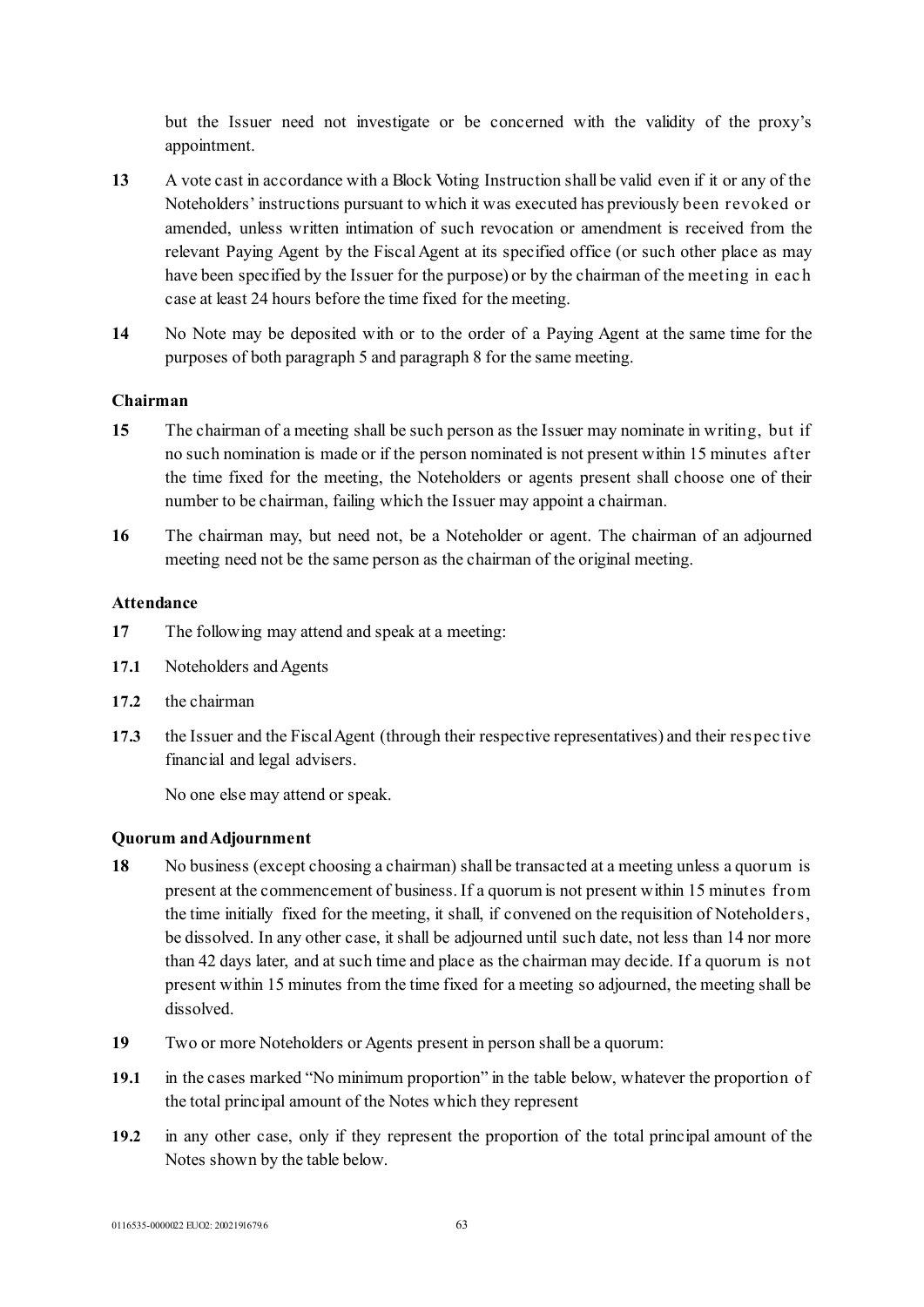| Column 1                                      | Column 2                                          | Column 3                                                                  |
|-----------------------------------------------|---------------------------------------------------|---------------------------------------------------------------------------|
| Purpose of meeting                            | Any meeting except one<br>referred to in column 3 | Meeting previously<br>adjourned due to an absence<br>of a required quorum |
|                                               | Required proportion                               | Required proportion                                                       |
| To pass a special quorum<br>resolution        | $> 66$ 2/3 per cent.                              | $>$ 33 1/3 per cent.                                                      |
| To pass any other Extraordinary<br>Resolution | $> 50$ per cent.                                  | No minimum proportion                                                     |
| Any other purpose                             | $>10$ per cent.                                   | No minimum proportion                                                     |

- **20** The chairman may with the consent of (and shall if directed by) a meeting, adjourn the meeting from time to time and from place to place. Only business which could have been transacted at the original meeting may be transacted at a meeting adjourned in accordance with this paragraph or paragraph 18.
- **21** At least 10 days' notice of a meeting adjourned through want of a quorum shall be given in the same manner as for an original meeting and that notice shall state the quorum required at the adjourned meeting. No notice need, however, otherwise be given of an adjourned meeting.

# **Voting**

- **22** Each question submitted to a meeting shall be decided by a show of hands unless a poll is (before, or on the declaration of the result of, the show of hands) demanded by the chairman, the Issuer or one or more persons representing 2 per cent. of the Notes.
- **23** Unless a poll is demanded, a declaration by the chairman that a resolution has or has not been passed shall be conclusive evidence of the fact without proof of the number or proportion of the votes cast in favour of or against it.
- **24** If a poll is demanded, it shall be taken in such manner and (subject as provided below) either at once or after such adjournment as the chairman directs. The result of the poll shall be deemed to be the resolution of the meeting at which it was demanded as at the date it was taken. A demand for a poll shall not prevent the meeting continuing for the transaction of business other than the question on which it has been demanded.
- **25** A poll demanded on the election of a chairman or on a question of adjournment shall be taken at once.
- **26** On a show of hands, every person who is present in person and who produces a Note or a Voting Certificate or is a proxy has one vote. On a poll, every such person has one vote for EUR 1,000 in principal amount of Notes so produced or represented by the Voting Certific ate so produced or for which he is a proxy or representative. Without prejudice to the obligations of proxies, a person entitled to more than one vote need not use them all or cast them all in the same way.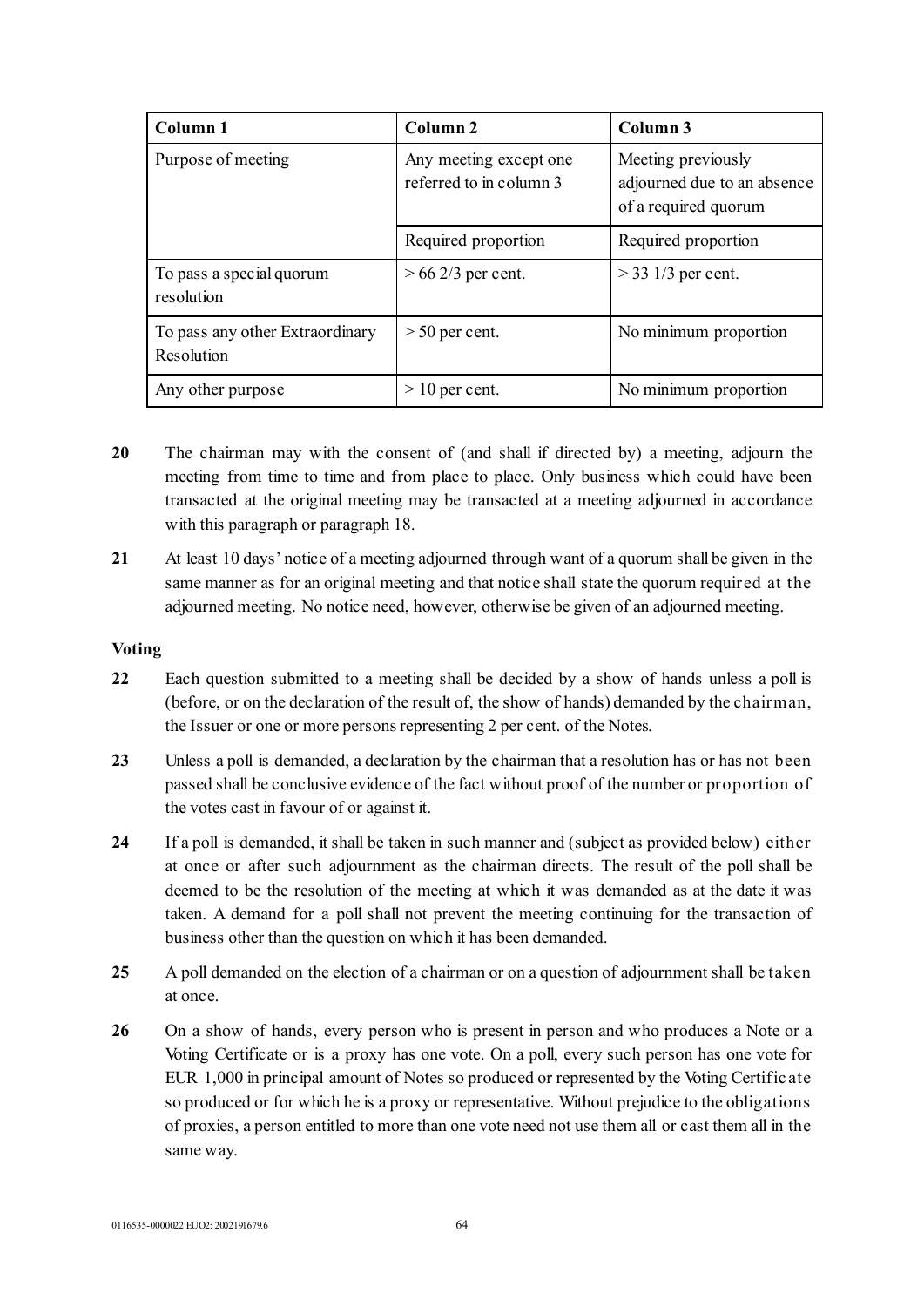**27** In case of equality of votes, the chairman shall both on a show of hands and on a poll have a casting vote in addition to any other votes which he may have.

# **Effect and Publication of an Extraordinary Resolution**

**28** An Extraordinary Resolution shall be binding on all the Noteholders, whether or not present at the meeting, and on all the Couponholders and each of them shall be bound to give effect to it accordingly. The passing of such a resolution shall be conclusive evidence that the circumstances justify it being passed. The Issuer shall give notice of the passing of an Extraordinary Resolution to Noteholders within 14 days but failure to do so shall not invalidate the resolution.

### **Minutes**

**29** The chairman shall procure that minutes shall be made of all resolutions and proceedings at every meeting and, if purporting to be signed by the chairman of that meeting or of the next succeeding meeting, shall be conclusive evidence of the matters in them. Until the contrary is proved, every meeting for which minutes have been so made and signed shall be deemed to have been duly convened and held and all resolutions passed or proceedings transacted at it to have been duly passed and transacted.

### **Written Resolution and Electronic Consent**

**30** Subject to the following sentence, a Written Resolution may be contained in one document or in several documents in like form, each signed by or on behalf of one or more of the Noteholders.

For so long as the Notes are in the form of a Permanent Global Note for one or more of Euroclear, Clearstream, Luxembourg or another clearing system, then, in respect of any resolution proposed by the Issuer:

- (i) where the terms of the proposed resolution have been notified to the Noteholders through the relevant clearing system(s), the Issuer shall be entitled to rely upon approval of such resolution proposed by the Issuer given by way of electronic consents communicated through the electronic communications systems of the relevant clearing system(s) in accordance with their operating rules and procedures by or on behalf of the holders of not less than 90 per cent. in nominal amount of the Notes outstanding ("**Electronic Consent**"). The Issuer shall not be liable or responsible to anyone for such reliance; and
- (ii) where Electronic Consent is not being sought, for the purpose of determining whether a Written Resolution has been validly passed, the Issuer shall be entitled to rely on consent or instructions given in writing directly to the Issuer by accountholders in the clearing system with entitlements to such Permanent Global Note or, where the accountholders hold any such entitlement on behalf of another person, on written consent from or written instruction by the person for whom such entitlement is ultimately beneficially held, whether such beneficiary holds directly with the accountholder or via one or more intermediaries and provided that, in each case, the Issuer has obtained commercially reasonable evidence to ascertain the validity of suc h holding and has taken reasonable steps to ensure that such holding does not alter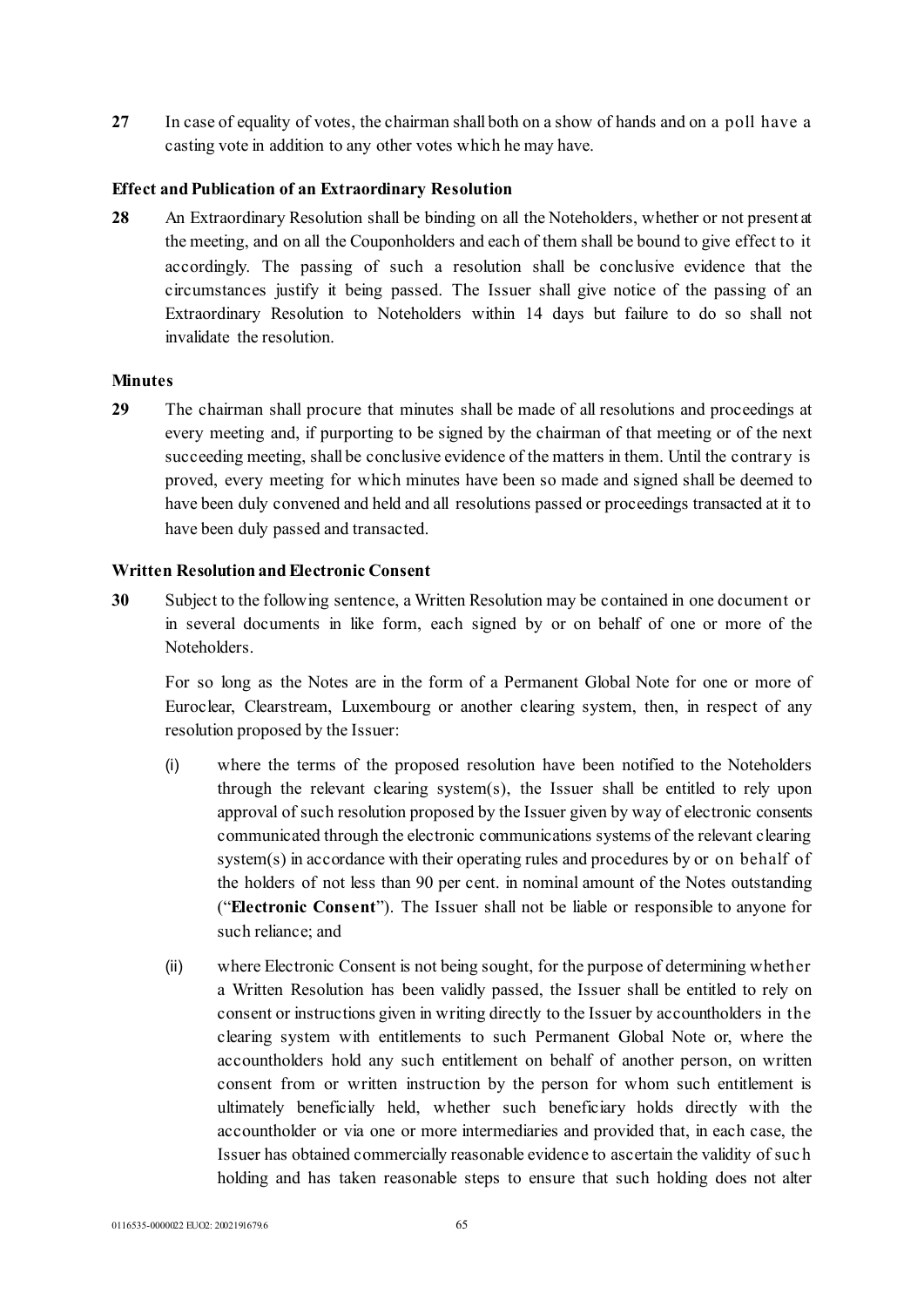following the giving of such consent or instruction and prior to the effec ting of such amendment. Any resolution passed in such manner shall be binding on all Noteholders and Couponholders, even if the relevant consent or instruction proves to be defective. As used in this paragraph, "**commercially reasonable evidence**" includes any certificate or other document issued by Euroclear, Clearstream, Luxembourg or any other relevant clearing system, or issued by an accountholder of them or an intermediary in a holding chain, in relation to the holding of interests in the Notes. Any such certificate or other document shall, in the absence of manifest error, be conclusive and binding for all purposes. Any such certificate or other document may comprise any form of statement or print out of electronic records provided by the relevant clearing system (including Euroclear's EUCLID or Clearstream, Luxembourg's CreationOnline system) in accordance with its usual procedures and in which the accountholder of a particular principal or nominal amount of the Notes is clearly identified together with the amount of such holding. The Issuer shall not be liable to any person by reason of having accepted as valid or not having rejected any certificate or other document to such effect purporting to be issued by any such person and subsequently found to be forged or not authentic.

A Written Resolution and/or Electronic Consent shall take effect as an Extraordinary Resolution. A Written Resolution and/or Electronic Consent will be binding on all Noteholders and holders of Coupons, whether or not they participated in such Written Resolution and/or Electronic Consent.